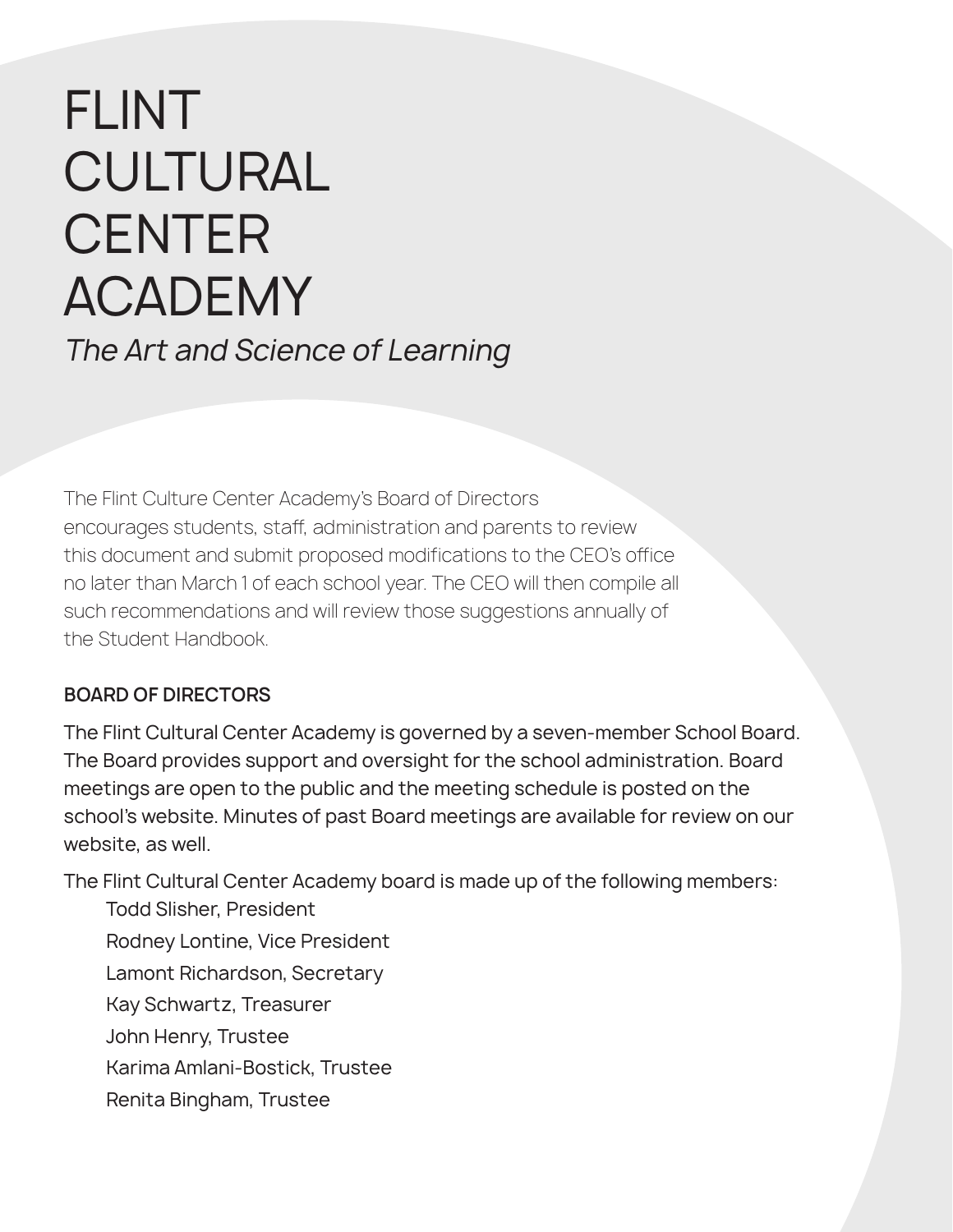Dear Flint Cultural Center Academy Families,

If you grew up anywhere in the Flint area, then it is very likely that during your time in school you came to the Flint Cultural Center for field trips, or learning experiences and entertainment outside of the school day. For decades, the Flint Cultural Center has been the premier community resource for enrichment and extending learning **opportunities** through the arts and science.

The Flint Cultural Center Academy has been developed with the intention of connecting core learning with the learning experiences available on the **Flint** Cultural Center campus – everyday!

We think this school is truly unique, and most importantly, that it offers **non-traditional**  opportunities for every student to learn and grow.

To maximize the awesome potential of your child's learning at the FCCA, it is important to have a mutual understanding and commitment between the home and school regarding some absolute priorities.

### **SAFETY**

There is nothing more important than students arriving to school, having a great day of learning and coming home safe to you in the evening. We have been developing processes and procedures to meet this absolute priority, and we welcome your feedback and ideas about school safety.

### **ATTENDANCE**

There is simply no way that the FCCA **staff** can impact your child's learning and development unless they are at school, on time and ready to learn. We are committed to creating a school and school day that excites and engages **each and every student**. We need your support and commitment to get your child to school, a minimum of 95 out of every 100 school days. We will be operating on a balanced school calendar that will provide opportunities for students and staff to work hard and enjoy breaks throughout the school year.

### **GROWTH**

If we all do a great job with Safety and Attendance, the table is set for learning. We are committed to this – no matter what level of learning your child starts out the school year, they will increase their learning and mastery of skills by at least one year by the end of the school year. That is the target for every student – advanced, on target, delayed, disabled – everyone!

The Flint Cultural Center Academy has tremendous potential! An awesome school building provided by the Mott Foundation, collaboration with the Flint Cultural Center **Campus** institutions, and partnerships with EL Education and Microsoft have set this school up to provide learning experiences like no other **in the world**!

We need one more partner however, in order to quarantee success - you. Please let us know how we are doing and how we can better serve you and your child. The teachers and I will do everything we can to initiate communication, but please feel free to reach out to us at any time. **Open communication is vital to successful relationships and we want to build relationships with you and your family.**

I thank you for trusting us to be your partner in forming and guiding your child. I promise you that your child's well-being and growth are our first priority.

Yours truly,

**Eric Lieske** Flint Cultural Center Academy CEO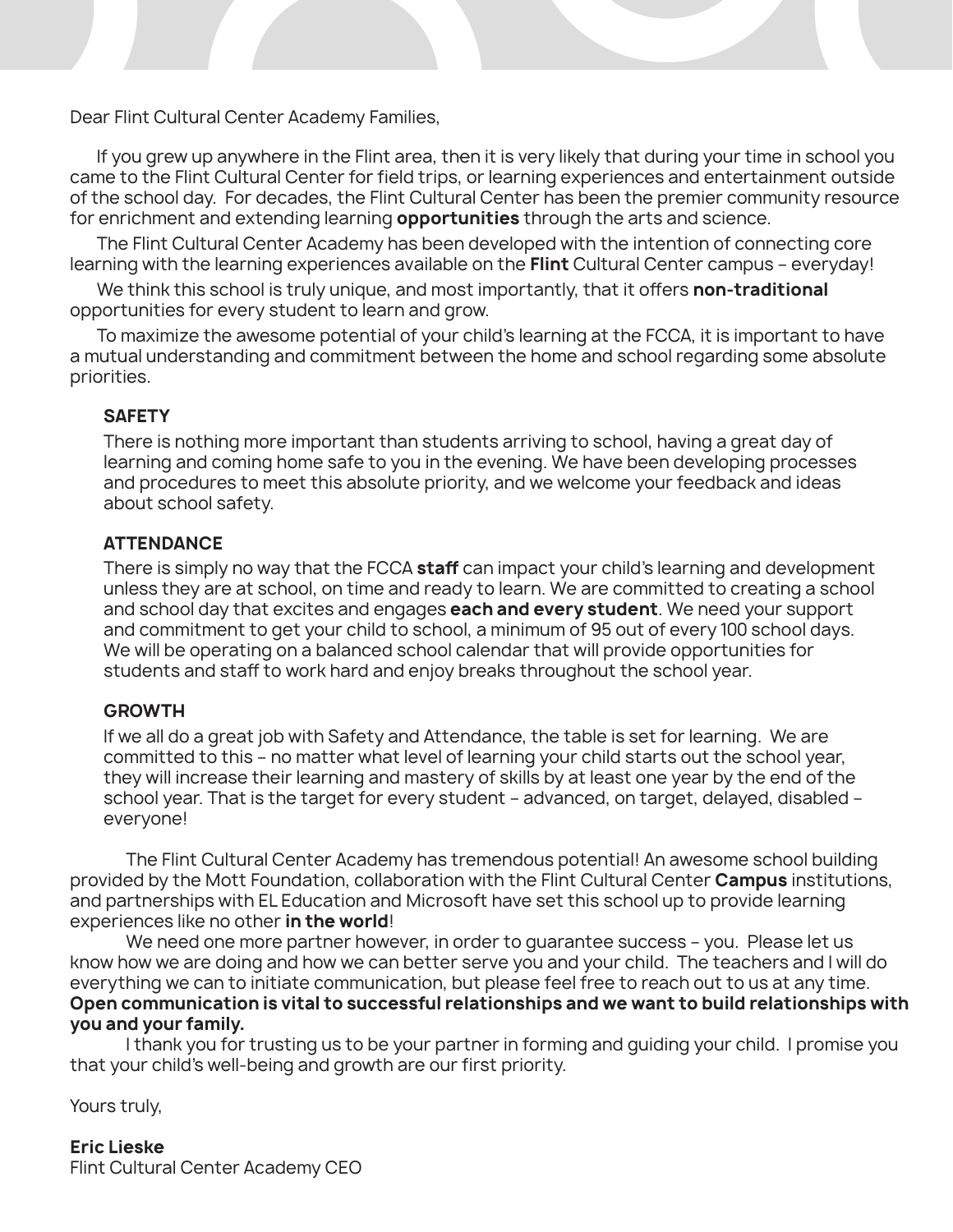### **Flint Cultural Center Academy Family Handbook**

## **TABLE OF CONTENTS**

### **PRINCIPLES AND FUNDAMENTALS**

| $\mathbf{I}_{\mathbf{r}}$ |  |
|---------------------------|--|
|                           |  |
|                           |  |
|                           |  |
|                           |  |
|                           |  |
|                           |  |
|                           |  |
|                           |  |

### **PROCEDURES AND POLICIES**

| XII. |  |
|------|--|
|      |  |
|      |  |
|      |  |
|      |  |
|      |  |
|      |  |
|      |  |
|      |  |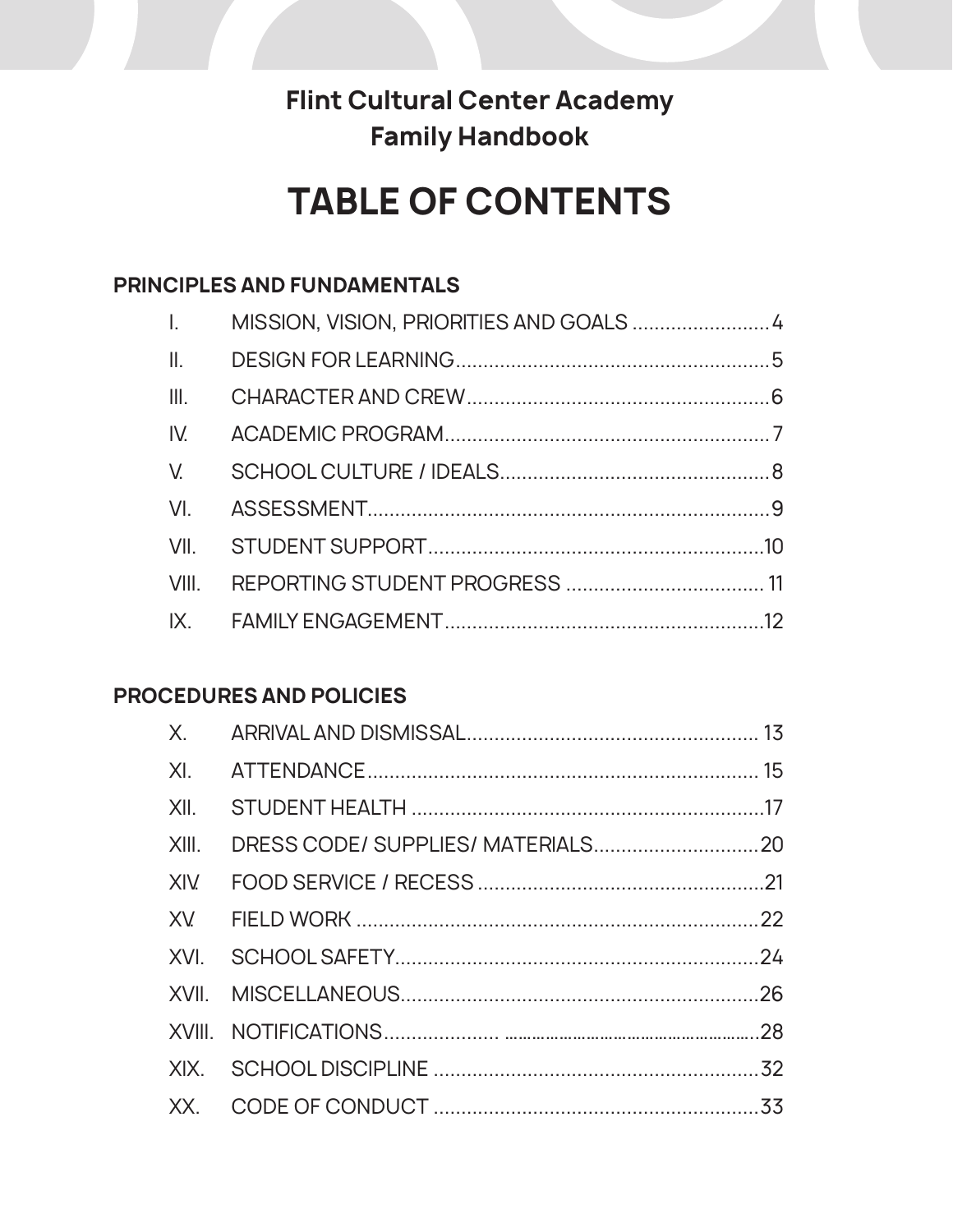### **I. MISSION, VISION, PRIORITIES AND GOALS**

### **VISION**

The vision of the Flint Cultural Center Academy is to demonstrate a unique application of STEAM **(Science, Technology, Engineering, Arts, and Mathematics)** education that can challenge and surpass existing norms of student achievement and learning growth, while addressing the development of the whole child.

### **MISSION**

The Flint Cultural Center Academy will provide an instructional program that forms high achieving, thoughtful, self-directed learners through exposure to a school and campus culture that encourages active, individualized learning and integrates the arts, sciences and technology with a rigorous core instructional program.

### **PRIORITIES**

- Serve the children of Flint and Genesee County.
- Connect children to their learning through an emergence in the arts, science and technology while elevating learning in all core academic areas.
- Achieve outcomes that establish new and higher norms for learning and student engagement.

### **GOALS**

- Ninety percent of students will achieve at least one year of academic growth each year as measured by:
	- □ Math, Reading/English Language Arts, and Science M-STEP scores
	- □ NWEA MAP scores
- Ninety percent of students will achieve above the following statewide averages after three years:
	- □ Math M-STEP scores
	- □ Reading/English Language Arts M-STEP scores
	- □ Science M-STEP scores
	- □ Attendance rates and chronic absenteeism rates
- Expedition: All students at the FCCA will create a high-quality piece of work that demonstrates craftsmanship, authenticity, and complexity.
- Character Development: All FCCA students will make at least one full level of growth from the beginning to the end of the year on Habits of Character continuum. https://eleducation.org/resources/cp-22-fostering-habits-of-character
- Family Engagement: 95% of FCCA families will attend all-school events, and will work with their children to achieve at least 95% daily student attendance.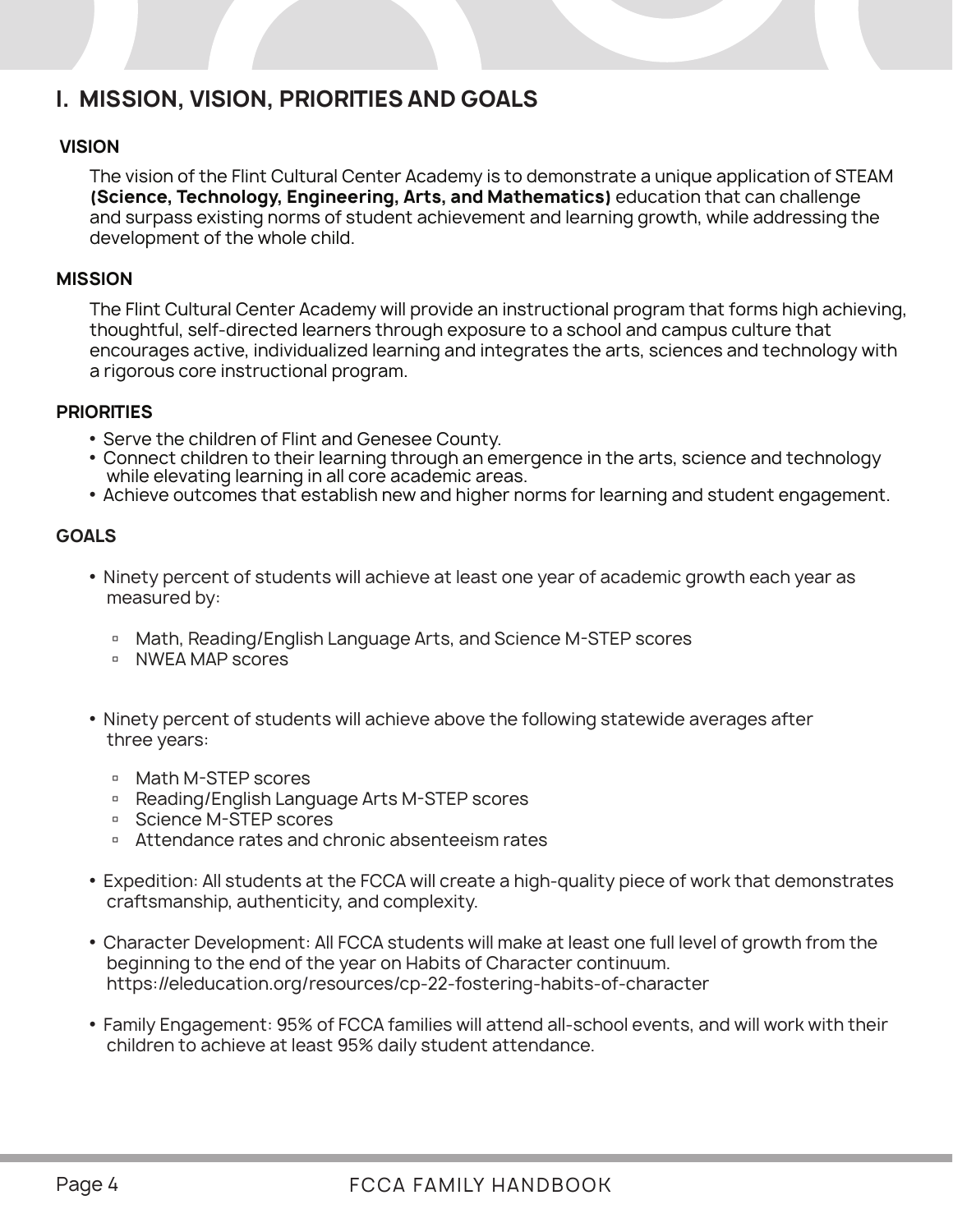### **II. DESIGN FOR LEARNING**

The FCCA will not simply be co-located on the Flint Cultural Center campus, rather there will be an on-going collaboration between the school staff and the campus educators aimed at immersing the students in the Flint Cultural Center, connecting classroom learning with campus learning activities.

### **INSTRUCTIONAL FRAMEWORK**

In looking for an instructional model that fit with our vision, EL Education emerged as the perfect fit. EL Education brings over 25 years of experience in developing:

- **Core Practices** (a vision for improving schools) the basis for developing a staff that is committed to active learning through intentionally teaching practices and student outcomes.
- **Crew** Regular times for adults and students to connect and grow We all are part of the crew - no one, no child, no adult is along for the ride!
- **Expeditions** Regularly, students in EL Schools identify a compelling question (Why did Flint experience a water crisis?). Teachers then guide students on an "Expedition" (EL Education Core Practice 9) as they read and do fieldwork, seeking answers and insights about their question, completing their expedition with a public presentation and/or community activity.

The goals for every EL School are that students achieve (and grow) at high levels, while developing strength of character, and the desire to make their community a better place.

### **GUIDING PRINCIPLES OF EL EDUCATION**

- **Our work is active.** We learn by doing and getting our hands dirty. Students are scientists, urban planners, historians, and activists, investigating real community problems and collaborating with peers to develop creative, actionable solutions. Adults are active guides of student learning and active members of their professional learning community.
- **Our work is inclusive and equitable.** Students and adults celebrate the diverse backgrounds of their peers. School leaders work to recruit and attract a population of families and faculty that represents different socio-economic, racial, and ethnic backgrounds.
- **Our work is excellent.** Students at all levels are pushed and supported to do more than they think they can. Excellence is expected in the quality of their work and thinking. School leaders, teachers, students, and families share rigorous expectations for quality work, achievement, and behavior.
- **Our work is reflective.** Students and adults reflect as they triumph and as they stumble. Students and adults offer direct and sensitive feedback to their peers. Trust, respect, responsibility, and joy in learning permeate the school culture.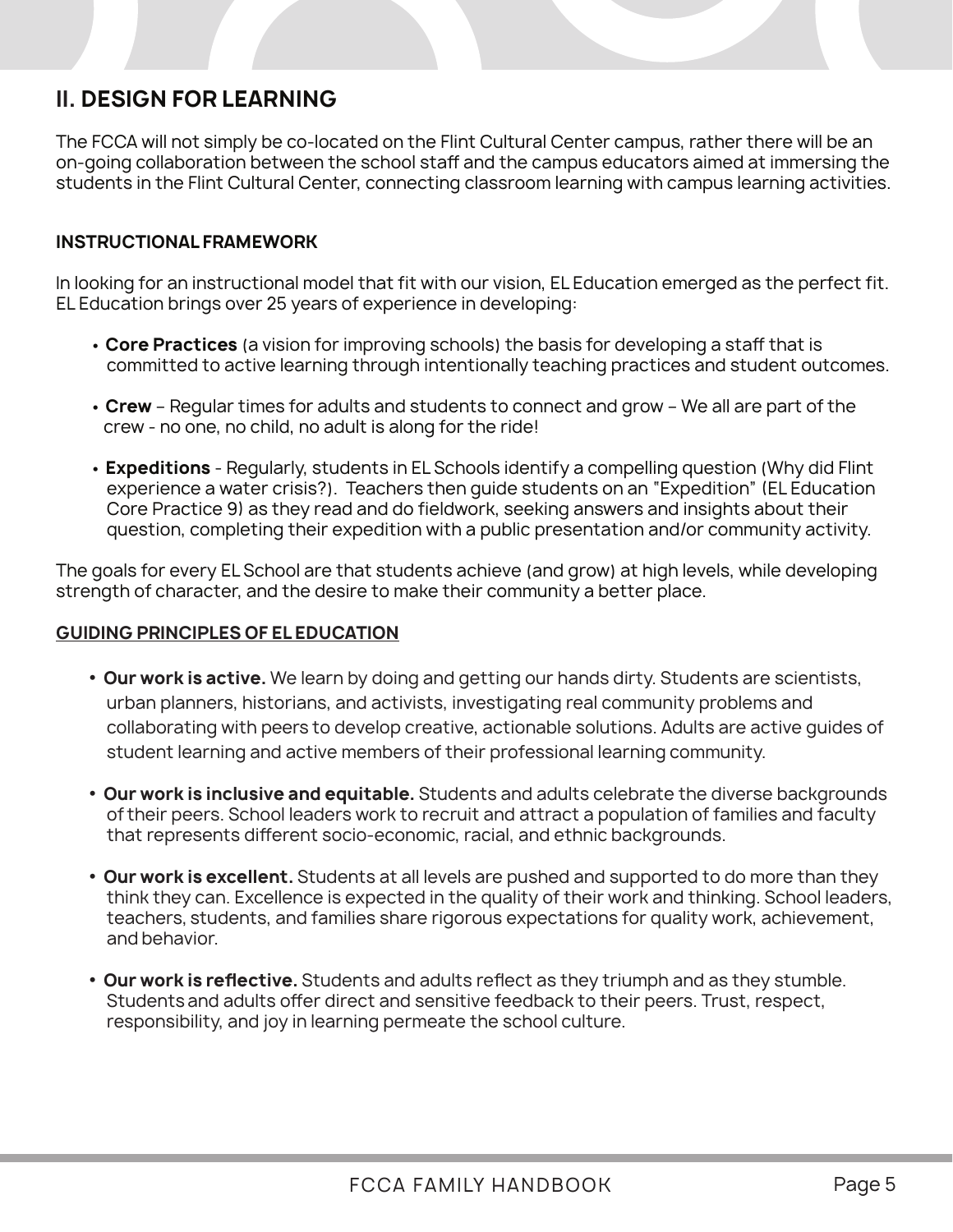### **III. CHARACTER AND CREW**

In addition to the academic learning goals we have for every student, we also aspire to assist families in forming children with character, compassion and an understanding of community and the common good.

### **HABITS OF CHARACTER**

When students graduate from the Flint Cultural Center Academy, they'll leave with our **Six Habits of Character** fully internalized:

- **Integrity:** Students are honest. They do the right thing when no one is looking, stand up for what they believe is right, and make choices with genuine respect for other people.
- **Compassion:** Students take care of the feelings of others, and navigate difficult social situations with awareness.
- **Responsibility:** Students make good choices, and act with self-control and agency.
- **Cooperation:** Students work well with partners and groups, make positive contributions to a team, and reciprocate with positive actions towards others.
- **Curiosity & Creativity:** Students search, explore, and discover new information with excitement and for the sake of learning.
- **Perseverance:** Students show grit, drive, and passion toward their goals. Students can regulate themselves and make positive choices without needed help or guidance from others- -or they know when they need help and seek it out pro-actively.

### **CREW**

Crew provides each student a small, stable group of peers to connect with and support around both character and academic progress. We live by the motto, "We are crew, not passengers," and model and foster this sentiment throughout the day.

- **Morning Crew Meetings:** Staff members lead and take part in Morning Crew meetings each morning, following the Responsive Classroom and EL Education guidelines (greeting, share, activity, morning message, and goal setting around a character). Morning Crew meetings are centered around a social-emotional learning target., personal goal or academic growth target.
- **Closing Crew Meetings:** Staff members lead and take part in Closing Crew meetings daily, following the Responsive Classroom and EL Education guidelines (announcements, appreciations, and reflections).
- **Community Crew Meetings:** Community Crew is a time to bring together the whole school, in which students have a lead voice to honor academic, artistic, and character achievements, and deal with difficult issues. Each crew will host a Friday Community Crew on a rotating basis.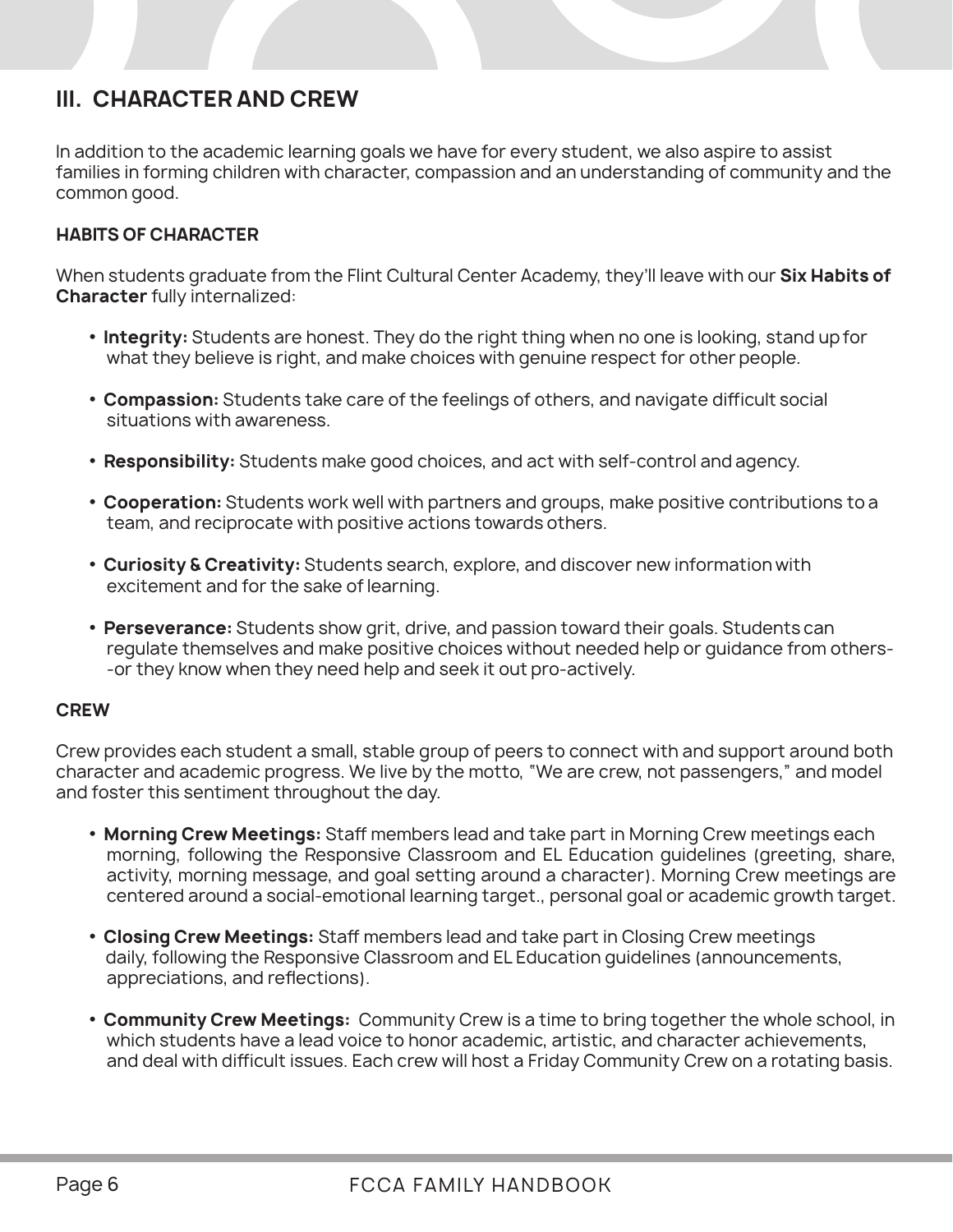### **IV. ACADEMC PROGRAM IV. ACADEMIC PROGRAM**

### **English and Language Arts ENGLISH AND LANGUAGE ARTS**

The foundation of our curriculum is the award-winning English and Language Arts The foundation of our curriculum is the award-winning English and Language Arts curriculum designed by EL Education. https://www.edreports.org

EL Education's K-5 curriculum offers either two or three hours of literacy instruction per day, depending on the grade level. The K-2 curriculum offers two hours per day of content-based literacy (module lessons and K-2 Labs) plus one hour of structured phonics (K-2 Reading Foundations Skills .<br>Block). All together, these three hours of curriculum are considered comprehensive, meaning that they explicitly teach and formally assess all strands and standards of the Common Core English lanstay or pressity conditions for many decode an extended property.

The Grades 3-5 curriculum offers two hours of content-based literacy instruction per day (module The Grades 3-5 curriculum offers two hours of content-based literacy instruction per day (module lessons and the Additional Language and Literacy [ALL] Block), with an additional optional companion lessons and the Additional Language and Literacy [ALL] Block), with an additional optional compan-<br>Les Life Quience Markels which as a summit of Markels Of the chiral hours fire traction lasting sixth to ion Life Science Module, which accompanies Module 2 for a third hour of instruction lasting eight to nine weeks. With or without the Life Science module, the two hours of content-based literacy are considered comprehensive.



*Scholastic classroom libraries have been purchased for each classroom K-5 aligned with the text selection from the*  from the Reading Now Network (RNN). Scholastic classroom libraries have been purchased for each classroom K-5 aligned with the text selection

### **MATH**

**Math** Eureka Math received the highest rating from Ed Reports https://www.edreports.org.

#### Eureka Math received the highest rating from Ed Reports https://www.edreports.org. **SCIENCE**

**Science**  Amplify Science blends hands-on investigations, literacy-rich activities, and interactive digital tools to Amplify Science blends hands-on investigations, literacy-rich activities, and interactive digital tools to empower students to think, read, write, and argue like real scientists and engineers.<br>https://www.amplify.com https://www.amplify.com https://www.amplify.com

#### **Social Studies SOCIAL STUDIES**

Social Studies will be integrated with ELA and aligned with the Michigan Social Studies Standards. Social Studies will be integrated with ELA and aligned with the Michigan Social Studies Standards.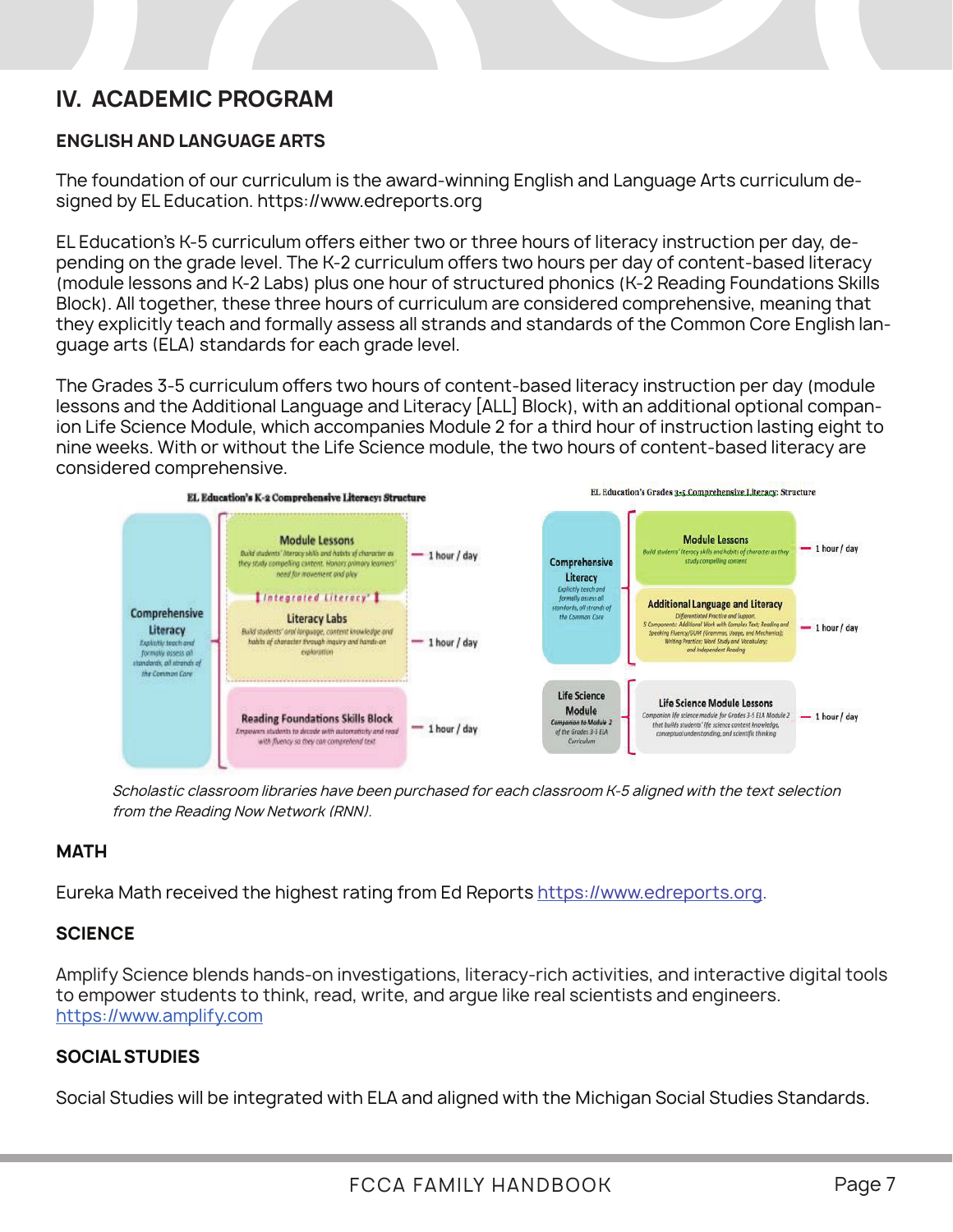### **V. SCHOOL CULTURE / IDEALS**

"The quality of a school lies in its culture. Particular aspects of the school – budget, curriculum, teaching roles, decision making, assessment, physical layout – are elements of this culture, but do not in themselves define it. The only way to understand a school culture is to understand what students experience in being part of it. Not just the motivated, mainstream students, but also the students who look or feel different. How safe do students feel, physically and emotionally? What kind of pride and intensity is encouraged for work? What values, what sense of courtesy and responsibility are modeled? A culture of quality connotes a culture of high standards for all students in all domains: standards for academic achievement, arts, physical fitness, critical thinking, and creativity, but also standards for kindness, integrity, industriousness, and responsibility."

### **-- Ron Berger, Chief Academic Officer, EL Education**

### **A COMMUNITY OF LEARNING**

The Flint Cultural Center Academy will use an approach to classroom and school-wide culture rooted in the idea of "the self-managed classroom," a belief that students have the intrinsic power to make choices that serve them as learners and members of a respectful and productive classroom culture.

Self-managed classrooms operate as respectful, active, collaborative, and growth-oriented communities. All individuals are valued and respected. All students and teachers are independent and self-regulated, and the classroom sits in the context of the broader community and world. This type management creates a Community of Learning where students are fully engaged because three main conditions are met:

- A sense of community (I belong here),
- A sense of competence (I can succeed here), and
- A sense of choice (I am trusted to make wise choices here).

### **IDEALS**

At the FCCA, we will continuously strive to create an environment that honors the following elements:

- the physical appearance of the school building, outside and in
- the levels of physical safety and emotional safety that children and adults in the building feel
- the way routines of arrival, class transitions, lunch times, and dismissal are handled
- the ways authority is exercised
- the tone of courtesy, kindness, and acceptance in peer culture
- the ways in which student achievements are shared within the school community and beyond
- the aspects of the school that define it in the larger community

Establishing a culture and achieving ideals is difficult work. We will be intentional about using the following prompt whenever we think students need to re-focus on their behavior.

> **Is it safe? Is it kind? Is it appropriate?**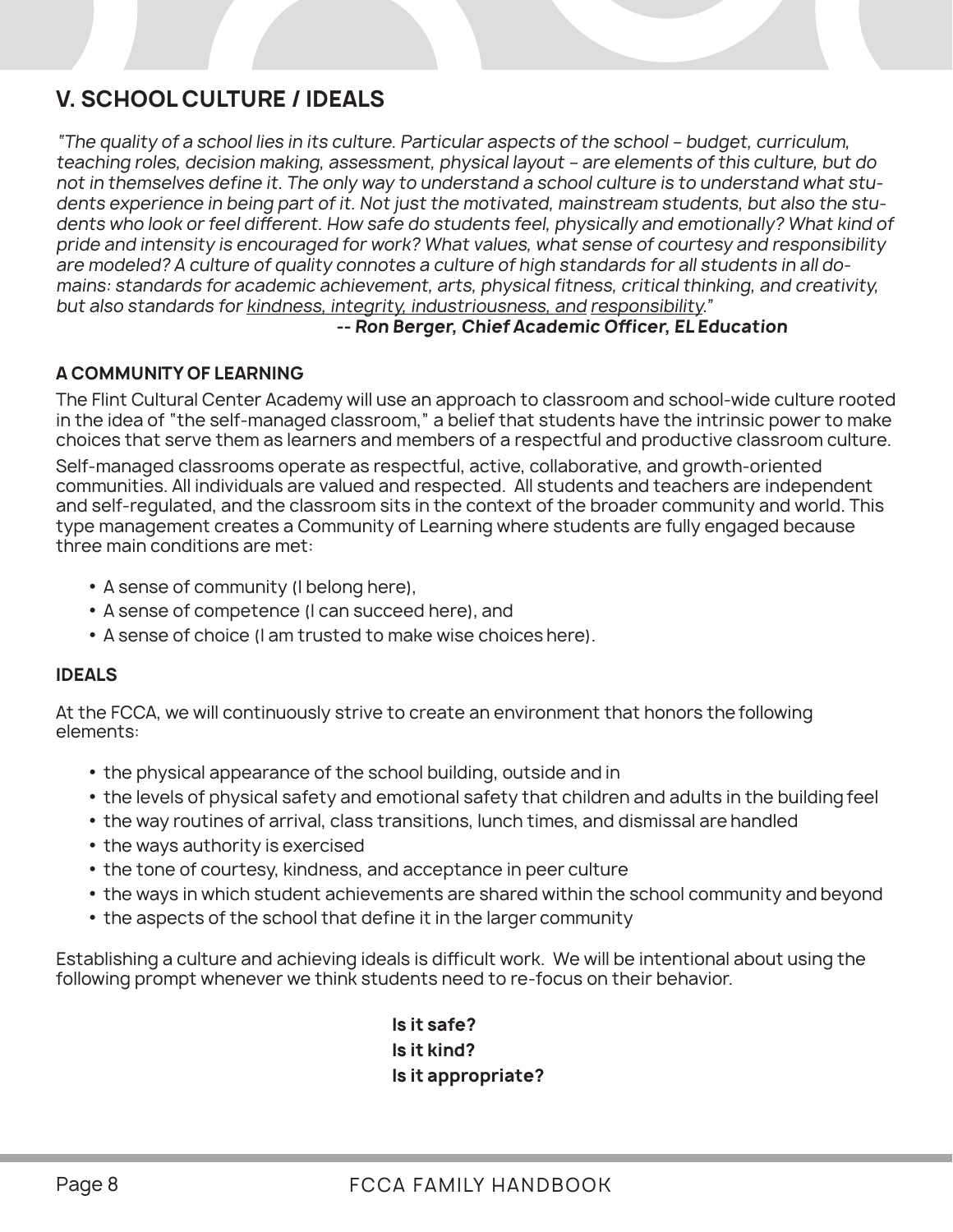### **VI. ASSESSMENT**

The FCCA will assess student growth in both character and academic content and skills. We plan to instill character through academic learning in a seamless model, but assess them separately. Both domains are given highest priority; both are shared with families; and both are vital in ensuring that students from all backgrounds persevere and succeed in college, careers and life.

Learning targets for academic content and skills are created from classroom, grade level, school, and Common Core State Standards.

Learning targets for character growth are based on the school's **Habits of Scholarship**  https://eleducation.org/resources/el-dimensions-of-student-achievement-in-el-schools

Learning targets are the basis for all assessment. Teachers set the goals for each course. These **goals/learning targets** begin and end each lesson and are tracked by students and teachers throughout lessons, assignments and projects. Students take responsibility for showing evidence of reaching academic and character targets on a daily basis, and in student-led conferences and passage presentations.

We will use a mastery-based (or proficiency-based) grading and reporting system. This means that students must show mastery of content and skills—evidence of meeting learning targets—to get credit for their learning. Separating Character from Academic Skills and Content in Assessment provides clarity for students and families about what is going well and what may require attention.

Within each content area, we will use a variety of assessment tools, some developed by our curriculum resources, some paper and pencil, some digital, **some through observation,** some for measuring a day's learning, some for measuring learning over time.

- **Formative Assessments:** Teachers give daily assessments to check for understanding, monitor progress and provide feedback.
- **Summative Assessments**: Assessments at the end of each unit, spiral, or case study will assess students' summative performance aligned to Common Core Standards.
- **NWEA / MAP:** Every student will take the NWEA MAP test three times per year in reading, math, and language usage (optional). This is a nationally normed, computer adaptive based test that has a focus on learning and using scores to adapt instruction to meet student needs. These assessment windows will be scheduled by the Principal and parents will be notified of dates.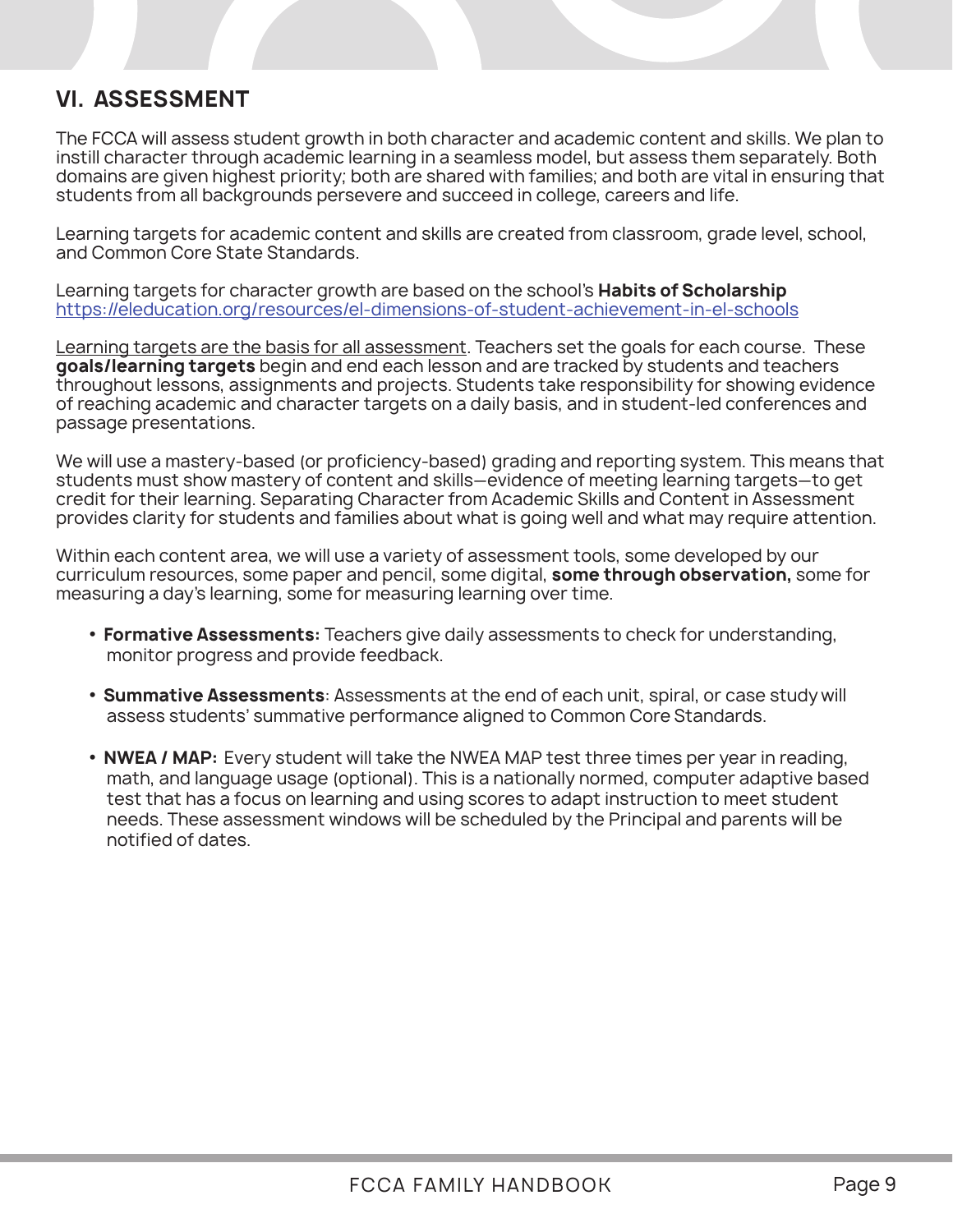### **VII. STUDENT SUPPORT**

All staff members at Flint Cultural Center Academy are committed to serving the whole child, as well as serving each child to the best of their ability. This includes taking personal responsibility for the academic, social-emotional, physical, and mental health and safety of all students.

### **CHILD STUDY TEAMS (CSTs)**

The Child Study Team (CST) is a problem solving and coordinating structure that assists students, families and teachers to seek positive solutions for maximizing student potential. The CST focuses in-depth on one student at a time and invites the parent and student to participate in finding solutions. This process informs individual actions for students, including referral to the formal CST process, and class-wide actions to address issues such as use of class resources, behavior management, classroom modifications, and health education. Staff members and students' families may call SST meetings if there is a concern.

### **MULTI-TIERED SUPPORT SYSTEMS**

The FCCA will implement consistent intervention cycles based on a range of students' academic and behavioral data. Tier 1 interventions will be delivered in the general education classroom by the Lead Teacher and/or Teaching Assistant. A student may be referred for Tier 2 or 3 interventions only after Tier 1 interventions have been implemented and thoroughly documented by the Lead Teacher, including frequent communication with the student's family and documentation of SST meetings.

• Students will be assessed within the first 30 days of instruction to determine their reading present levels, and all elements of the Third Grade Reading Law (MCL 380.1280f). Students with reading gaps will be supported by:

- □ Creating an Individualized Reading Intervention Plan (IRIP)
- **Providing reading intervention**
- <sup>o</sup> Creating an at-home reading plan

### **INDIVIDUAL EDUCATION PLANS (IEP) AND 504 PLANS**

If a student enters the FCCA with an IEP or 504, we will follow the IEP and provide the services as written. We will also identify students with learning needs through our RtI and SST. Parents will be contacted if the school believes a child needs of a formal evaluation for Special Education. This should never come as a surprise to parents, as frequent communication will be in place to address concerns as they arise.

### **MANDATED CHILD ABUSE REPORTING**

Teachers and all staff members of the Flint Cultural Center Academy are mandated reporters. It is required by law for any staff member to report signs (verbal or written) of physical or sexual abuse. The adult that heard the report or observed the signs is the person who must make the report. http://www.michigan.gov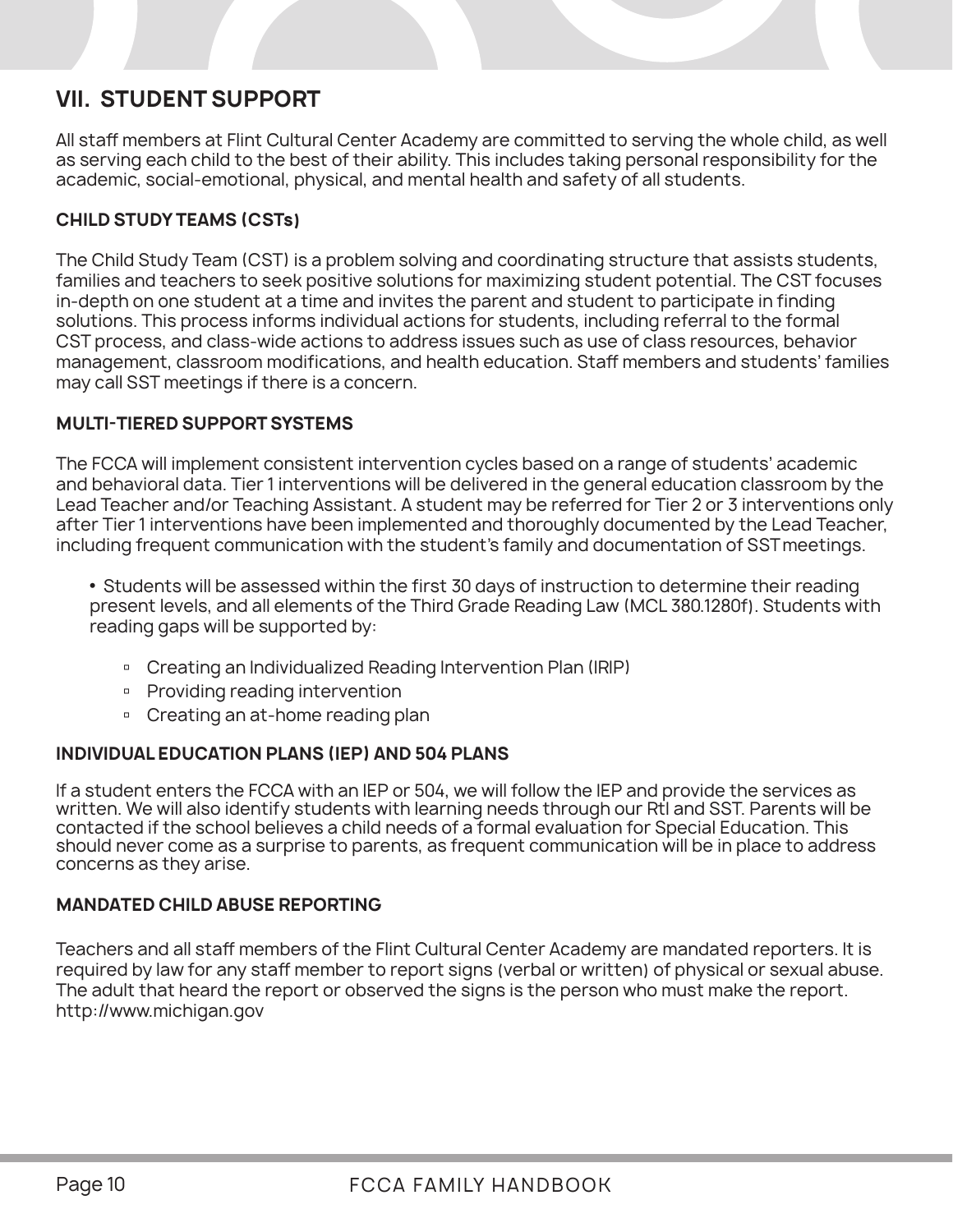### **VIII. REPORTING STUDENT PROGRESS**

Students will receive progress reports four times annually. Academic growth and achievement, as well as Habits of Character will also be tracked and communicated to families through a number of authentic and student-centered strategies.

### **PARENT CONFERENCES**

Parent-teacher conferences are conducted face to face twice each school year. As soon as they are prepared, we intend for these conferences to be led by your child (with plenty of preparation prior to the conference).

In addition, parents are encouraged to inquire about their child's performance any time during the school year. We believe that by continually monitoring students' progress, the parent-teacher conferences will serve as a review with very few surprises.

During each conference, teachers review the student's progress and discuss his/her strengths and opportunities. Parents are encouraged to ask questions in order to learn as much as possible about their child's performance. We aim to make parent-teacher conferences a positive experience for everyone involved.

### **STUDENT INFORMATION SYSTEM; SYNERGY (ParentVUE and StudentVUE)**

The Synergy ParentVUE and StudentVUE portals give parents and students unprecedented web and mobile access to grades, assignments, and communication with teachers.

### **CELEBRATIONS OF LEARNING**

Culminating experiences where students demonstrate their mastery of skills, their reaction to a learning expedition, or their work in the community by performing, demonstrating and integrating what they have learned. Celebrations of Learning are public displays of high-quality learning that take place as the culminating celebration of each expedition and involve the community in understanding and supporting the work of the school and its standards for academics, arts, and character.

### **PROGRESS REPORTS**

In addition to regular progress reports, progress reports are also available upon parent request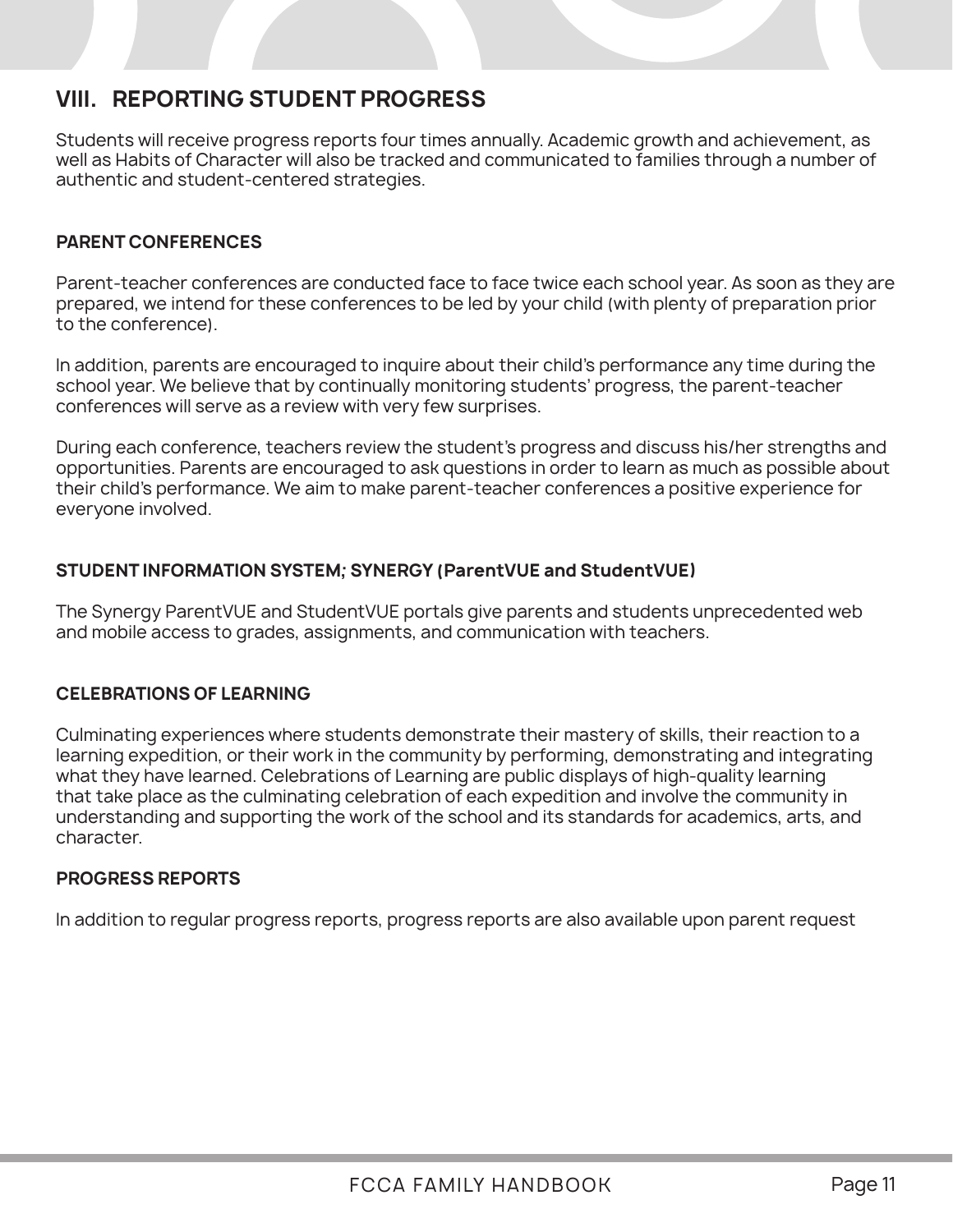### **IX. FAMILY ENGAGEMENT**

The ideal, the way students learn and achieve to their absolute potential, occurs when families and the schoolwork together – encouraging students, recognizing their growth and working together to solve problems.

### **COMMUNICATION**

Effective communication between the school and home is vital to the successful academic, emotional, and social well-being of students. To keep parents informed of school events and student growth, the school communicates often with parents through newsletters, its website, telephone calls, and individual and group meetings.

### **CELEBRATIONS OF LEARNING**

At several times during the school year, we will invite you to be with your child as they demonstrate their learning. Your presence is very important and motivating to your child when they perform, demonstrate and publicly present what they have learned.

### **PERSONAL CELEBRATIONS**

If you wish to celebrate your child's birthday or other special event during the school day with his/ her crew, please approve your plan with the teacher.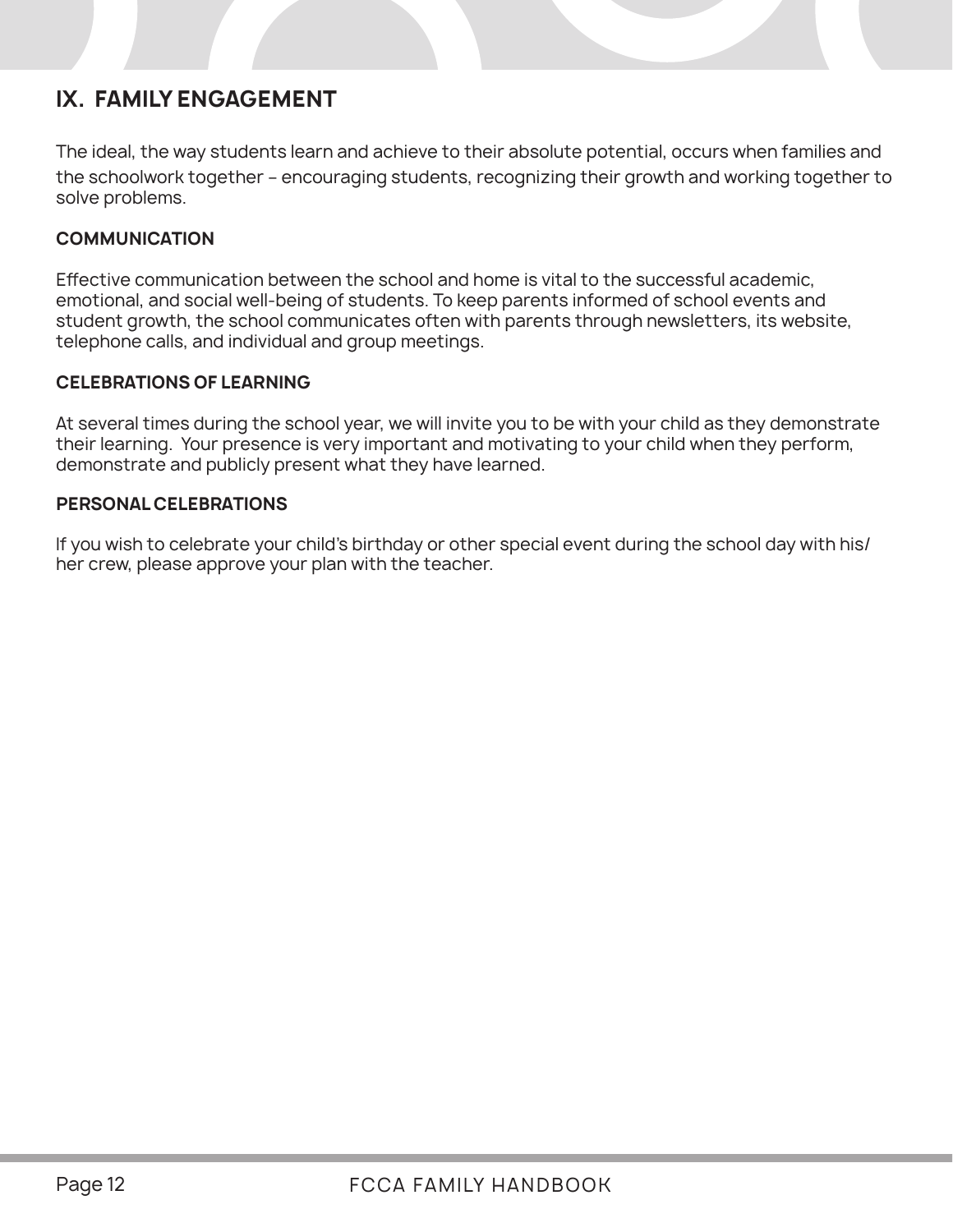### **X. ARRIVAL & DISMISSAL**

### **BREAKFAST**

Breakfast is optional for students and will take place from 8:00-8:20am, served in the cafeteria, and is free for all students.

### **ARRIVAL**

Arrival at the FCCA begins at 8:00 and ends at 8:20am.

- Students may be dropped off at the Main Office entrance only.
- After entering, students eating breakfast should proceed to their classroom.
- All other students should wait on the learning stairs with their belongings until it is time to line up.
- Students arriving after 8:20am should sign in at the main office to receive a pass before going to their classrooms.
- Students arriving before 8:00am should not be left unattended outside the school.

### **DISMISSAL**

Students will be dismissed promptly at 3:45pm

- Families who arrive before 3:45pm may wait in the parking lot drop-off line or outside of the main entrance.
- Students who are not picked up by 3:50 will go to an assigned area until a family member arrives.

**Walking** - Students will not be dismissed to walk home alone without the explicit, written consent of a parent or guardian.

**Early Pick-Up** - If your student needs to be released from school early, please send a note with your child or call the school office indicating what time he or she needs to leave.

- You will need to fill out the early dismissal log in the school office.
- Your child will meet you in the office at the requested time.
- Students will only be released to adults listed on the approved pickup list. All adults picking up students may be asked for photo ID.

### **DROP-OFF/PICK-UP PROCEDURES**

Both for Arrival and Dismissal, cars must enter the school parking loop from the main drive of the Cultural Center that goes between Robert T. Longway and Kearsley St. There will be signs, pylons, school and security personnel to guide you through the drop-off lane.

**Bicycles:** Students may not ride their bikes to or from school without the written permission of their parents/guardians and the school CEO.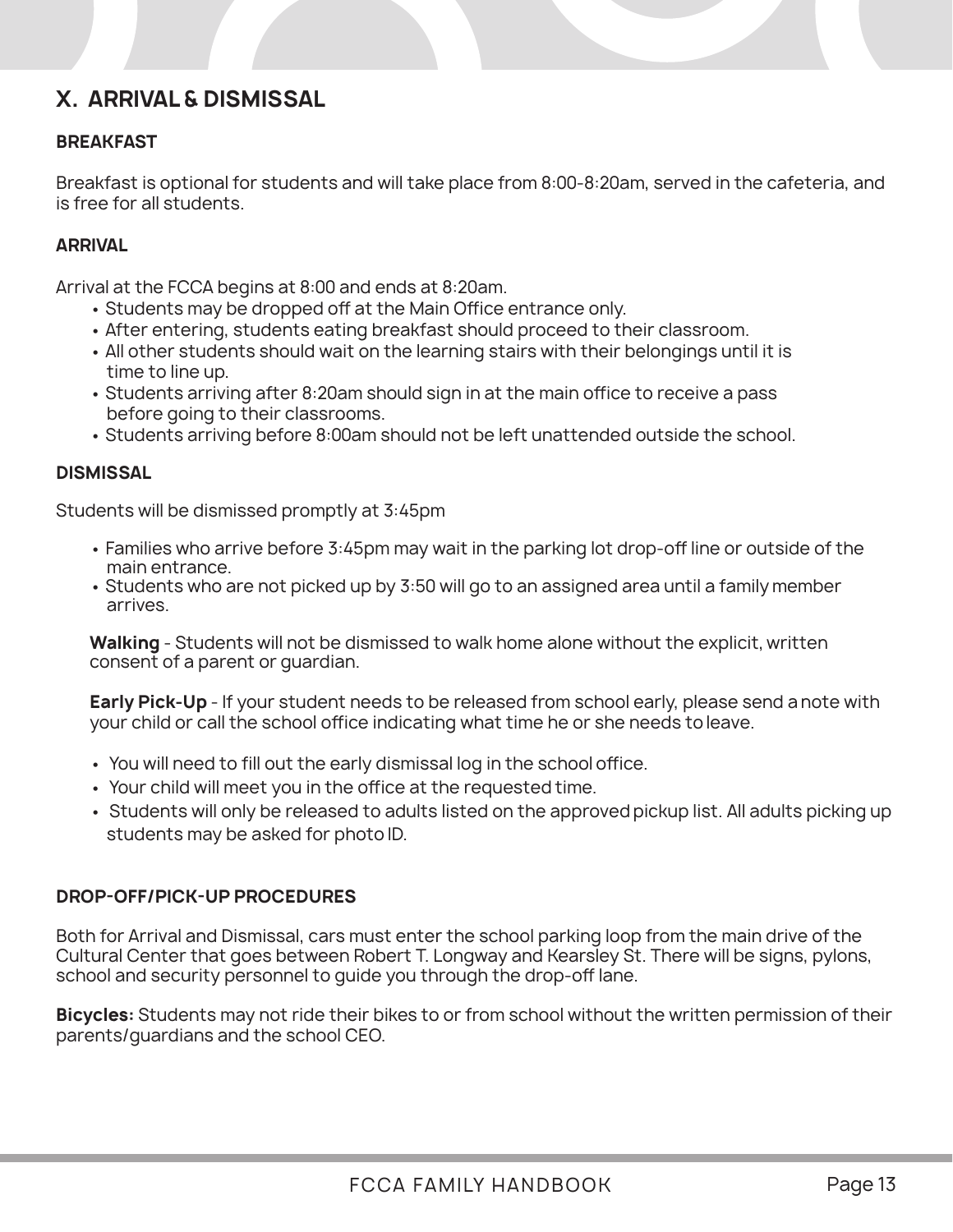### **AFTER SCHOOL PROGRAMMING**

### **CRIM EDUCATION INITIATIVE AND YOUTH QUEST**

We have partnered with the Crim Foundation to provide after school programming and wrap around services including:

- A full-time Community School Director to develop recreation and enrichment programs for after school, intercessions and the summer. Programming will include:
	- Additional learning opportunities at Cultural Center campus institutions
	- Extended learning opportunities, with a focus on literacy
	- Athletics
	- Community walking/running clubs
	- Additional Family Services:
	- Food pantry
	- Clothing closet
	- DHHS Workers
	- Community Health Worker through Genesee Health Plan

### **WEATHER AND EMERGENCY CLOSINGS**

Any time school is cancelled due to weather or an emergency, information will be spread through local media, the school website, and through automated calling.

### **Severe Thunderstorm Watch or Warning**

If school is already in session when the watch or warning is issued, the school stays open. The staff takes safety precautions.

### **Tornado Watch**

Students remain in school, and the staff takes safety precautions. Students are released to parents or other designated adults upon request.

### **Tornado Warning**

All students and staff members remain in the building and take shelter in designated areas. Students may be detained beyond the usual dismissal time. Students are released to parents or other designated adults upon request.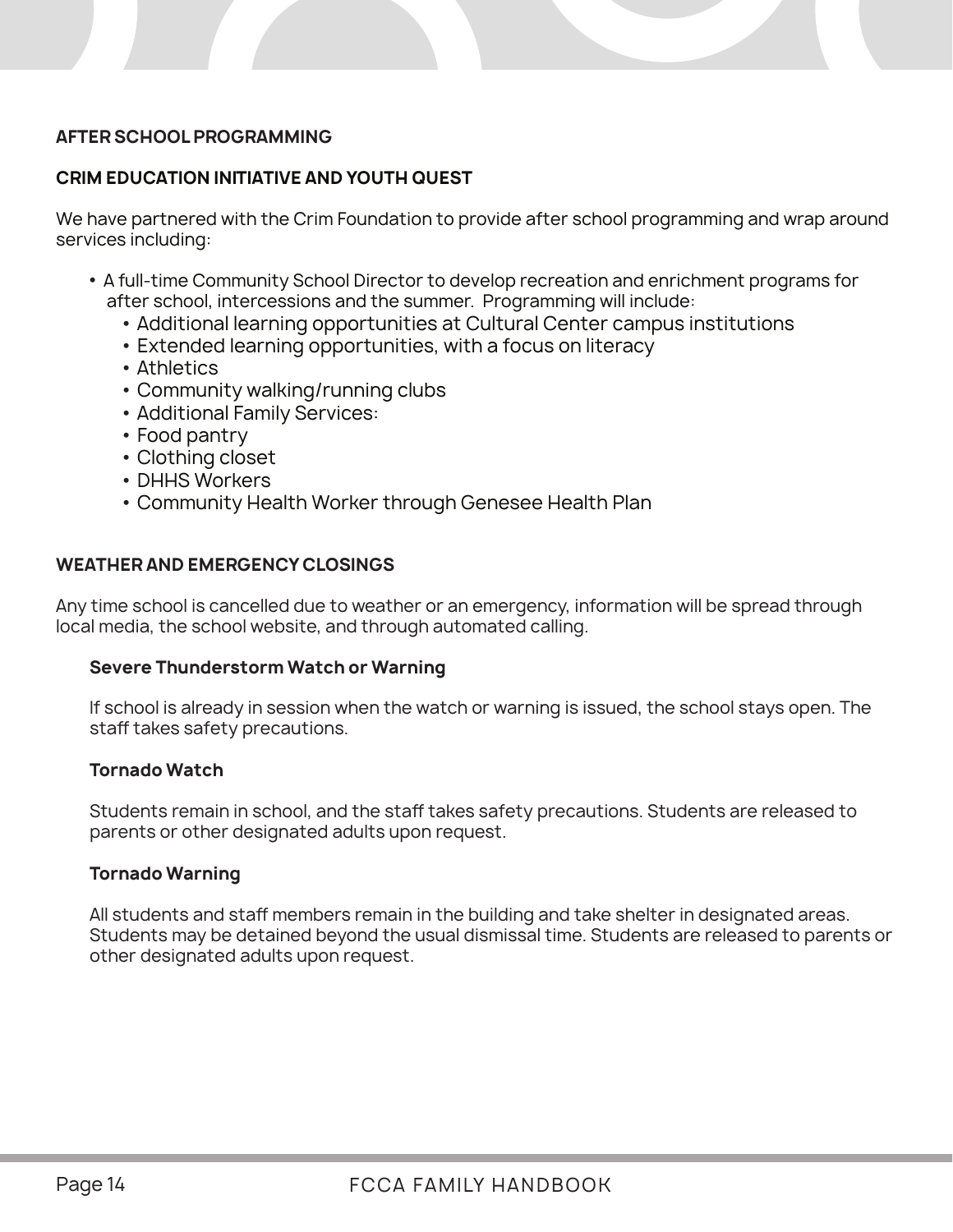### **XI. ATTENDANCE**

At the FCCA, we believe that student attendance is linked to increased academic outcomes and social-emotional development.

### **STUDENT ABSENCES**

All students should be at school, on time, every day.

Lead Teachers will submit written attendance to the main office by 8:45 am daily.

- If a student will be absent, a family member must call the office by 9:00am to excuse the absence.
- If a student is absent for more than two days, a doctor's note must accompany the student to excuse the absence.
- The following list of guidelines will be used to determine whether the absence is excused:

| <b>Excused</b>                                                                                                                                                                                         | <b>Unexcused</b>                                                                                                                                                                                                                                                           |
|--------------------------------------------------------------------------------------------------------------------------------------------------------------------------------------------------------|----------------------------------------------------------------------------------------------------------------------------------------------------------------------------------------------------------------------------------------------------------------------------|
| • Personal illness<br>• Death in the family<br>• Impassable roads due to inclement weather<br>• Religious observance<br>• Quarantine<br>• Required court appearances<br>• Attendance at health clinics | • Oversleeping<br>• Transportation issues (including missed bus)<br>• Family vacation communicated less than two<br>weeks in advance with teacher<br>• Childcare<br>• Cold weather<br>• Any other reason which does not fall into the<br>categories listed under "excused" |

### **TRUANCY PROTOCOL**

Students missing more than 10 days over the course of a school year are considered truant, according to the State of Michigan.

- If a student has been absent, excessively tardy, or picked up from school early for more than three (3) days:
	- □ A staff member will call your family to acknowledge excessive absence.
	- □ A warning letter will be sent home to acknowledge excessive absence.
	- Your family must return this warning letter to the FCCA office, signed and dated, within 48 hours.
- If a student has been absent, excessively tardy, or picked up from school early for more than five (5) days:
	- <sup>n</sup> The CEO/Principal or another administrator will call your family to acknowledge excessive absence.
	- □ A second warning letter will be sent home to acknowledge excessive absence.
	- Your family must return the letter in person at the meeting date and time outlined in the letter (or at the time that you reschedule within 24-hours of receiving the letter), with the CEO/Principal or designated staff member Head of School to address attendance concerns and create an action plan for your student's success. Your child's teacher may also be present.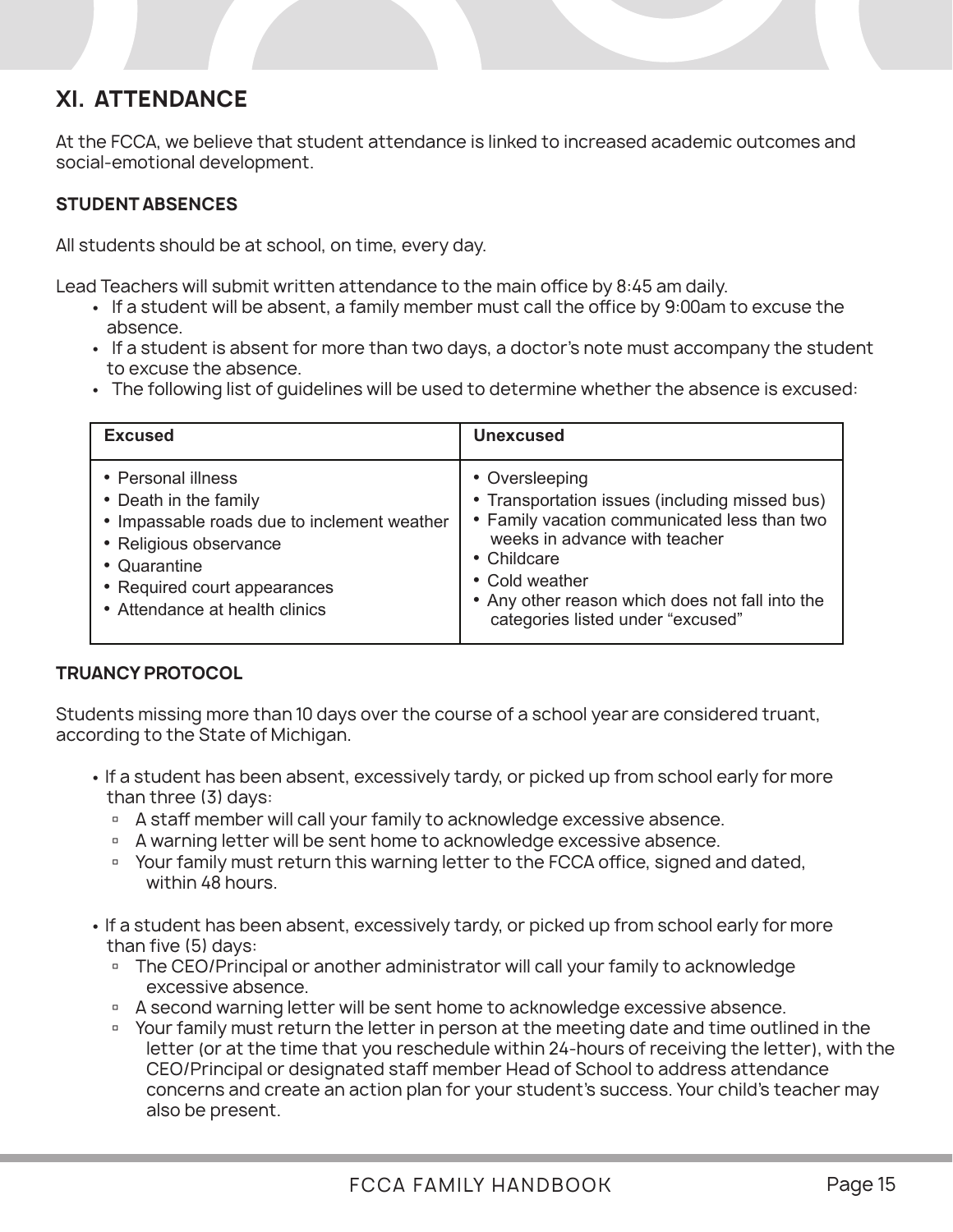- If a student has been absent, excessively tardy, or picked up from school early for ten (10) or more days:
	- The CEO/Principal or designated staff member CEO/Principal will call your family to acknowledge excessive absence.
	- <sup>D</sup> A third letter will be sent home to acknowledge truancy and notify you that you are in violation of Compulsory Attendance Laws.
	- You will receive notice from the Genesee County Prosecutor's Office acknowledging that you are in violation of Compulsory Attendance Laws and outlining the possible consequences for this violation. Your family must return the letter in person at the meeting date and time outlined in the letter (or at a time that you reschedule within 24-hours of receiving the letter), with the Executive Director and the President of the Board to address attendance concerns and outline and amend the action plan for your student's success.
	- **A Promotion in Doubt letter will also be sent home at this time to acknowledge that your**  student is in danger of being retained in the same grade next year.
		- •Three tardies, where a student arrives after 9am will be counted as ONE absence. The State of Michigan does not consider excused or unexcused absences when determining truancy issues.
		- •For all students who must miss more than 3 days per month due to illness, consecutive or nonconsecutive, a note of explanation must be provided from a physician.

### **WITHDRAWAL BY NON-ATTENDANCE**

After an absence of ten (10) days without notification or explanation, we will deem your child to have withdrawn from the FCCA. The CEO or designee will send an official letter explaining that ten consecutive absences is considered a withdrawal of a student from the FCCA. The parent/guardian will be given the opportunity to respond. If there is no response within the designated period of time, we will notify your district of residence of your child's withdrawal so that his or her educational program can be continued without delay. The open slot on our roster will be filled with the next child on our waiting list.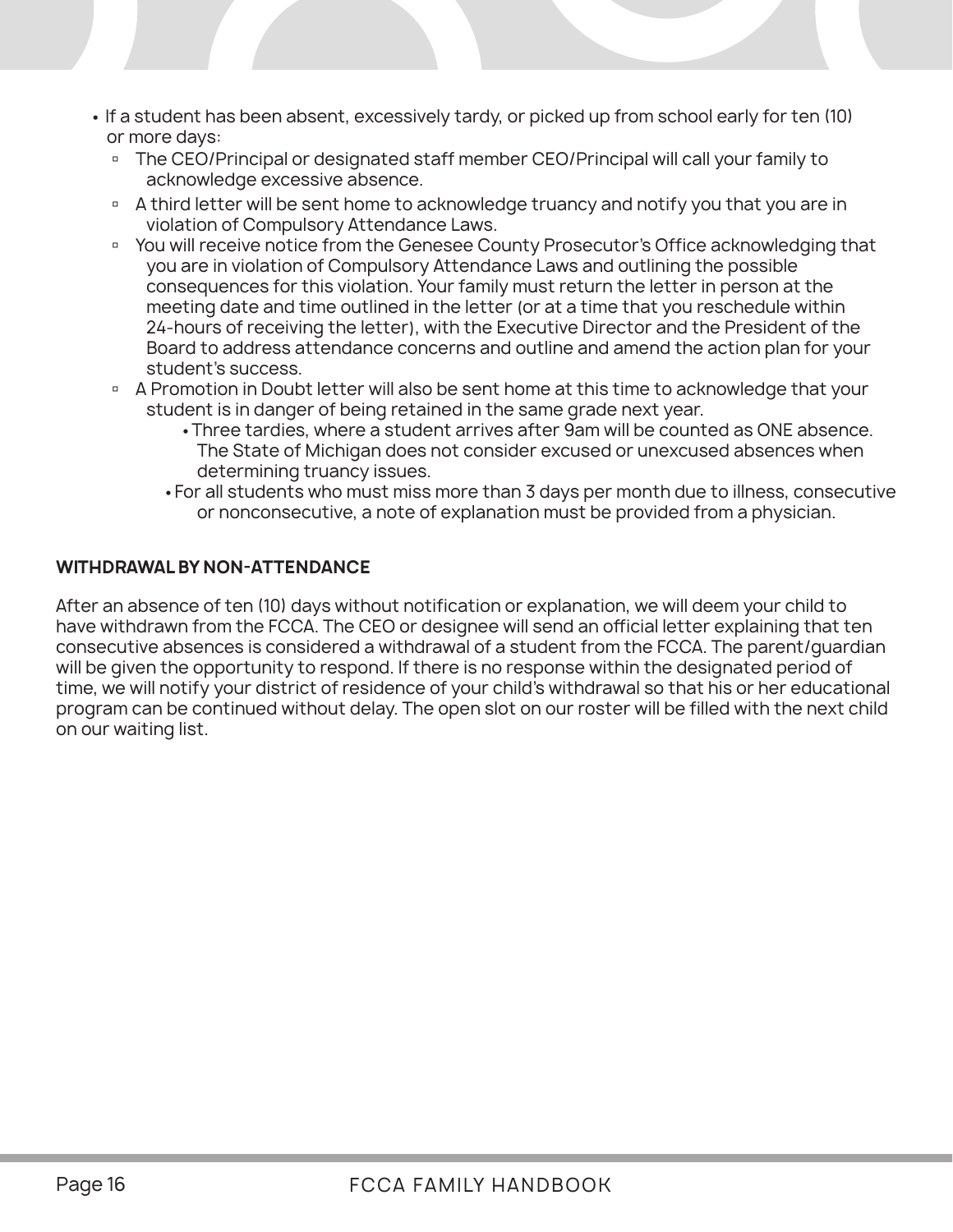### **XII.STUDENT HEALTH**

### **IMMUNIZATION REQUIREMENTS**

No student shall be permitted to remain in school more than thirty (30) days unless the student presents written evidence of immunization by a method approved by the Department of Health or is in the process of being immunized. Parents and guardians declining vaccines must obtain a certified non-medical waiver from a local health department. A medical waiver can be obtained from the school office. The minimum complete immunizations are:

|                                                               | All Kindergarteners and<br>4-6 year-old transfer students                                          | All 7 <sup>th</sup> Graders and 7-18 year<br>old transfer students                                                                                                                 |
|---------------------------------------------------------------|----------------------------------------------------------------------------------------------------|------------------------------------------------------------------------------------------------------------------------------------------------------------------------------------|
| Diphtheria,<br><b>Tetanus, Pertussis</b><br>(DTP, DTaP, Tdap) | 4 doses DTP or DTaP<br>1 dose must be at or after 4<br>years of age                                | 4 doses D and T or<br>3 doses $Td$ if 1 <sup>st</sup> dose given at<br>or after 1 year of age<br>1 dose Tdap at 11 years of age<br>or older upon entry into 7th<br>grade or higher |
| Polio                                                         | 4 doses<br>3 doses if dose was given at or<br>after 4 years of age                                 | 4 doses<br>3 doses if dose was given at or<br>after 4 years of age                                                                                                                 |
| Measles, Mumps,<br>Rubella (MMR)*                             | 2 doses at or after 12 months<br>of age                                                            | 2 doses at or after 12 months<br>of age                                                                                                                                            |
| Hepatitis B*                                                  | 3 doses                                                                                            | 3 doses                                                                                                                                                                            |
| Meningococcal<br>Conjugate<br>(MenACWY)                       | None                                                                                               | 1 dose at 11 years of age or<br>older upon entry into 7 <sup>th</sup> grade<br>or higher                                                                                           |
| Varicella<br>(Chickenpox)*                                    | 2 doses at or after 12 months of<br>age or Current lab immunity or<br>History of varicella disease | 2 doses at or after 12 months of<br>age or Current lab immunity or<br>History of varicella disease                                                                                 |

### **\*If the student has not received these vaccines, documented immunity is required.**

Please contact your health care provider for other recommended vaccinations

### **MEDICATION ADMINISTRATION**

Only necessary medications that must be given during regular school hours will be administered.

All medications, whether prescribed or over the counter, require written permission from the custodial parent. They must complete the Authorization to Administer Medication form (5330) (one form per medication). The form must be renewed each school year or upon any change in medication or dosage.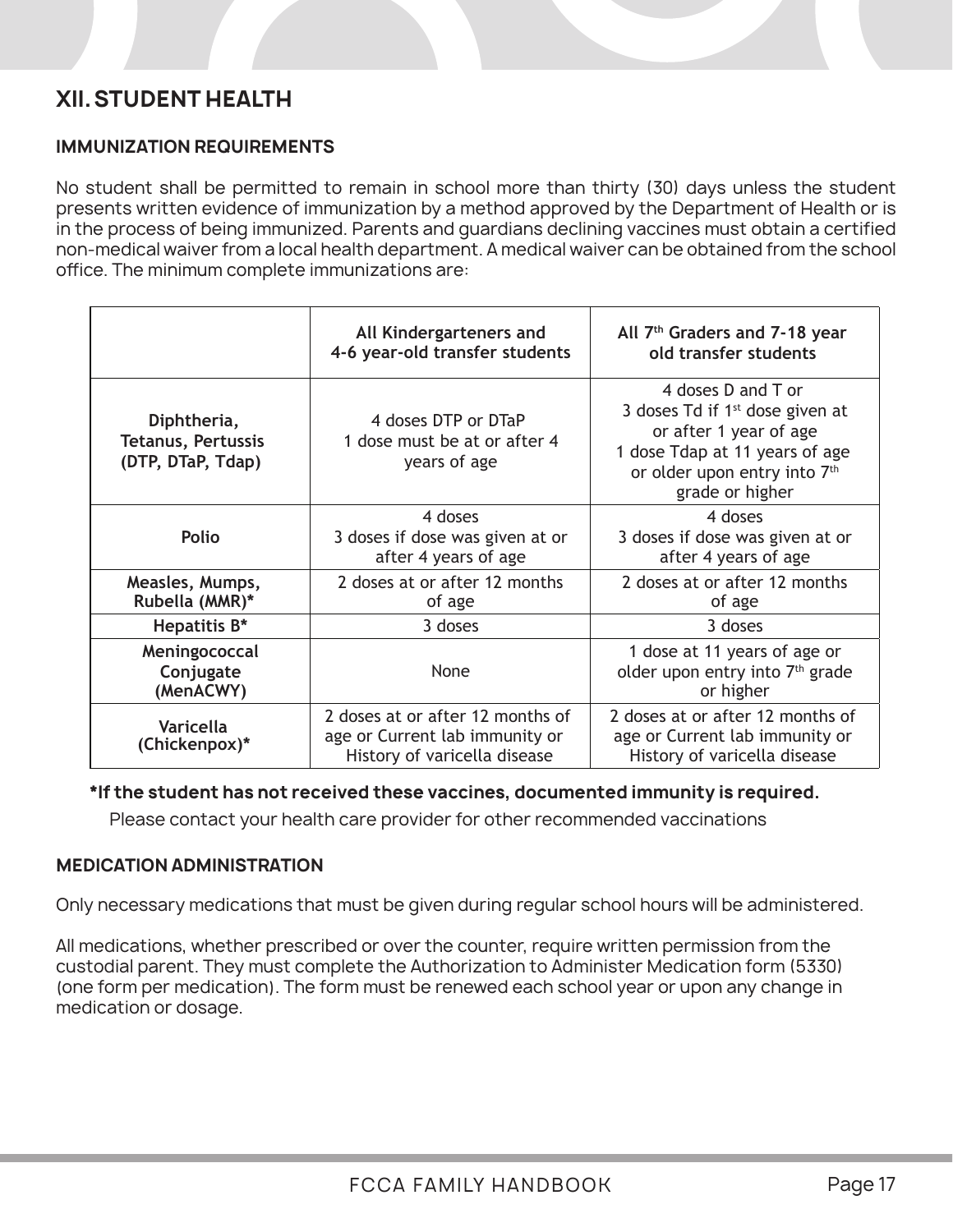Though we encourage a physician's written permission in all cases, a physician signature is required under the following conditions:

- Any possession or use of an inhaler or epinephrine injector
- Any self-possession or self-administration of any medication

Parents must include any prescribed treatment or care plan. An emergency care plan from the physician is required for asthma and epinephrine medications.

Prescribed medication must be delivered to the school in the original container prepared and labeled by a pharmacy. The label must include the dosage and frequency of administration. Overthe-counter medication must be in the original package and have the student's name affixed to the package.

The medication supplied to the school must be in the exact dosage prescribed, so the individual administering medications is not responsible for dividing or splitting pills. All medication must be picked up by the parent at the end of the school year or upon a student's withdrawal. Any medication not picked up will be discarded.

If a parent is accompanying his/her child on a field trip, the parent will be required to administer the child's medication.

### **MENINGOCOCCAL DISEASE**

Meningococcal disease is a dangerous disease that can strike children and youth and is caused by bacteria. The bacteria are spread from person to person by direct contact with an infected person's nose or throat secretions. Illness often starts with a sudden fever, headache, stiff neck, a rash, and possibly nausea and vomiting. An infected person may become very sick within a few hours of the first symptoms and should seek medical care immediately. The disease could result in death or permanent disability.

There are two immunizations available: one for people who are 11-55 years old and another for people who are 2-10 or 55+ years old if certain medical conditions exist that put them at higher risk of contracting the disease.

Parents should talk with their child's health care provider or local health department about meningococcal disease and immunization.

### **HEALTH RECORDS**

Students' health records are maintained separately and confidentially from other school records, as required by law. Please be sure that all immunizations are up to date and be prepared to provide documentation of all immunizations.

### **ALLERGIES**

Please alert us to any allergies your child may have and provide medication (if necessary) to prevent a serious allergic reaction. This includes allergies to plants, animals, foods, medicines, and other substances.

### **The Flint Cultural Center Academy is a "NUT FREE" school due to severe allergies.**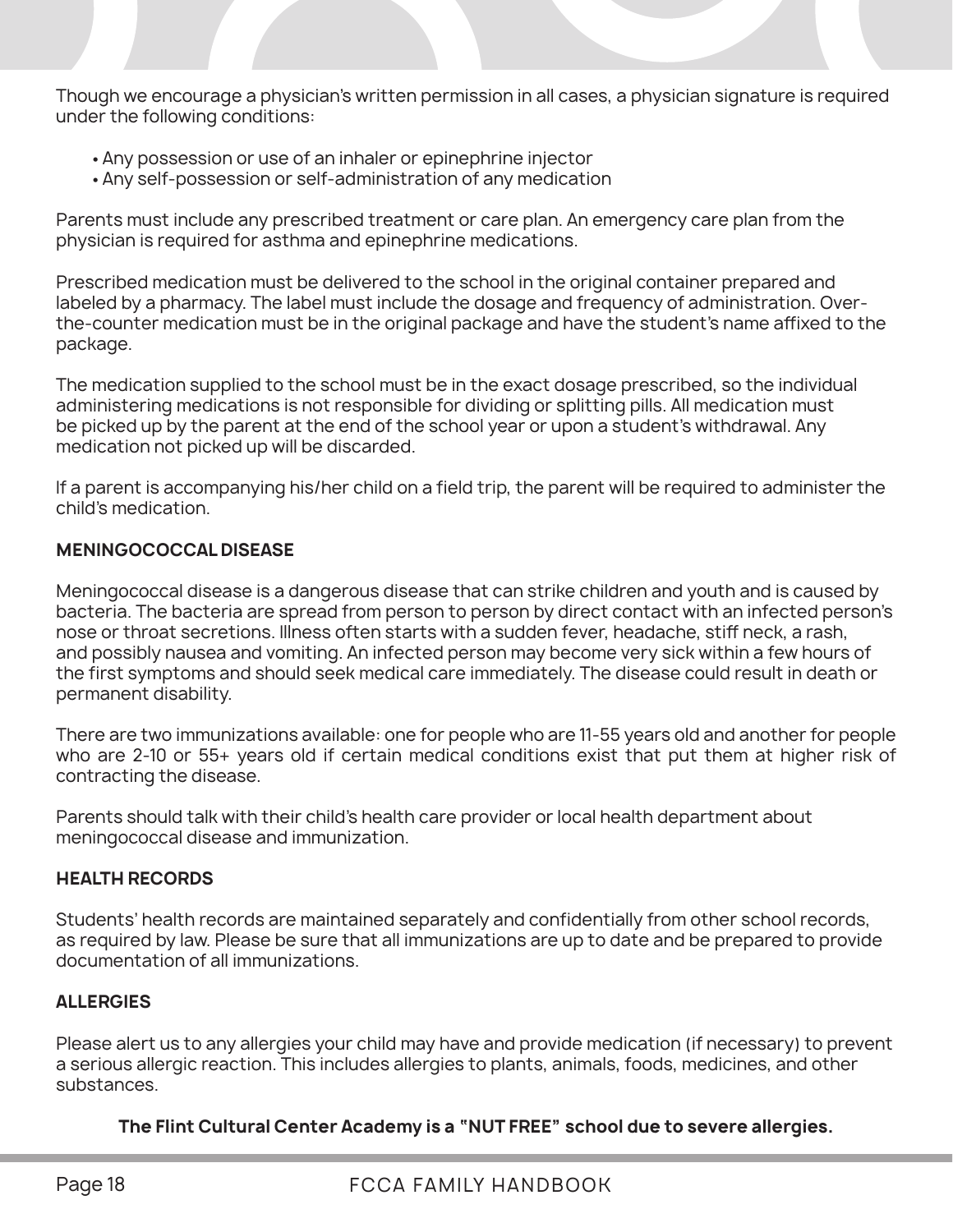### **ILLNESS**

We share your concern for the health and safety of your student and all students!

- If your child exhibits any of the following symptoms, please keep your child home:
	- Fever of 100.4 or higher,
	- Vomiting or loose bowel movement/diarrhea,
	- Difficulty breathing or severe coughing,
	- Lice, ringworm, or other contagious conditions,
	- Open sores,
	- Rash or hives,
	- Pink eye, or
	- Runny nose with thick yellow or green discharge.
- The determination to send a child home is made by the CEO/Principal or designee, using the "Keep Home" criteria. Parents or caregivers will be notified by telephone of the nature of the illness and will be asked to pick the child up. Please provide the school with emergency contact information so that you, or your designee, may be reached at all times. We expect that ill children will be picked up within one hour of notification.
- If your child becomes injured at school, you will be contacted and we will administer emergency first aid and complete an accident report for you to share with your child's physician. In the event of serious injury requiring immediate emergency care, 911 will be called.

The CEO or other staff person will accompany the child to the hospital in the event the parent or caregiver cannot be reached.

### **DRESS FOR THE WEATHER**

In addition to outdoor recess, students will be walking to various places on the Cultural Center campus, every day. When the wind chill is below Zero, we will make alternative arrangements for instruction, but in all other weather conditions, please provide your child with climate appropriate apparel, including coats, snow pants, boots, gloves, hats, scarves and rain protection.

### **HEAD LICE**

Head lice come from close contact with a person whose head has become a haven for lice. Lice can also be transmitted by sharing hats, combs or brushes. Students found to have lice will be sent home. After treatment, the student may return to school for examination by school personnel to determine if there is any evidence of lice. The school maintains a "no nit" policy.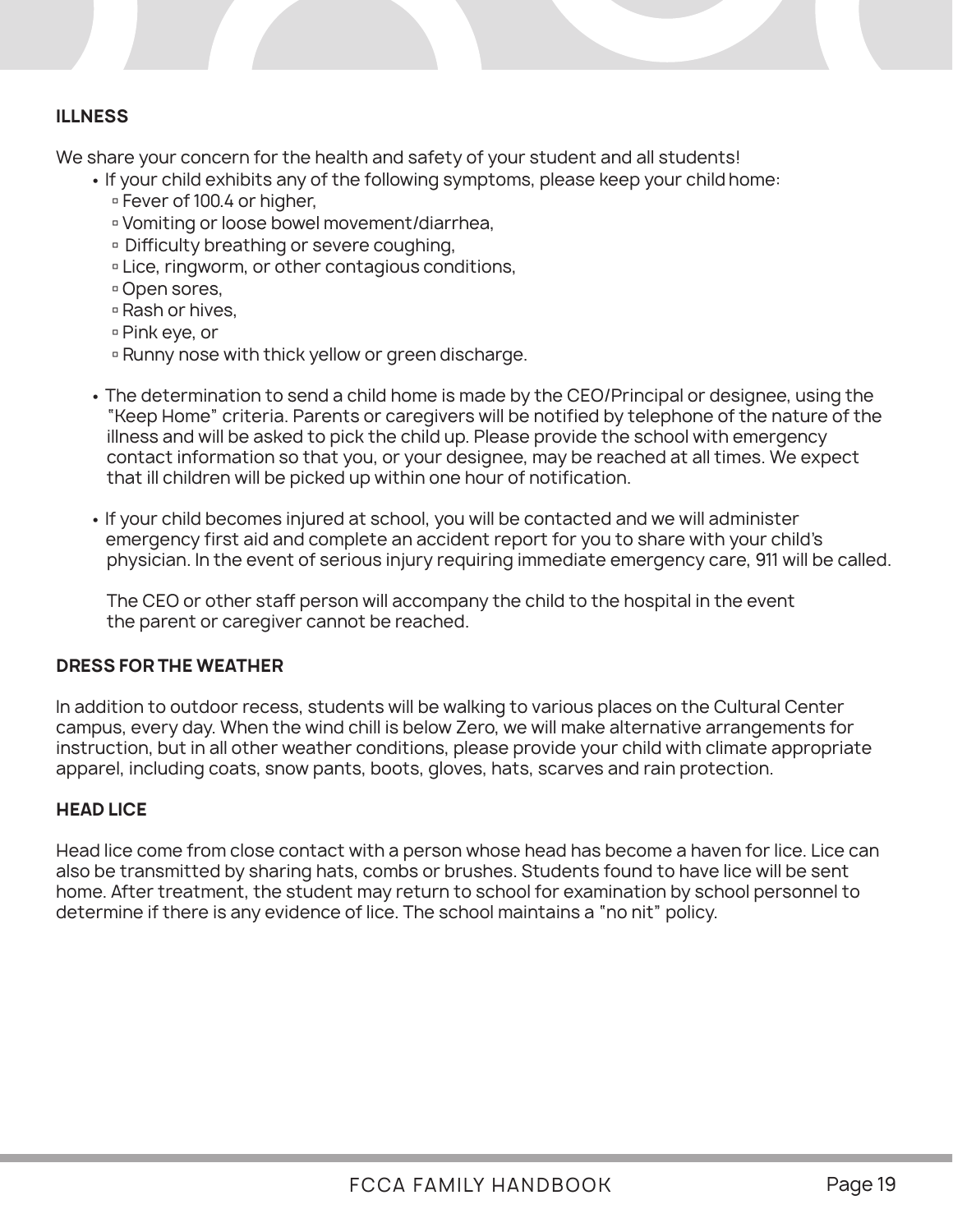### **XIII. DRESS CODE / SUPPLIES & MATERIALS**

### **UNIFORMS**

In order to keep our focus on learning and ensure students are comfortable enough for the daily hands-on, project-based learning, students attending the FCCA will wear casual uniforms**.**

- Our uniforms consist of the following:
	- **FCCA T-shirt or Polo shirt (Yellow, White, Gray, Navy), long sleeved option in the winter**
	- □ Slacks or a skirt (Khaki, Black or Blue), no denim / no jeans
	- Closed toed shoes with backs (sneakers preferred)
	- If students come to school out of uniform, they will need to borrow FCCA t-shirts and uniform pants as necessary

### **BACKPACKS**

Students should bring a backpack or other school bag daily to carry materials and Daily Communication Folders.

• We respectfully request that parents not purchase a backpack with wheels, as they often don't fit in cubbies and sometimes cause safety concerns in hallways and staircases, on buses, and outdoors.

### **TOYS, ELECTRONICS, & VALUABLES**

We ask that students **not** bring valuables to school. Each classroom is equipped with ageappropriate materials for learning.

- The school is not responsible for missing or lost student items.
- Please help your child remember that toys, electronic games, and similar devices need to be left at home. If a child brings these items to school, the following steps will be taken:
	- Item is placed back in cubby/backpack for the day,
	- Teacher keeps item and returns at the end of the day, or
	- Teacher keeps item and parent must retrieve it.

### **CELL PHONES**

Cell phones are prohibited unless approved by a supervising teacher or staff member. Students found in violation will have the device confiscated and held in the office until a parent/guardian can pick it up. Repeat offenses will result in increased consequences up to and including suspension from school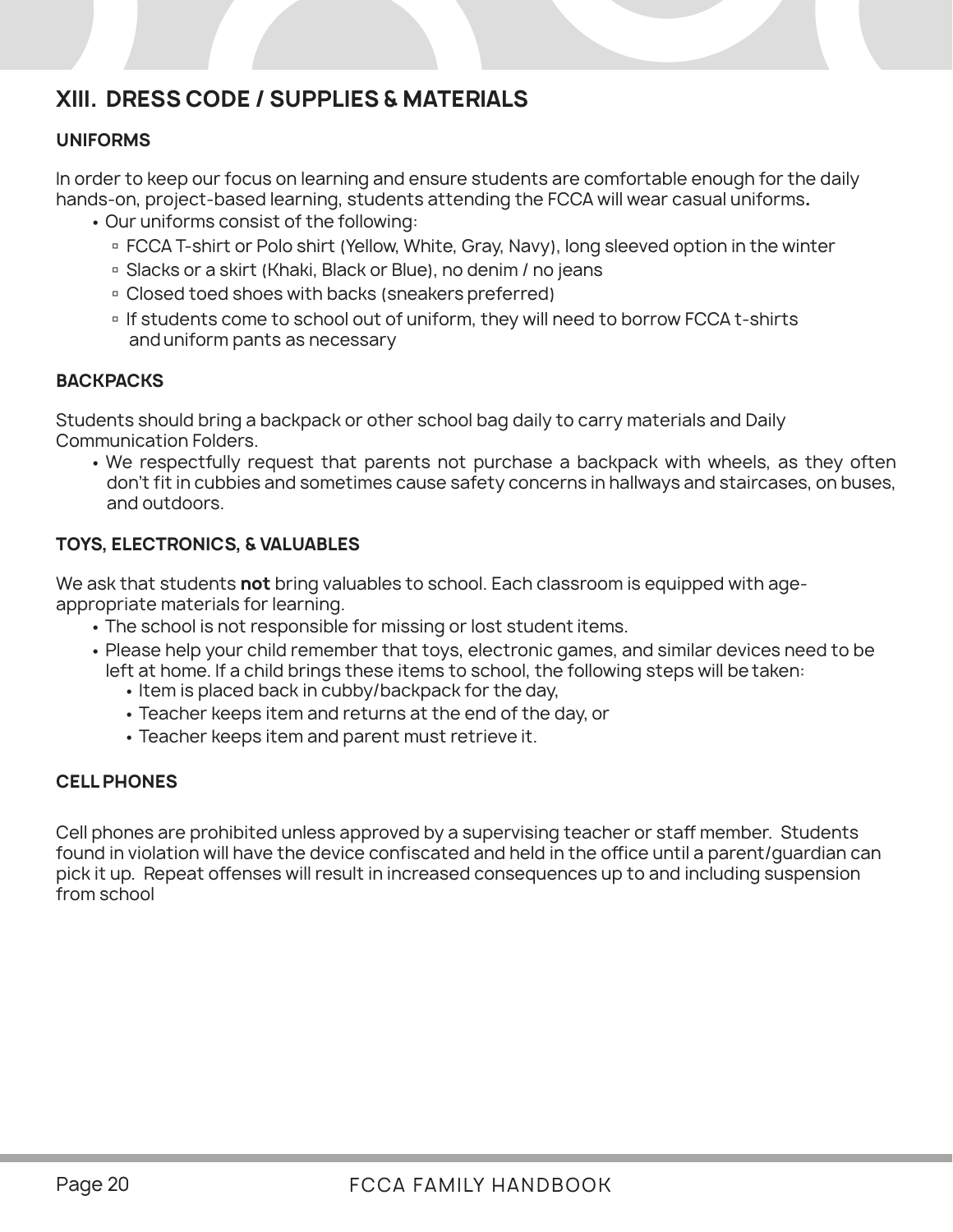### **XIV. FOOD SERVICE/ RECESS**

### **USDA Breakfast and Lunch Program**

Breakfast will be served from 8:00am to 8:20am daily.

Each student will have a forty (45) minute lunch/recess period each day as well.

Parents are encouraged to complete a Free/Reduced Application available from the school office. Students not qualifying for subsidized meals must prepay. Lack of prepayment will result in discontinued meal service.

Parents are encouraged to pay for meals using the free online secure service. Any remaining balance upon a student withdrawing from school will be refunded upon request.

### **RECESS**

Students typically need and want a time during the day to engage in self-directed activity. Recess is provided for a breath of fresh air, a moment of solitude, a private conversation, or a game.

As in the classroom, the supervising adult is the authority during recess. When playing games, students are encouraged to include anyone interested in participating. Games that are abusive or demeaning are not permitted. All students are to remain in the designated recess area. Students are not allowed to use playground equipment while waiting for school to begin, waiting for rides, or following dismissal.

All students go outside for recess unless they have a signed doctor's note, it is raining, there is a weather advisory of any kind, or the wind chill is 0 degrees Fahrenheit or below.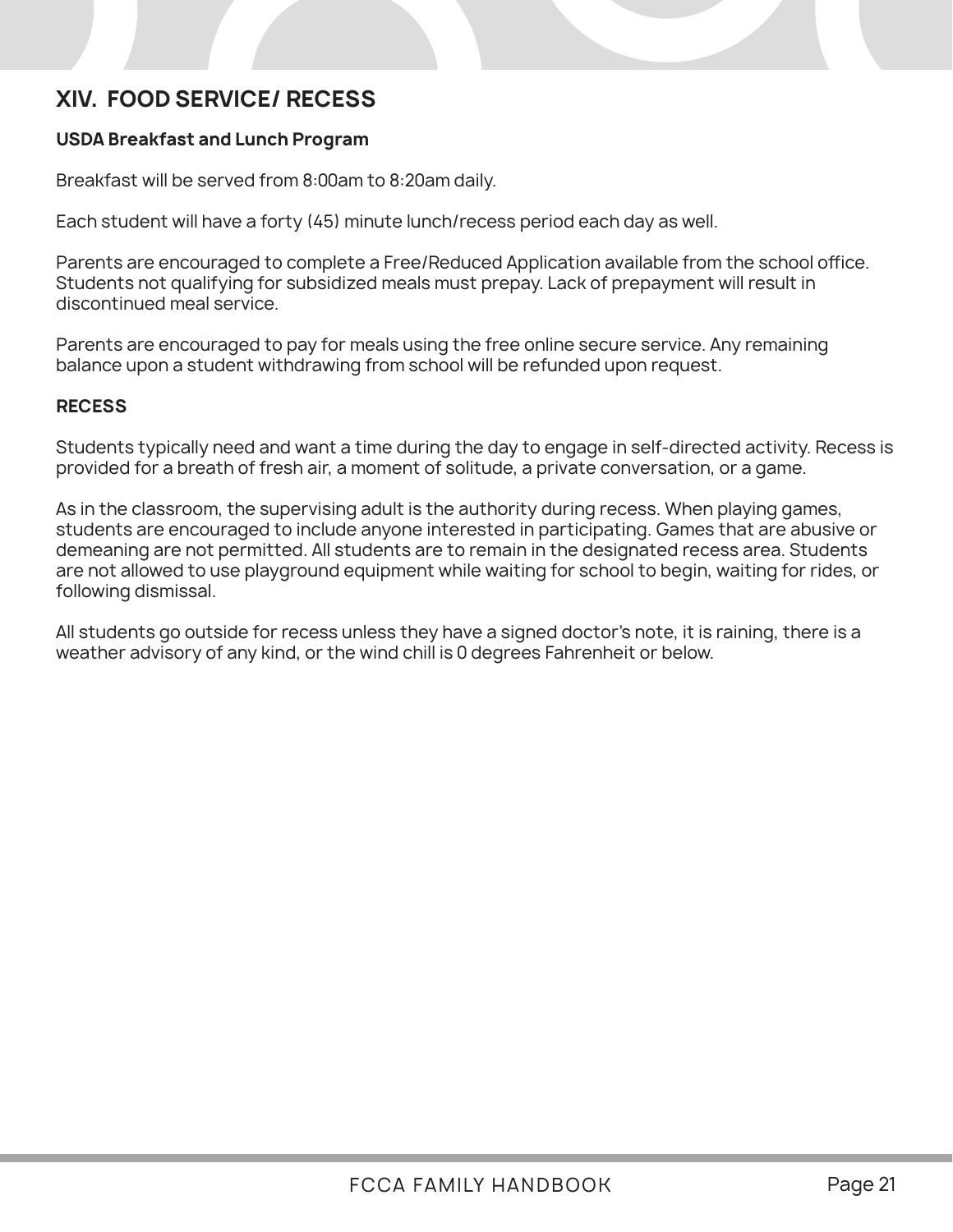### **XV. FIELD WORK**

### **PURPOSE**

Fieldwork is an integral part of the educational program at FCCA. Field studies are carefully structured to address the learning goals of an expedition and afford students rich opportunities to "learn on location." Our location and our collaboration with the institutions on the Flint Cultural Center campus, make fieldwork ideal.

Flint has faced hard to imagine economic and environmental barriers, but to the credit of our community, we are undergoing a rebirth and renaissance that demonstrates our grit and perseverance. We chose EL Education as the framework for our school's culture and learning because EL is all about engaging the community, seeking out existing resources, and helping students to see and understand their role in making their community better. FCCA students will have the opportunity to explore history and current events, not only through the Cultural Center, but also through extensive community partnerships, visiting experts, and meaningful fieldwork.

Students interview experts, examine artifacts, conduct research, make observations, and gather data through notetaking, sketching, and photography. Fieldwork deepens and extends students' understanding of the content and nurtures their skills as life-long learners. Quality work is the expectation during field study activities, just as it is during in-school activities.

### **LOCATIONS**

Fieldwork in the primary grades can take place on our school grounds on in walking distance of the school. Most other fieldwork will take place on the Cultural Center campus, at local institutions, museums, parks, nature centers, businesses, and historic sites, and lasts from one to five hours.

### **SAFETY**

Safety and learning are our top priorities on fieldwork. If a student's behavior raises safety concerns or is potentially disruptive to the class's learning, a one-on-one chaperone may be required, or the student may be placed in another classroom for the duration of the field study.

### **FEES**

At times, families may be asked to contribute a small fee for trips. Please reach out to your child's teacher for financial aid assistance as needed

### **PERMISSION FORMS**

As part of the enrollment process, a permission slip covering all field studies and excursions for the school year will be on file. (Form 2340 F2) Classroom teachers will communicate dates and destinations of these excursions through classroom newsletters or special announcements at least 72 hours prior. Field studies that last beyond the school day will require trip-specific permission slip.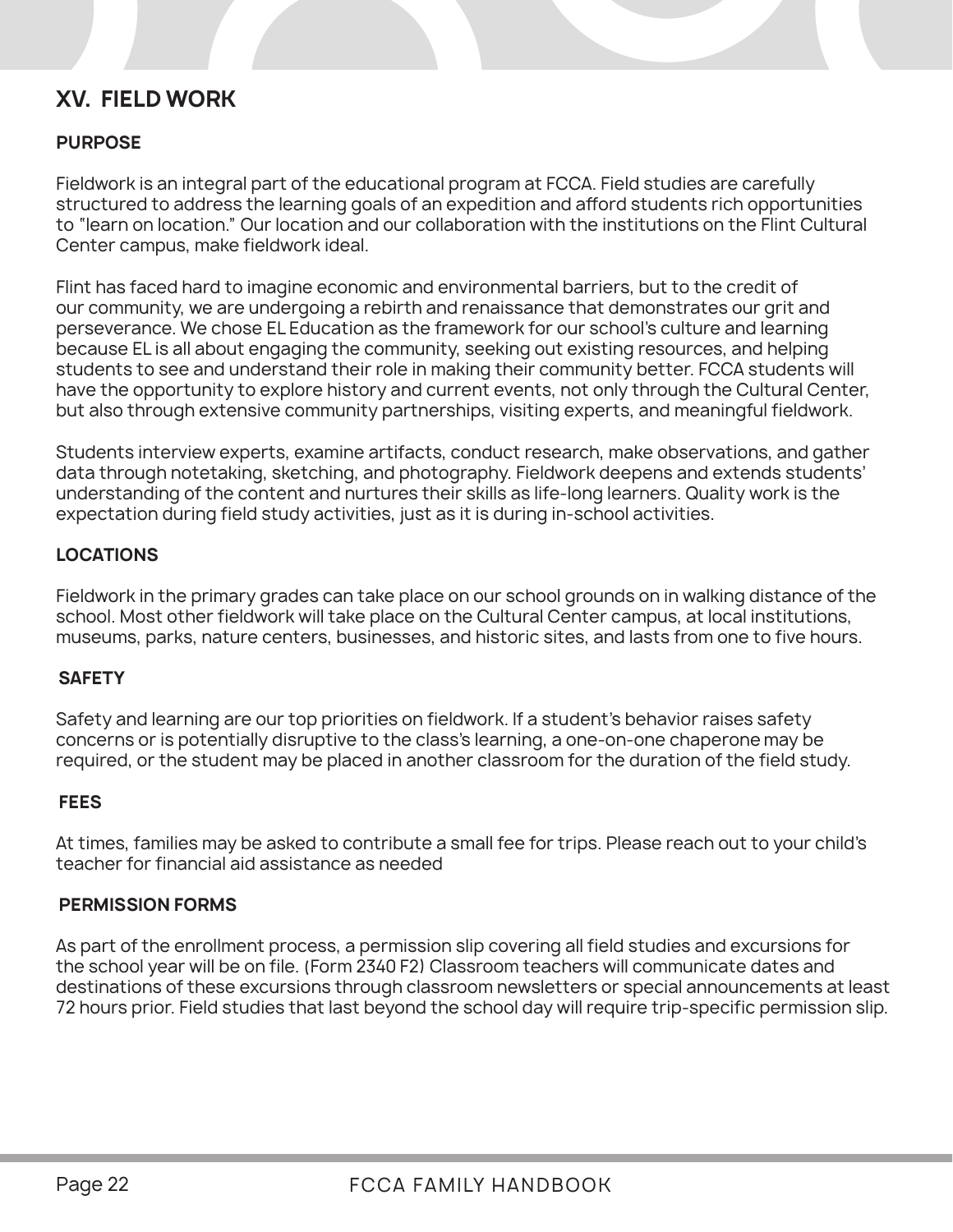### **CHAPERONES**

Critical to the success of field studies are the adults entrusted with the care and supervision of our students. For most field studies, a request is announced to solicit parent volunteers to chaperone. Parent involvement is an important part of our school's culture, and chaperoning on fieldwork is a great way to participate in your child's education.

- Chaperones perform a wide range of functions. They ensure children's safety, monitor behavior, carry out teachers' instructions, and support individuals and groups in gathering information. Chaperones help interpret exhibits and presentations, and they sometimes provide instruction to small groups of students.
- FCCA takes seriously the responsibility to provide safe and productive learning experiences for students. On fieldwork, doing so requires that we make chaperone decisions that we feel are in the best interests of the crew.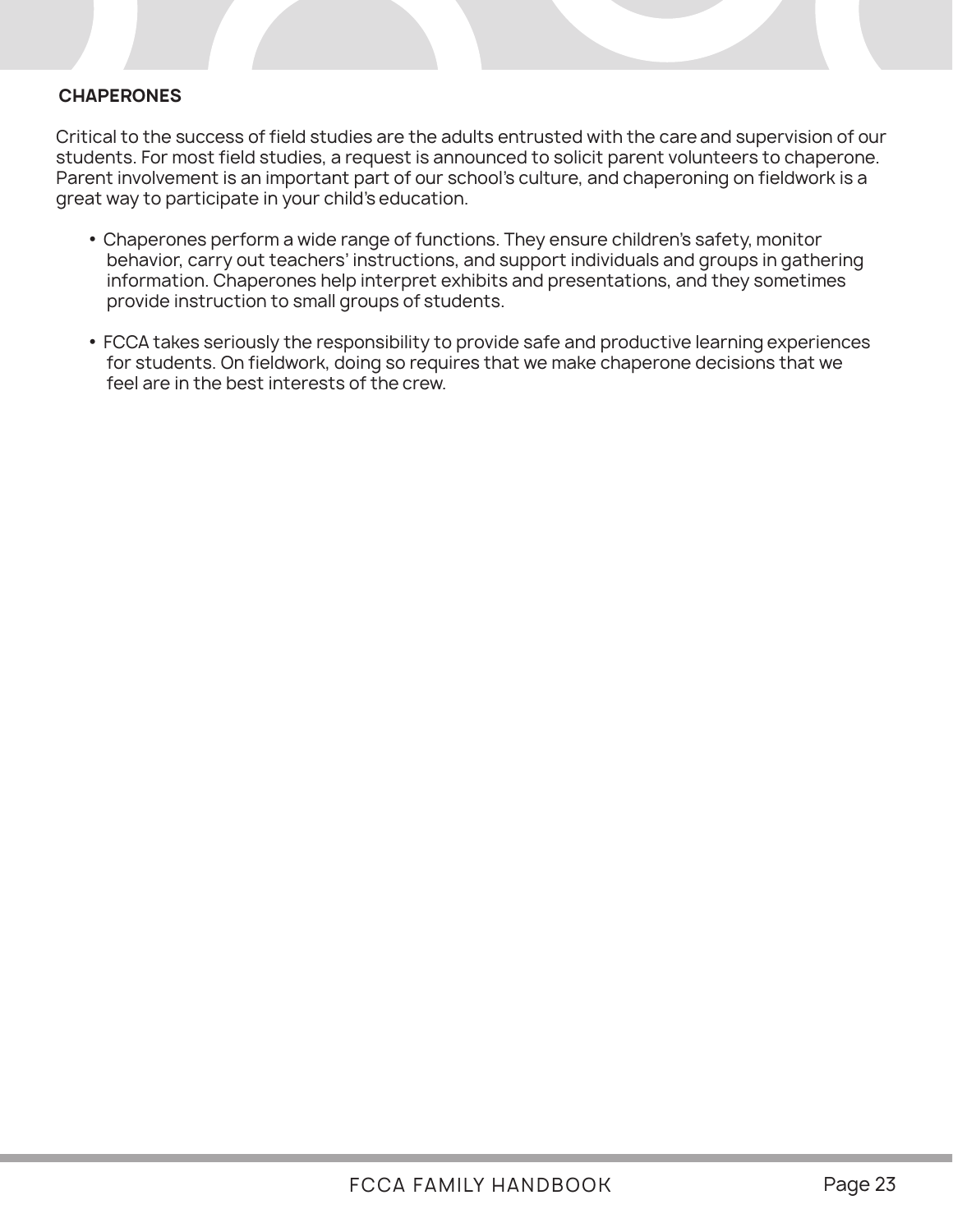### **XVI. SCHOOL SAFETY**

### **SCHOOL SAFETY OFFICER**

In addition to all of the security already in place on the Flint Cultural Center, the FCCA will employ a full time School Resource Officer who will be present at the school during operating hours, and who will work with campus security and local first responders to provide the best safety net possible for our students, families and staff.

The FCCA School Resource Officer will:

- Maintain first aid and CPR certification
- Be knowledge of state laws related to the safety of people and property
- Train in and utilize the principles of safety, accidents and fire prevention
- Have firearms certification that meets current MCOLES standards

### **STAFF IDENTIFICATION**

All staff are required to wear a school issued identification badge at all times. In addition to identifying and authorizing their presence on campus.

### **STUDENT IDENTIFICATION (RFID)**

As a safety and security enhancement, student and staff identification badges will be equipped with a chip that will allow the school office to locate students anywhere on campus. This chip will not operate once a student leaves the Flint Cultural Center campus

### **EMERGENCY RESPONSE PLAN**

The FCCA School Safety Officer, the Director of Flint Cultural Center Security and the FCCA CEO will work with area first responders to develop an Emergency Plan based on prevention, preparedness, recovery, and response. Our students and staff will be trained in all safety procedures which will include and surpass the drills required by the State of Michigan to ensure our students' safety in the event of an emergency.

### **MANDATED CHILD ABUSE REPORTING**

As state mandated child abuse or neglect reporters, teachers, staff and the Administration of FCCA are required by law to initiate a report to be forwarded to Michigan and Genesee County office of Child Protective Services if they suspect the maltreatment or neglect of a student. All reports are confidential and will be maintained in confidential and secured files apart from the student's school records.

### **INTERNET USE POLICY & INTERNET SAFETY**

Student use of the Internet is an important component of classroom research and learning.

- Students and their families must sign the school's Internet use agreement before being permitted to use Internet related tools.
- Teachers supervise student Internet use and students abide by Internet safety protocols.
- Failure to abide by the rules will result in the suspension of Internet privileges for the student.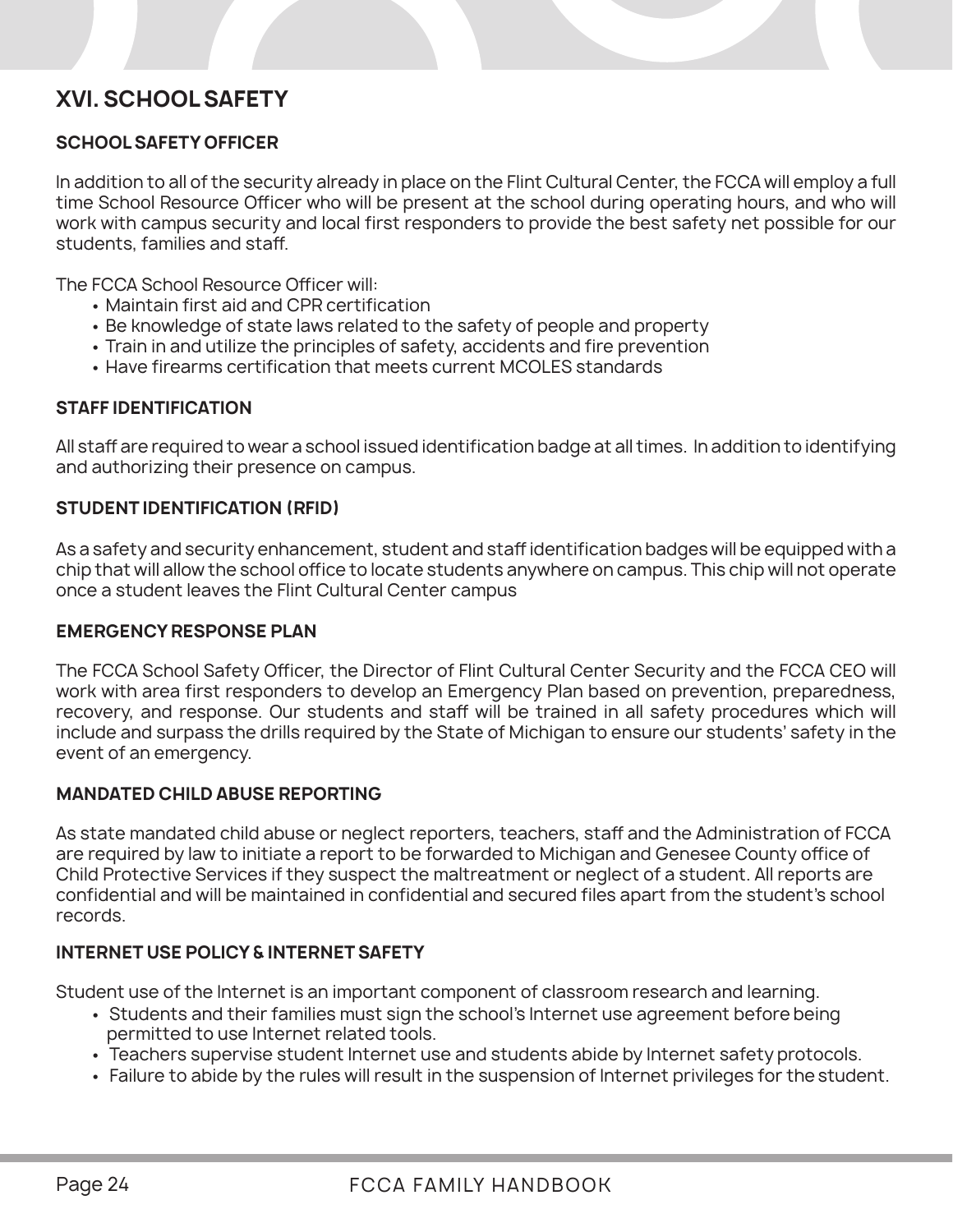### **VISITOR POLICY**

While we encourage and welcome families and the visitors to the FCCA, all visitors must first report to the school office and sign the visitor's logbook. Visitor badges must be worn at all times while in the school and should be returned before leaving the building. These precautions are necessary for the safety of our students and staff.

Parents are welcome to volunteer or observe in classrooms. Prior to volunteering, parents are asked to make arrangements with the office to complete the volunteer orientation. Please make arrangements with the classroom teachers prior to the date on which you would like to visit.

#### **SURVEILLANCE CAMERAS**

For the safety and security of the building and campus, surveillance cameras have been installed and will be monitored.

### **NO SMOKING/DRUG-FREE SCHOOL POLICY**

FCCA is a non-smoking building. Families, students, staff, and guests are prohibited from using any tobacco products in the buildings or on school grounds at any time.

FCCA is a Drug-Free School. Families, staff, and guests who are suspected to be under the influence of alcohol or drugs will be asked to leave the building immediately. For a staff member, this could be grounds for termination. Children will not be released to caregivers we suspect of being under the influence of alcohol or drugs. If such a situation arises, we will first seek to contact an authorized family member to pick up the child and if unsuccessful, we will contact Child Protective Services and/or the police department.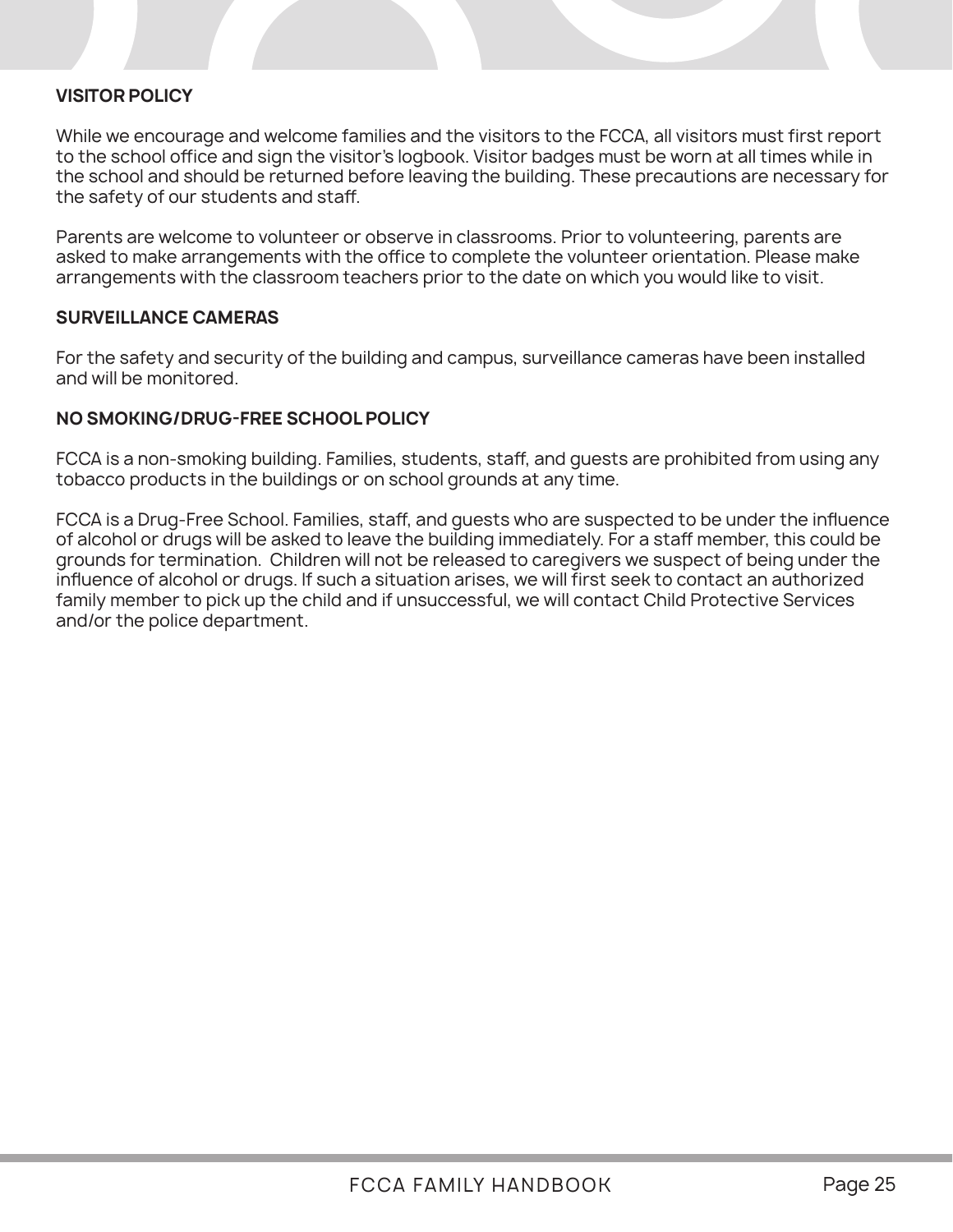### **XVII. MISCELLANEOUS**

### **ANIMALS**

Animals, including pets, are not permitted at the school with the exception of approved service and/ or assistance animals. Some animals may be allowed in the building as part of a learning experience.

### **LOST AND FOUND**

The lost and found is located in the main office. Unclaimed items are donated to charity periodically.

### **PERSONAL ITEMS**

The school will not accept responsibility for the personal items of students. We expect students to leave belongings that are not necessary for their education at home. Any personal items that staff members judge to be unsafe, inappropriate for school, or interfering with students' educational focus will be confiscated and held in the office or remain in the possession of a staff member until the parents retrieve them. The school shall not be responsible for any items lost or damaged while in its possession.

### **LOCKERS**

All lockers assigned to students are the property of the school. At no time does the school relinquish its exclusive control of its lockers. The school principal or his/her designee shall have custody of all combinations to all lockers or locks. Students are prohibited from placing locks on any locker without the advanced approval of the school principal or his/her designee.

### **USE OF LOCKERS**

The school assigns lockers to its students for their convenience and temporary use. Students are to use lockers exclusively to store school-related materials and authorized personal items such as footwear, grooming aids, lunches, or outer garments. Students shall not use lockers for any other purpose, unless specifically authorized by school board policy, the school principal, or his/ her designee prior to students bringing the items to school. Students solely are responsible for the contents of their lockers.

### **SEARCH OF LOCKERS**

Searches of school lockers and their contents deter violations of school rules and regulations, ensure proper maintenance of school property, and provide greater safety and security for students and personnel. Accordingly, the Board of Directors authorizes the principal or his/her designee, upon reasonable cause under the circumstances, to search lockers and locker contents at any time, without notice, and without parental or student consent.

The principal or his/her designee shall not be obligated but may request the assistance of a law enforcement officer in conducting a locker search. The principal or his/her designee shall supervise the search. In the course of a locker search, the school principal or his/her designee shall respect the privacy rights of the student regarding any items discovered that are not illegal or in violation of school policies and rules.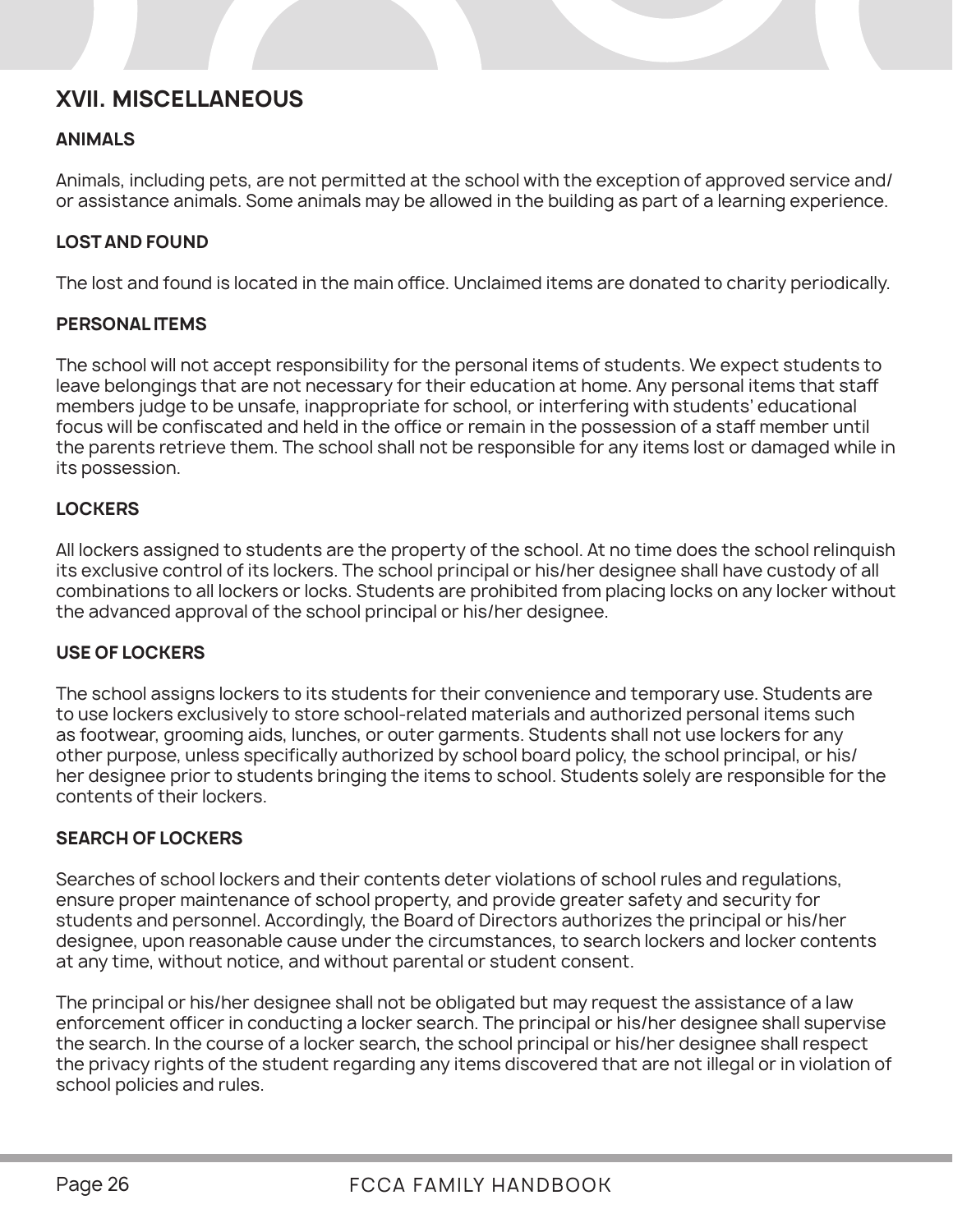### **SEIZURE**

When conducting locker searches, the principal or his/her designee may seize any illegal or unauthorized items, items in violation of board policy and/or school policies or rules, or any other items reasonably determined by the principal or his/her designee to be a potential threat to the safety or security of others. Such items include but are not limited to the following: contraband, controlled substance analogues or other intoxicants, dangerous weapons, explosives, firearms, flammable materials, illegal controlled substances, poisons, and stolen property. Law enforcement officials shall be notified immediately upon seizure of such dangerous items or items that schools are required to report to law enforcement agencies. Any items seized by the school principal or his/her designee shall be removed from the locker and held by school officials for evidence in disciplinary proceedings and/or turned over to law enforcement officials. The parent of a student shall be notified by the principal or his/her designee of items removed from the locker.

### **COMPLAINT PROCEDURES**

The Flint Cultural Center Academy Board of Education is committed to treating all students, staff and parents in the FCCA fairly and impartially. The Board is committed to assuring a school and working environment that is appropriate for institutions of learning and assures the safety and welfare of all.

### Steps to Address Complaints

This section describes informal ways that incidents of perceived unfair treatment, complaints or harassment might be handled. These are not intended to be all-inclusive nor are any specifically recommended. It is desirable that students, staff and parents have a chance to make concerns known to the district and to afford the district an opportunity to review these concerns and respond to them.

1. Speak directly to the person with whom there is a problem. Include information about what the person is doing, how you feel about the behavior, and how you would like the behavior to change. Or, write a letter to the person with whom there is a problem. Include information about what the person is doing, how you feel about the behavior and how you would like the behavior to change. Make a copy of the letter for yourself and deliver in person, preferably accompanied by someone else as a witness to the delivery of the letter.

2. If the problem is not resolved after speaking or writing to the person, the problem will be forwarded to the school CEO. The CEO will respond in writing to the parent upon receipt of the complaint.

3. If the parent is not satisfied with the CEO's response, the parent is to notify the Board Secretary. The Board Secretary will confer with the CEO and other staff who may be involved and, depending on the findings, will either:

- a) provide the parent a written response to the grievance.
- b) suggest in writing to the CEO, a course of action to achieve resolution, or
- c) schedule a meeting with the parent, CEO, and other staff as considered appropriate to review the matter and to achieve resolution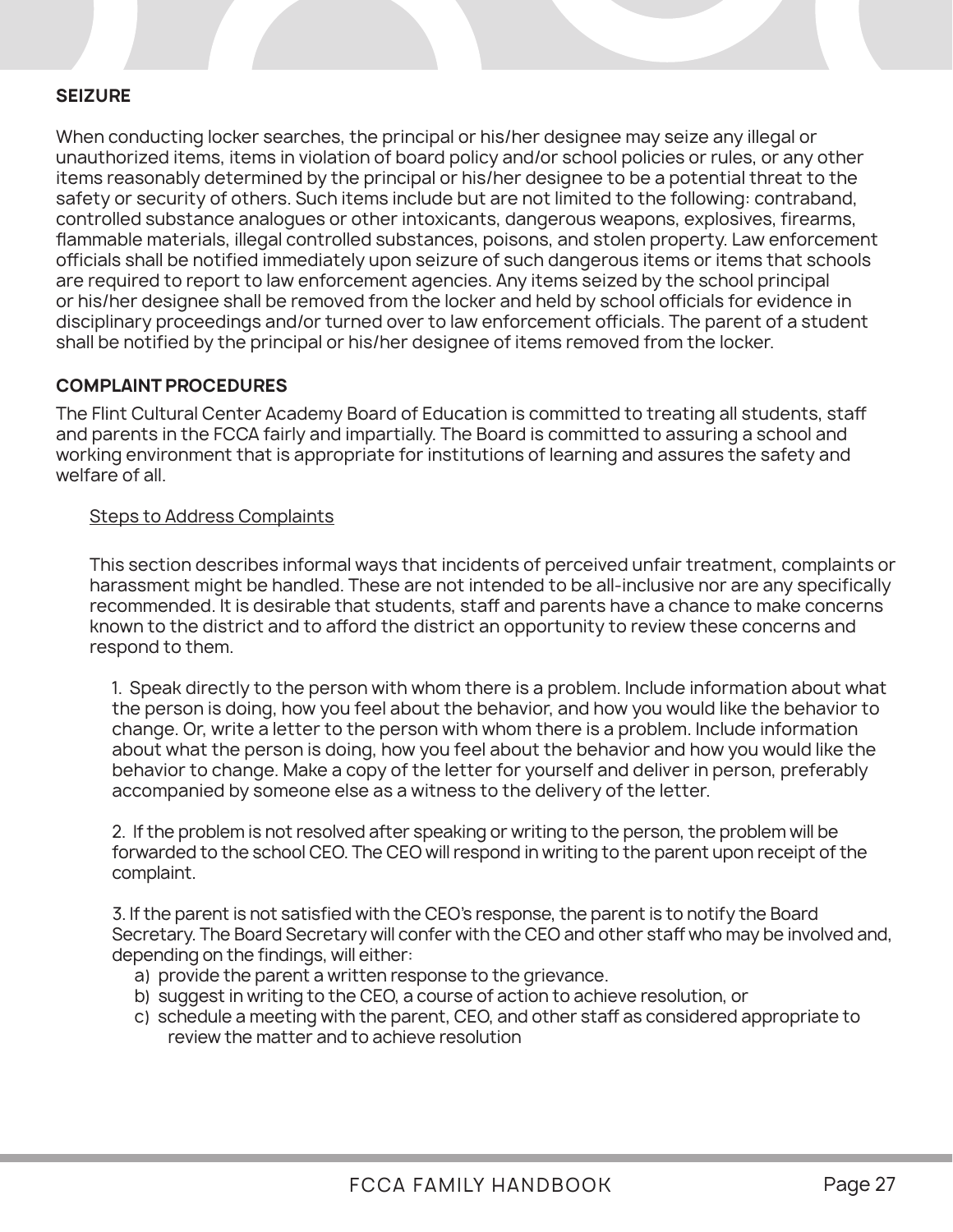### **XVIII. NOTIFICATIONS**

### **RIGHTS UNDER FERPA**

The Family Educational Rights and Privacy Act (FERPA) affords parents certain rights with respect to their child's education records. These rights are:

• The right to inspect and review the student's education records within 45 days of the day the school receives a request for access. Parents should submit a written request to the school principal clearly identifying the record(s) they wish to inspect. A school official will make arrangements for access and notify the parents of the time and place the records may be inspected.

• The right to seek an amendment of the student's education records that the parent believes are inaccurate, misleading or in violation of the student's rights of privacy. Parents should submit a written request to the school principal, clearly identifying the part of the record they want amended and specifying its inaccuracy. If the school decides not to amend the record as requested, it will notify the parents of the decision and advise them of their right to a hearing to challenge the content of the student's education records. Hearing procedures will be provided to the parents when a hearing is requested.

- The right to consent to disclosures of personally identifiable information contained in the student's education records, except to the extent that FERPA authorizes disclosure without consent. The school does not need written consent to disclose a student's education records if the disclosure meets one or more of the following conditions and the disclosure is to or for: (see 20 U.S.C. §1232g; 34 CFR Part 99.31):
	- 1. School administrators, teachers, support staff, NHA personnel and other school officials which have a legitimate educational interest
	- 2. Persons or organizations with whom the school or NHA has outsourced services or functions and which have a legitimate educational interest (e.g., attorneys, auditors, medical consultants, special and supplemental education providers, therapists)
	- 3. Officials of another school where the student seeks or intends to enroll or where the student is already enrolled so long as the disclosure is for purposes related to the student's enrollment, and as long as a proper records release request is received by the sending school
	- 4. Certain federal and state officials and educational authorities (for audit, evaluation, reporting, or compliance purposes) or state and local authorities concerning the juvenile justice system in accordance with state statute
	- 5. Appropriate parties in connection with financial aid to a student
	- 6. Organizations conducting studies for, or on behalf of, the school or NHA to develop, validate, or administer predictive tests, administer student aid programs, or improve instruction
	- 7. Accrediting organizations to carry out accrediting functions
	- 8. Compliance with a judicial order or lawfully issued subpoena after the school makes a reasonable effort to notify the parent of the order or subpoena
	- 9. Appropriate parties in a health or safety emergency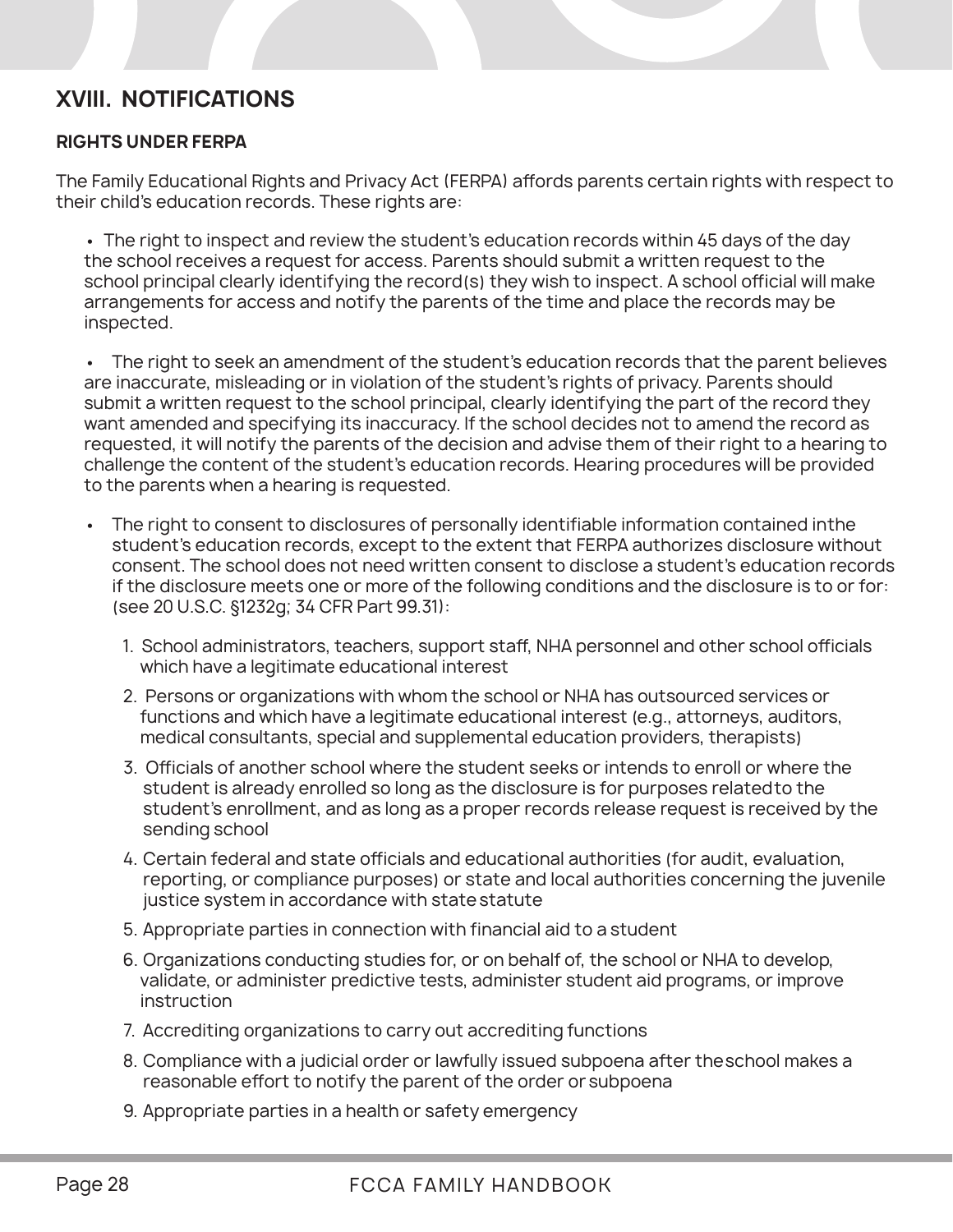### **DIRECTORY INFORMATION**

The following information will be available for publication in directories, performance programs and so forth. Directory Information includes the following information relative to a student: the student's name; the parent's name; address; telephone number; date and place of birth; participation in officially recognized activities and sports; weight and height of members of athletic teams; dates of attendance; degrees and awards received; the most recent previous educational agency or institution the student attended, and similar information generally found in yearbooks.

- If a parent of a student does not wish this information to be available for publication, a written notice must be signed by the parent/student and given to the FCCA CEO.
	- We expect that partner organizations like the Charles Stewart Mott Foundation, EL Education and Microsoft Corporation, as well as media and other educational organizations will seek access to our innovative school. Further, we expect these organizations may request access to students for information, news and feature stories, as well as for photos or videos that accompany them.
- If you do NOT wish your child to be interviewed or photographed by partner organizations, or for media publication or broadcast, or as part of FCCA written and digital communications, written notice must be signed by the parent/ guardian and submitted to the FCCA CEO.

The right to file a complaint with the U.S. Department of Education concerning alleged failures by the school to comply with the requirements of FERPA:

Family Policy Compliance Office U.S. Department of Education 400 Maryland Avenue SW Washington, DC. 20202-5920

### **RIGHTS TO KNOW UNDER FEDERAL LAW**

The Every Student Succeeds Act (ESSA) affords parents certain rights concerning the parents' right to know the professional qualifications of the student's classroom teacher. The school will provide the parents this information in a timely manner upon request. Specifically, parents have the right to ask for the following information about each of their child's classroom teacher:

- Whether the student's teacher
	- **p** has met the State qualification and licensing criteria for the grade levels and subjects in which the teacher provides instruction
	- **Example 2** is teaching under emergency or other provisional status through which State qualification or licensing criteria have been waived; and
	- **II** is teaching in the field of discipline of the certification of the teacher
- Whether the student is provided services by paraprofessionals and, if so, their qualifications.

The school will provide timely notice to parents of a student who has been assigned, or has been taught for four (4) or more consecutive weeks by, a teacher who does not meet applicable State certification or licensure requirements at the grade level and subject area in which the teachers has been assigned.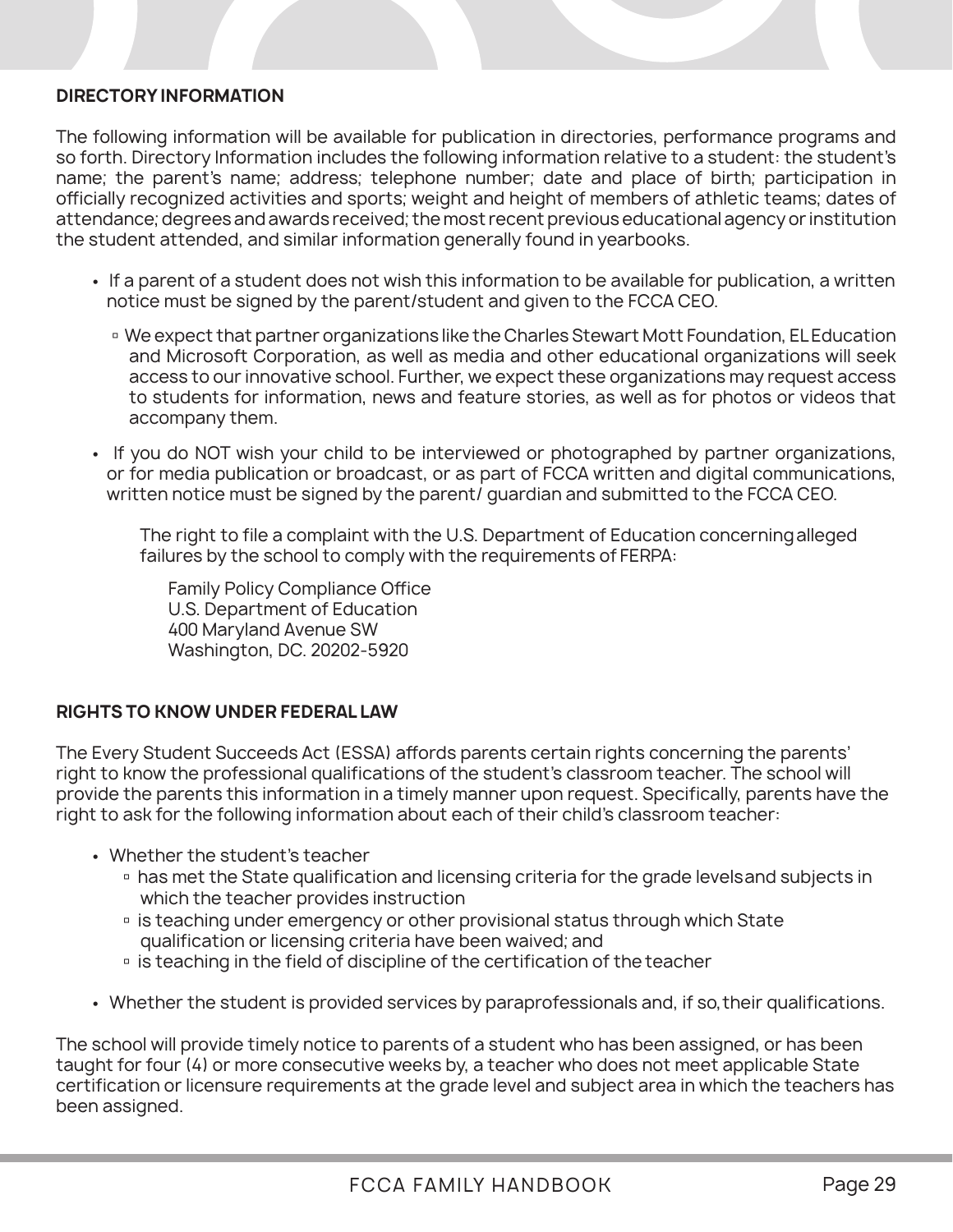### **RIGHTS UNDER THE PROTECTION OF PUPIL RIGHTS AMENDMENT**

The Protection of Pupil Rights Amendment (PPRA) affords parents certain rights concerning student privacy, parental access to information, and administration of physical examinations to minors. These include the right to:

- Consent before students are required to submit to a survey, which is funded in part or in whole by a program of the U.S. Department of Education, that concerns one or more of the following protected areas ("protected information survey"):
	- 1. Political affiliations or beliefs of the student or student's parent
	- 2. Mental or psychological problems of the student or the student's family
	- 3. Sexual behavior or attitudes
	- 4. Anti-social, demeaning, illegal, or self-incriminating behavior
	- 5. Critical appraisals of others with whom respondents have close familial relationships
	- 6. Legally-recognized privileged relationships, such as with lawyers, doctors, or ministers
	- 7. Religious affiliations, beliefs, or practices of the student or parent
	- 8. Income, other than as required by law, to determine program eligibility
- Receive notice and an opportunity to opt a student out of the following:
	- 1. Any other protected information survey, regardless of funding
	- 2. Any non-emergency, invasive physical exam or screening required as a condition of attendance, administered by the school or its agent, and not necessary to protect the immediate health and safety of the student (except for hearing, vision, scoliosis, or any other physical exam or screening permitted or required under state law)
- Any activity involving the collection, disclosure, or use of personal information or the marketing, selling, or distributing of such information to others. Inspect the following, upon request and before administration or use:
	- 1. Surveys created by a third party before their distribution by a school to its students
	- 2. Instruments used to collect personal information from students for marketing, sales, or other distribution purposes
	- 3. Instructional material used as part of the educational curriculum

The school protects student privacy in the administration of protected surveys and the collection, disclosure, or use of personal information for marketing, sales, or other distribution purposes. The school will also both directly notify parents through U.S. Mail, e-mail, parent meetings, or the Parent and Student Handbook of the specific or approximate dates (if such events are planned and/or scheduled) of the above activities and provide an opportunity to opt a student out of participating in them. Parents who believe their rights have been violated may file a complaint with:

> Family Policy Compliance Office U.S. Department of Education 400 Maryland Avenue SW Washington, D.C. 20202-5920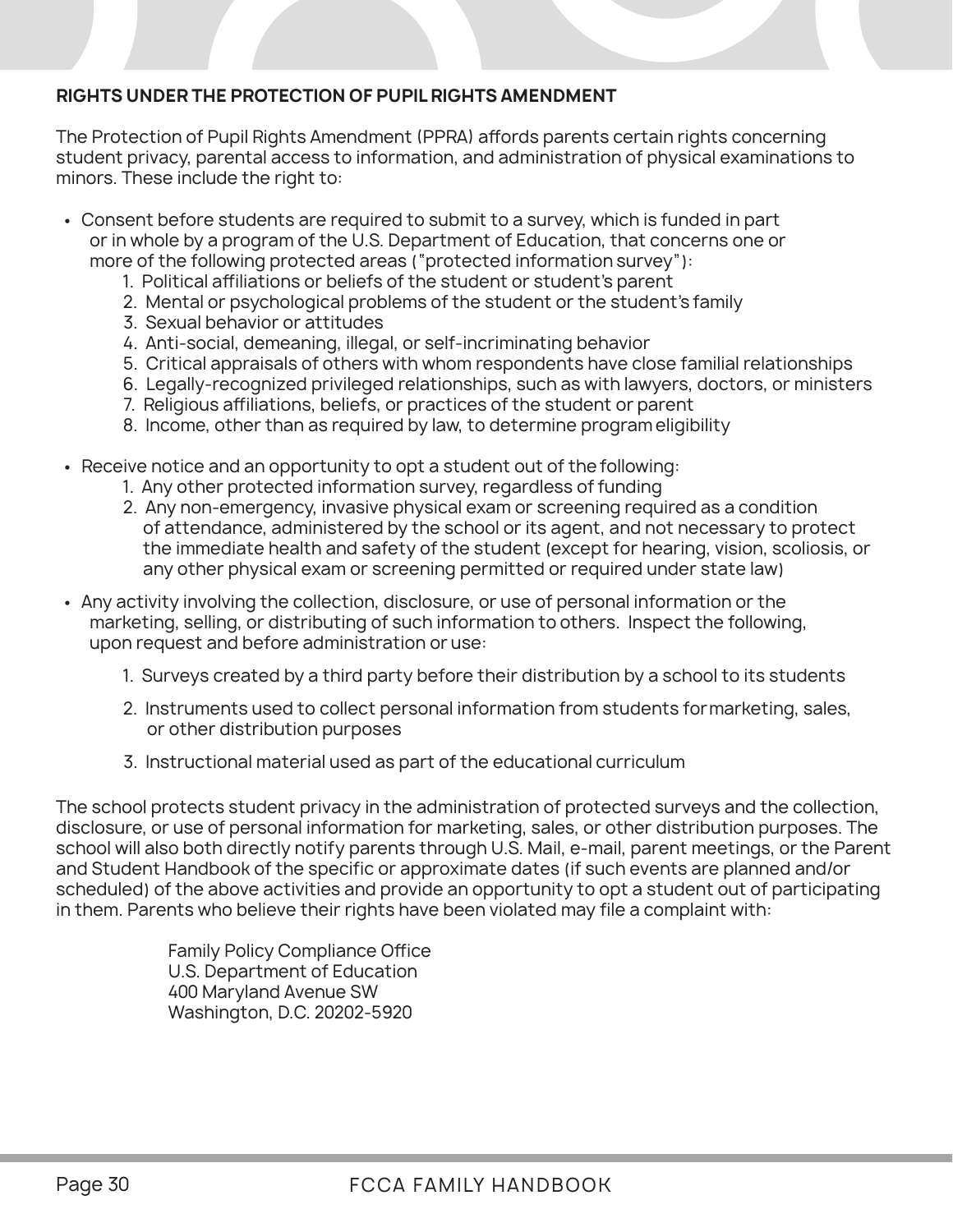### **RIGHTS UNDER TITLE IX**

The school certifies compliance with Title IX of the Education Amendments of 1972, as amended, 20 U.S.C 1681 et seq. (Title IX), and its implementing regulation, at 34 C.F.R. Part 106, which prohibits discrimination based on sex. The school, as a recipient of federal financial assistance from the United States Department of Education, is subject to Title IX and does not discriminate based on gender in employment or any educational program or activity it operates.

Complaints or grievances regarding discrimination based on gender should be delivered in writing to the principal of the school and should provide specific details regarding the event, the date of the event, and the parties involved. The complaint will be considered confidential and will be expeditiously investigated by or Board counsel as necessary and appropriate.

### **NOTICE OF NONDISCRIMINATION**

The Flint Cultural Center Academy does not discriminate on the basis of race, color, national origin, gender, age, disability, height, weight, religion, or marital status in any of its programs, activities, or employment. Inquiries regarding this policy should be directed to Flint Cultural Center Academy, 1200 Robert T. Longway Blvd. Flint, Michigan 48503 (810) 600-9550

### **ASBESTOS MANAGEMENT PLAN**

The Asbestos Hazard Emergency Response Act (AHERA) requires us to annually notify parents, students, staff members, and others who regularly occupy the school building of compliance with AHERA. An Asbestos Management Plan has been developed for the school and is on file in the school office. Parents may schedule an appointment if they wish to review the AMP.

### **PESTICIDE NOTIFICATION**

The school aims to control pest populations and to reduce the use of active pesticides throughout the school by implementing an integrated pest management program. The health and safety of all persons within the school's facilities are of primary concern. In addition to providing parents with this annual notification, the school will notify parents in advance of individual pesticide applications of non-emergency applications of pesticides such as an insecticide, fungicide, or herbicide, other than a bait or gel formation, that is made to the school ground or building. Please note that notification is not given for the use of sanitizers, germicides, disinfectants, or antimicrobial cleaners. In certain emergencies, such as an infestation of stinging insects, pesticides may be applied without prior notice to prevent injury to students, but parents will be notified following any such application. Advance notice will be posted on the front door and posted in a public, common area of the school other than the entrance. A parent can also request to be notified by letter postmarked at least 72 hours before the application is to take place. Please contact the school office if you wish to be notified by letter or wish to review the school's integrated pest management program or records. Your school will provide additional information regarding this.

### **FLINT CULTURAL CENTER ACADEMY BOARD POLICIES**

Board policies can be found at www.fccacademy.org or are available from the school office.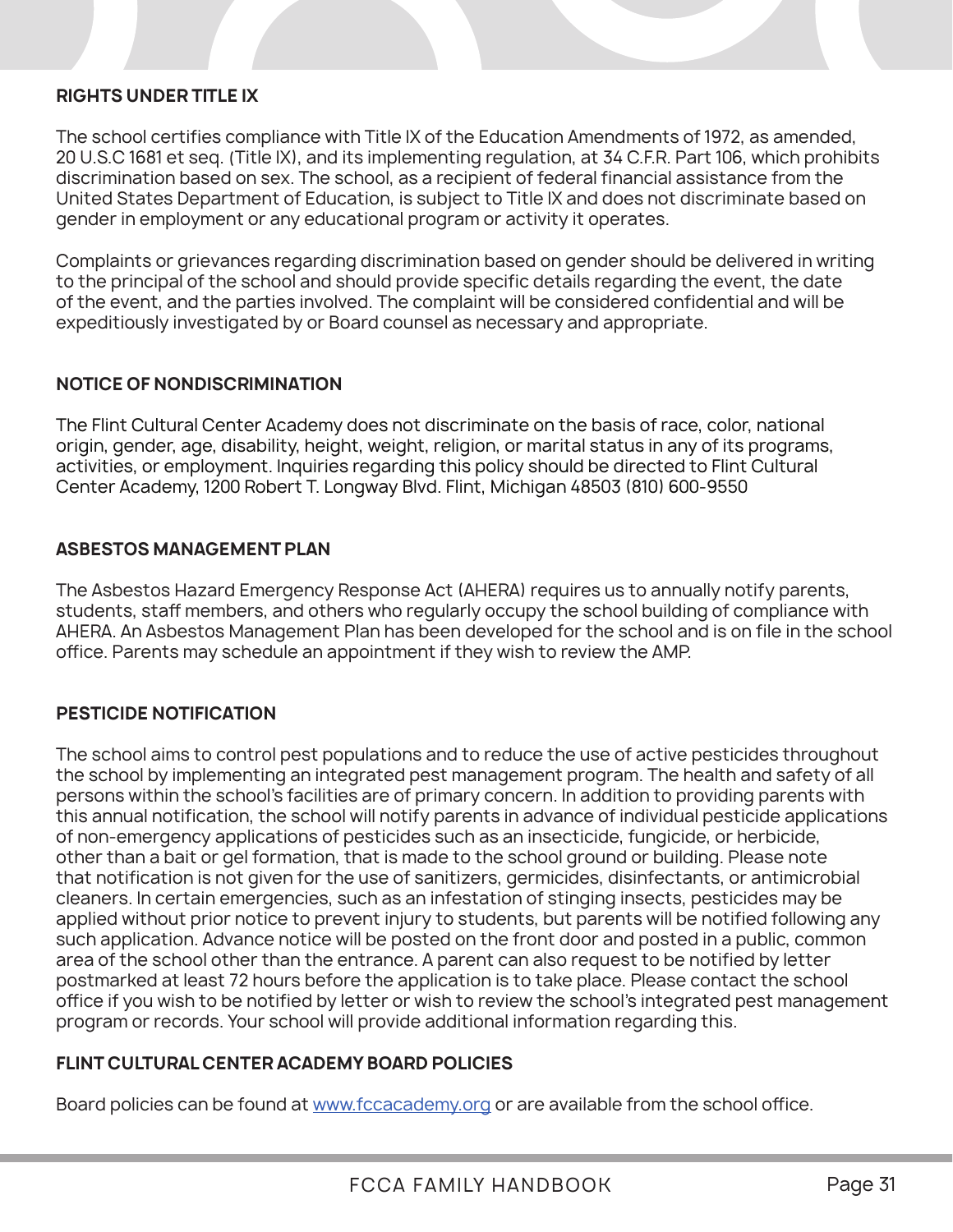### **XIX. SCHOOL DISCIPLINE**

### **RESPONSIVE CLASSROOM**

The Responsive Classroom is an approach to teaching that emphasizes social, emotional, and academic growth in a strong and safe school community. Developed by classroom teachers, the approach consists of practical strategies for helping children build academic and social-emotional competencies day in and day out. (www.responsiveclassroom.org).

### **Guiding Principles:**

- The social curriculum is as important as the academic curriculum.
- How children learn is as important as what they learn: Process and content go hand in hand.
- The greatest cognitive growth occurs through social interaction.
- To be successful academically and socially, children need a set of social skills: cooperation, assertion, responsibility, empathy, and self-control.
- Knowing the children we teach individually, culturally, and developmentally is as important as knowing the content we teach.
- Knowing the families of the children we teach and working with them as partners is essential to children's education.
- How the adults at school work together is as important as their individual competence: Lasting change begins with the adult community.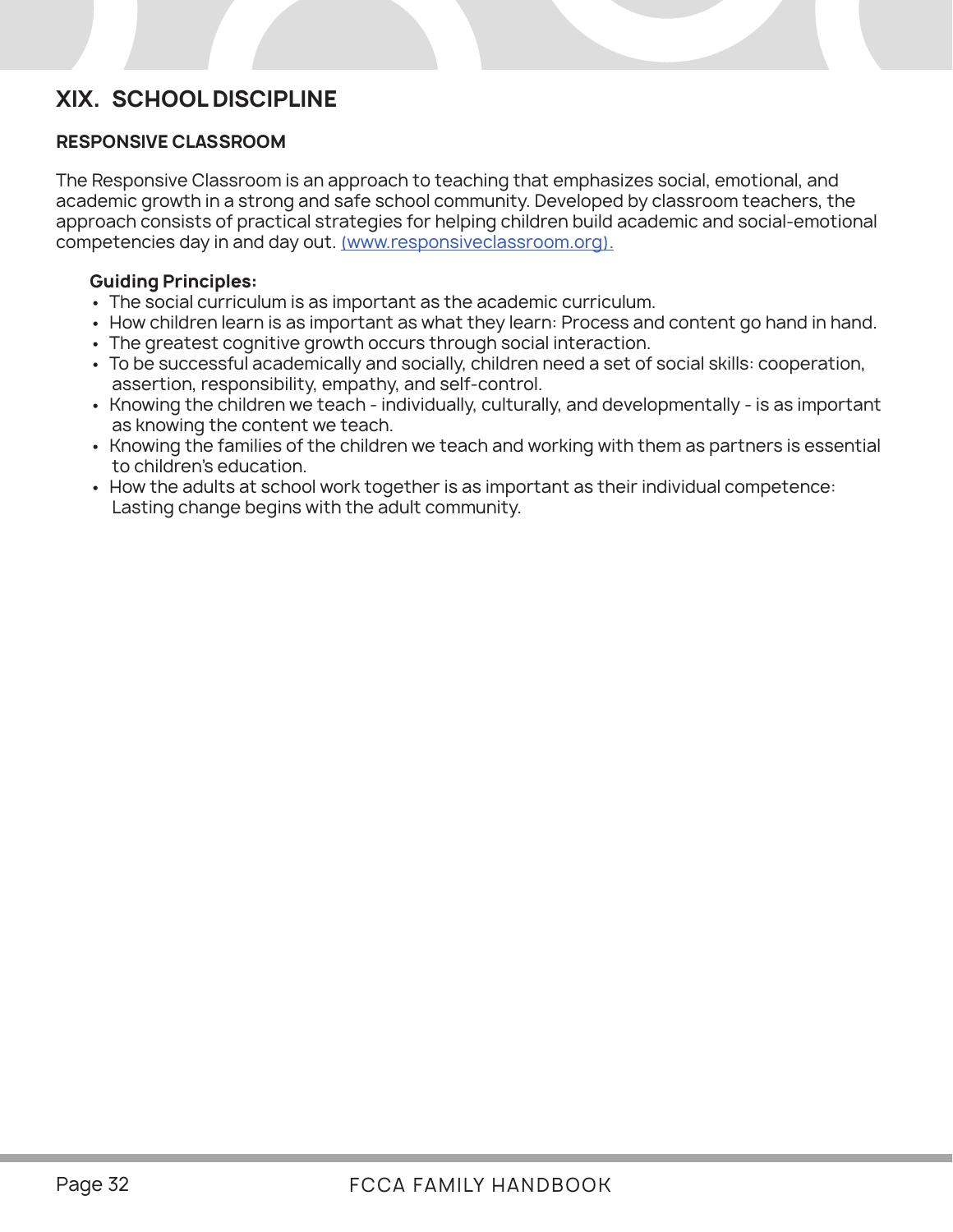### **XX. FCCA CODE OF CONDUCT**

Student misconduct is classified into three levels. In addition to these three levels of discipline, a teacher may suspend a student for his or her conduct in a class, subject or activity. The definitions of misconduct at each level are not all-inclusive, but only representative and illustrative. A student who commits an act of misconduct not listed herein is nonetheless subject to disciplinary action.

School staff may use intervention strategies such as teacher/student conferences, auxiliary staff/ student intervention, and teacher/parent/guardian contacts for Level I and Level II violations. The staff will refer Level III violations directly to school administrators, because of the serious and/or unlawful nature of the misconduct.

At the option of school administrators, a student accused of any violation of the Code of Student Conduct may be referred to a school social worker or counselor, in conjunction with or in lieu of other disciplinary procedures. Where the misconduct is subject to mandatory discipline under state law, however, the Academy Board will act to impose any strictest sanctions.

A teacher may issue suspensions for up to one day. The CEO or designee may issue short-term suspensions. The Academy's Board of Directors or its designee may issue long-term suspensions or expulsions.

### **SHORT-TERM SUSPENSION**

A short-term suspension occurs when a student is suspended for one (1) school day, up to and including ten (10) school days. During a short-term suspension, the student's rights and privileges to attend school, including extracurricular activities, are suspended.

### **LONG-TERM SUSPENSION**

A long-term suspension is when a student is suspended for more than ten (10) school days. During a long-term suspension, the student's rights and privileges to attend school, including extracurricular activities, are suspended.

### **EXPULSION**

An expulsion occurs when the Academy's Board of Directors or its designee terminates the student's rights and privileges to attend school, including extracurricular activities. An expulsion is for an indefinite time, unless otherwise specified by the Academy Board/its designee or state law. The parent/guardian of the student may petition the school board to request the student's reinstatement to school, as permitted by state law.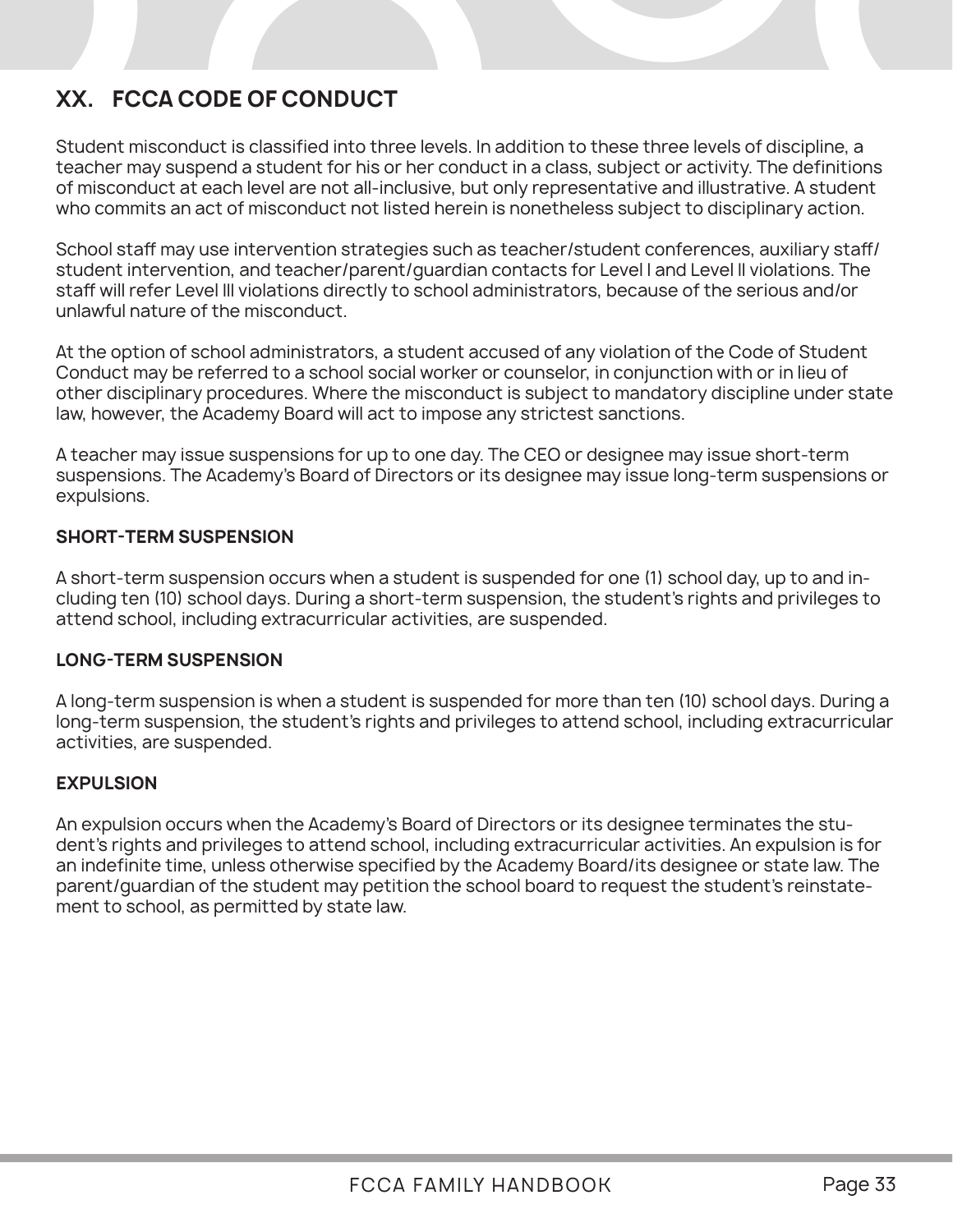### **LEVELS I, II, AND III VIOLATIONS**

Depending on severity or repetition, a Level I violation may be reclassified as a Level II or Level III violation.

### **LEVEL I VIOLATIONS:**

### **CHEATING/ACADEMIC MISCONDUCT**

A student will not plagiarize, cheat, gain unauthorized access to, or tamper with educational materials. Discipline under this section may result in academic sanctions in addition to other discipline.

### **DEFACEMENT OF PROPERTY OR VANDALISM**

A student will not willfully cause defacement of, or damage to, property of the school or others. Actions such as writing in school textbooks or library books, writing on desks or walls, carving into woodwork, desks, or tables, and spray-painting surfaces are acts of defacement.

### **DISRUPTIVE BEHAVIOR/DISORDERLY CONDUCT**

A student will not behave in a manner that causes disruption or obstruction to the educational process. Disruption caused by talking, making noises, throwing objects, or otherwise distracting another constitutes disorderly conduct. Behavior is considered disorderly if a teacher is prevented from starting an activity or lesson or has to stop instruction to address the disruption.

### **INAPPROPRIATE DISPLAYS OF AFFECTION**

Students will not engage in inappropriate displays of affection, such as kissing or long embraces of a personal nature.

### **INAPPROPRIATE DRESS**

A student will not dress or groom in a manner that disrupts the educational process or is detrimental to the health, safety or welfare of others. A student will not dress in a manner that is distractive or indecent, to the extent that it interferes with the learning and teaching process. School uniform policy will be adhered to unless authorized by CEO or supervising teacher.

### **INSUBORDINATION/UNRULY CONDUCT**

A student will not ignore or refuse to comply with directions or instructions given by school authorities. Refusing to open a book, write an assignment, work with another student, work in a group, take a test or do any other class or school-related activity not listed herein, refusing to leave a hallway or any other location when told to by a school staff member, or running away from school staff when told to stop constitutes unruly conduct.

### **LEAVING SCHOOL OR OTHER SCHOOL LOCATIONS WITHOUT PERMISSION**

 A student will not leave the school building, classroom, cafeteria, assigned area, or campus without permission from authorized school personnel.

### **POSSESSION OF INAPPROPRIATE PERSONAL PROPERTY**

A student will not possess personal property that is prohibited by school rules or that is disruptive to teaching and learning, including but not limited to pornographic or obscene material, laser lights, personal entertainment devices, computer games, electronic pagers or beepers, radios, television sets, cassette players, compact disc players, telephones, or other personal communication devices. Certain devices may be permitted for health or other reasons, if approved by the principal.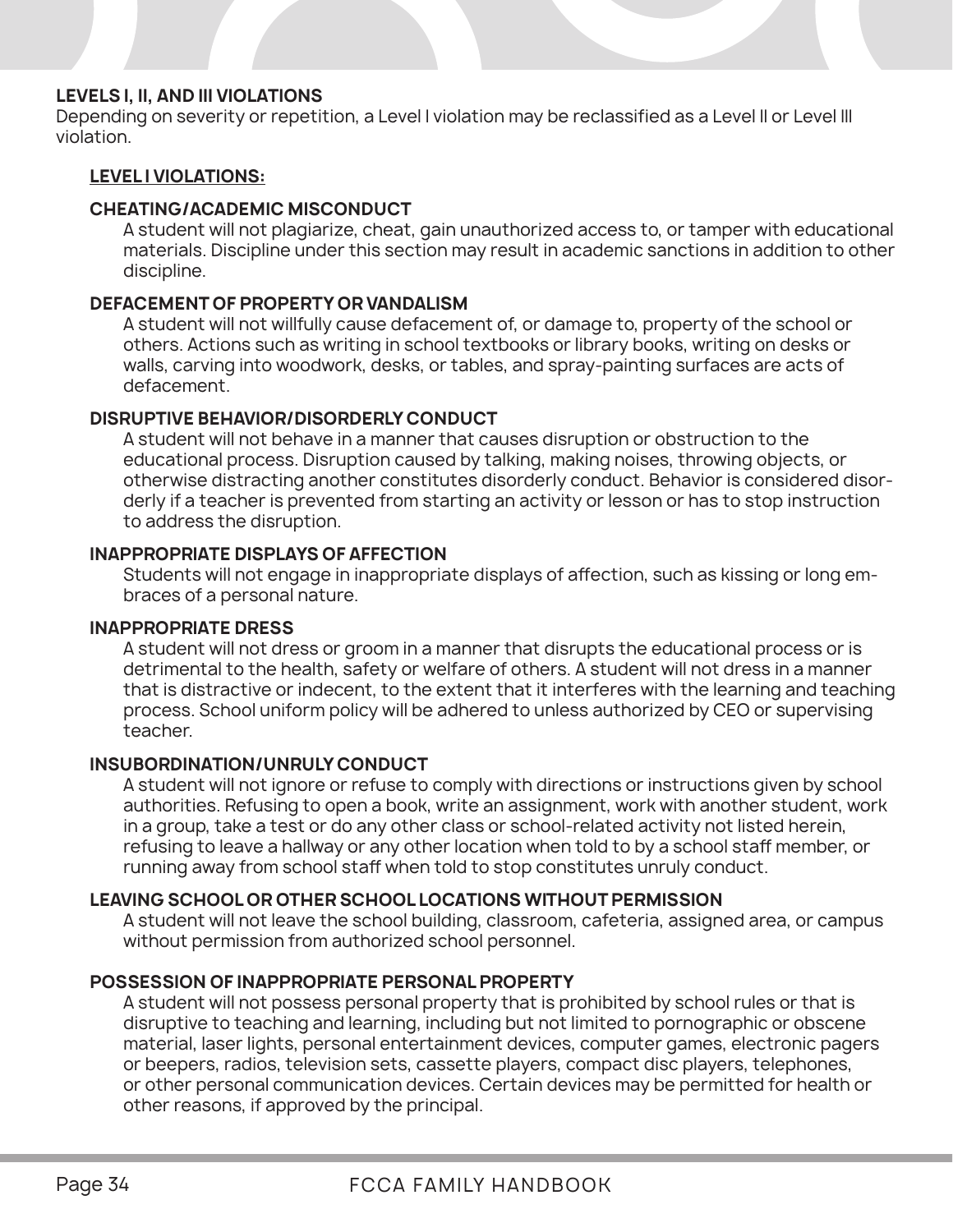### **PROFANITY AND/OR OBSCENITY TOWARD STUDENTS**

 A student will not orally, in writing, electronically, or with photographs or drawings, direct profanity or insulting, obscene gestures toward any other student.

### **SEXUAL HARASSMENT (LEVEL I)**

A student will not use words, pictures, objects, gestures, or other actions relating to sexual activity or a person's gender that cause embarrassment, discomfort, or a reluctance to participate in school activities.

### **SMOKING/TOBACCO/LOOK-A-LIKE**

A student will not smoke, use tobacco, or possess any substance containing tobacco (or look-a-like) in any area under the control of the Academy, including all activities or events supervised by the Academy.

#### **TARDINESS**

 A student will not fail to be in his or her place of instruction at the assigned time without a valid excuse.

#### **TECHNOLOGY ABUSE**

The Board authorizes the CEO to develop services linking computers and other technology within and between buildings in the district and to provide access to the Internet for students and staff. All technology implementation shall be aligned with Board policy on technology and the Academy's educational goals.

Use of the District computer network(s) as a part of any class or school assignment shall be consistent with the curriculum adopted by the Board. The Academy's general rules for behavior and communications shall apply when using computer equipment. A student will not violate the Academy's **"Acceptable Use of Technology Agreement,"** found in ADDENDUM # 2, located at the end of this handbook.

#### **TRESPASSING**

A student will not enter upon the premises of the Academy, other than the location to which the student is assigned, without authorization from proper school authorities. If removed, suspended, or expelled from school, a student will not return to the school premises without permission of the proper school authorities.

#### **TRUANCY**

 A student will not fail to report to the student's assigned class or activity without prior permission, knowledge or excuse by the school or parent/guardian.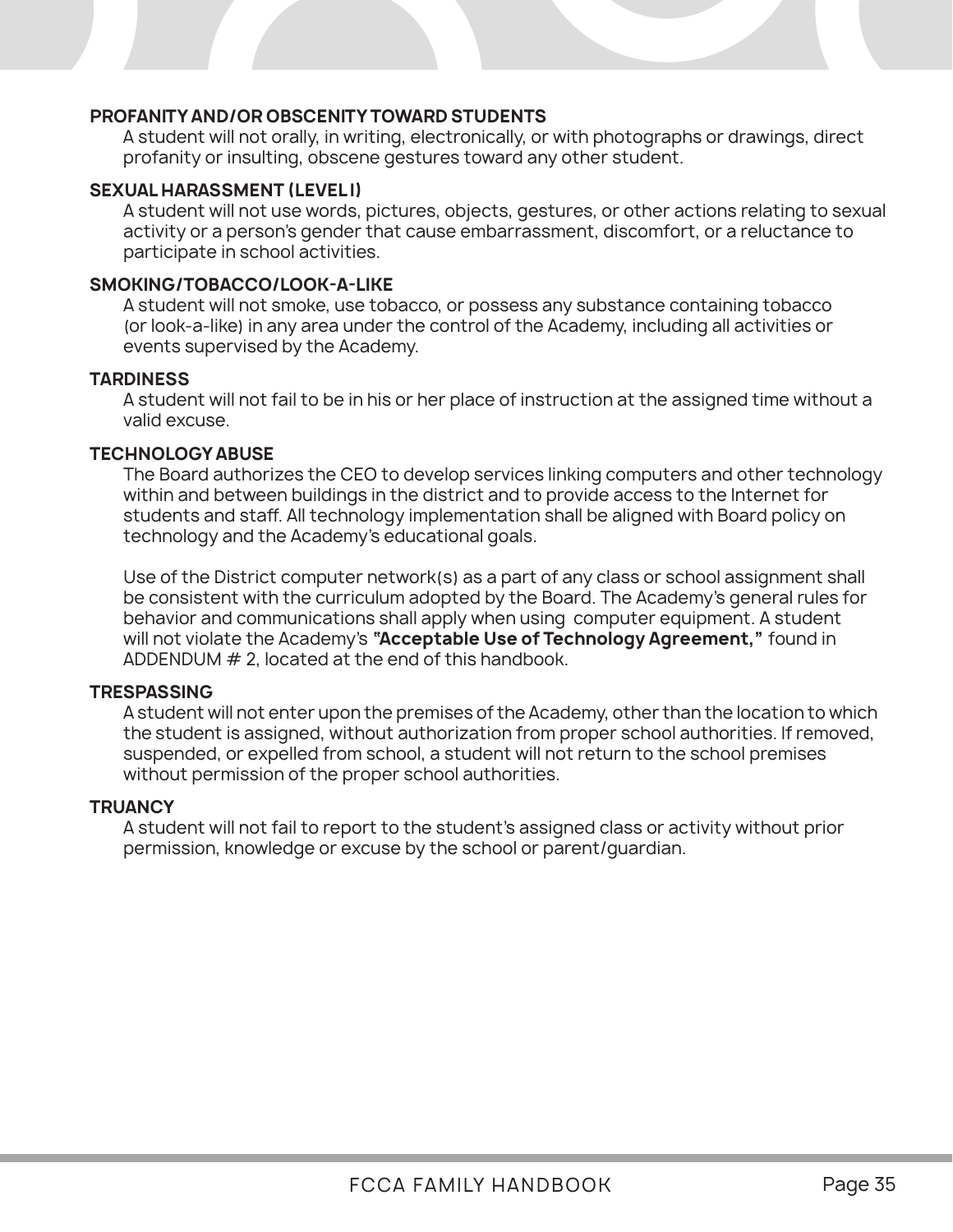### **SCHOOL RESPONSES TO LEVEL I VIOLATIONS:**

School administrators and staff may use appropriate intervention strategies, as determined by Academy policies including, but not limited to, staff and student/parent conferences, auxiliary staff intervention and counseling programs, student programs for conflict resolution and peer mediation, and programs for anger management and violence prevention. Any of the following intervention strategies and disciplinary actions may be used.

- Administrator/student conference or reprimand;
- Administrator and teacher-parent/guardian conferences;
- Referrals and conferences involving various support staff or agencies;
- Daily/weekly progress reports;
- Behavioral contracts;
- Change in student's class schedule;
- School service assignment;
- Confiscation of inappropriate item;
- Restitution/restoration;
- Before and/or after-school detention;
- Denial of participation in class and/or school activities;
- Weekend detention;
- In-school suspension;
- Other intervention strategies, as needed;
- Out-of-school suspension (short-term) from one (1) school day up to and including ten (10) school days;
- Law enforcement agency notification.

### **LEVEL II VIOLATIONS:**

Depending upon severity or repetition, a Level II violation may be reclassified as a Level III violation.

### **BULLYING/HARASSMENT/INTIMIDATION/PHYSICAL AGGRESSION**

"Bullying, harassment or intimidation" means any gesture or written, verbal, or physical act that a reasonable person, under the circumstances, should know will have the effect of harming a student or damaging the student's property, placing a student in reasonable fear of harm to the student's person or damage to the student's property, or that has the effect of insulting or demeaning any student or group of students in such a way as to disrupt or interfere with the school's educational mission or the education of any student. Bullying, harassment or intimidation includes, but is not limited to, such a gesture or written, verbal, or physical act, that is reasonably perceived as being motivated by a student's religion, race, color, national origin, age, sex, sexual orientation, disability, height, weight, socioeconomic status, or by any other distinguishing characteristic.

### **DESTRUCTION OF PROPERTY**

A student will not intentionally cause destruction of property of the school or others. Actions that impair the use of something are destructive. Ruining bulletin boards, intentionally clogging the plumbing system, breaking light bulbs or fixtures, and damaging school equipment to the point where repair is necessary are acts of property destruction.

### **FAILURE TO SERVE ASSIGNED DETENTION**

A student will not fail to serve an assigned detention of which students and/or parents/ guardians have been notified.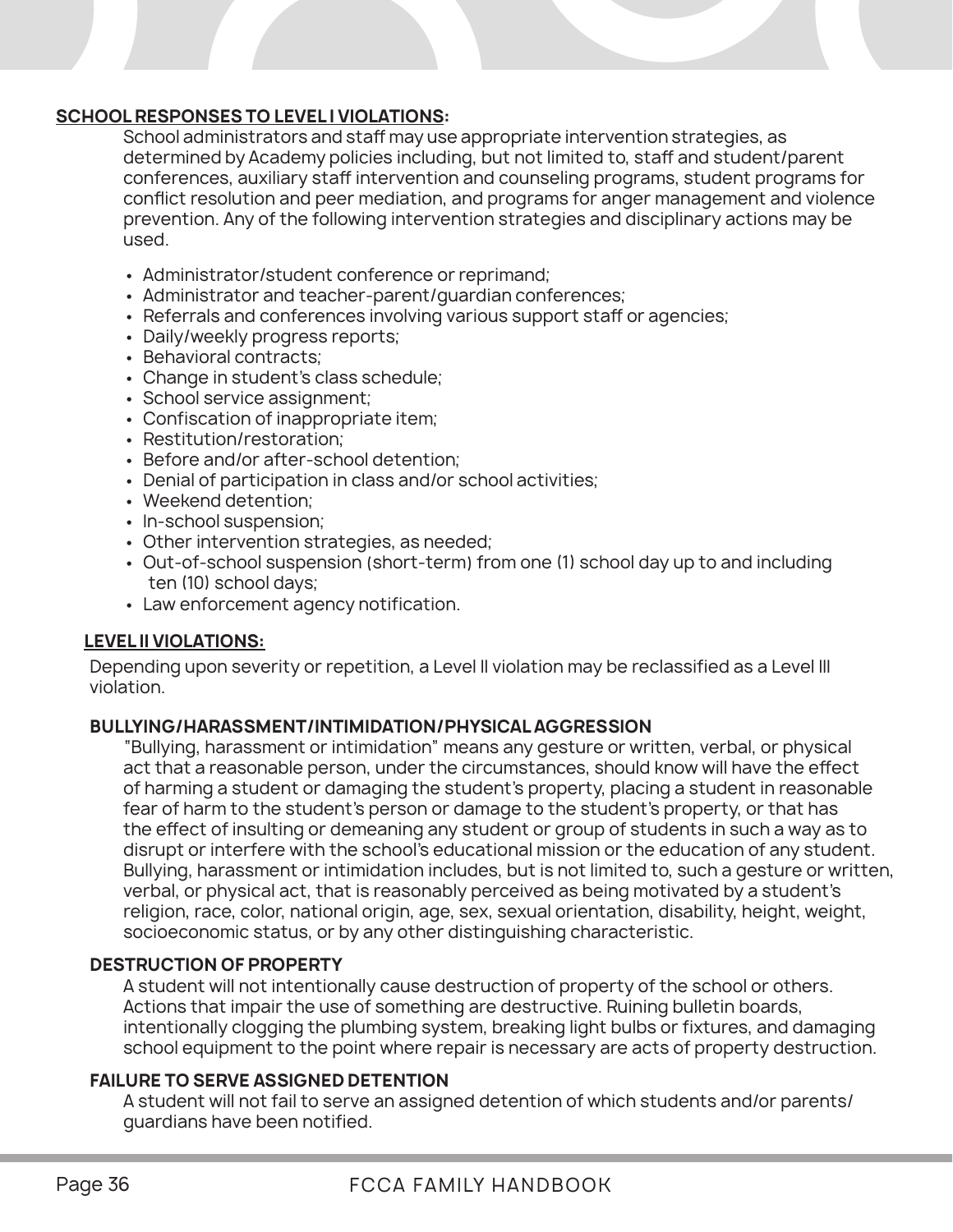### **FALSE IDENTIFICATION**

A student will not use another person's identification or give false identification to any school official with intent to deceive school personnel or falsely obtain money or property.

### **FIGHTING**

A student will not physically fight with another person. Self-defense or defense of others may be taken into account in determining whether this provision has been violated.

### **FORGERY**

A student will not sign the name of another person for the purpose of defrauding Academy personnel or the Board of Directors.

### **FRAUD**

A student will not deceive another or cause another to be deceived by false or misleading information in order to obtain anything of value.

### **GAMBLING**

A student will not engage in any game of chance or contest wherein money or other items of monetary value are awarded to the winner, except for those games and contests authorized as official school functions.

### **GANG ACTIVITY**

A student will not, by use of violence, force, coercion, threat of violence, or gang activity, cause disruption or obstruction to the educational process.

Gangs are defined as organized groups of students and/or adults who engage in activities that threaten the safety of the general populace, compromise the general community order, and/or interfere with the Academy's educational mission.

Gang activity includes:

- Wearing or displaying any clothing, jewelry, colors, or insignia that intentionally identifies the student as a member of a gang, or otherwise symbolizes support of a gang.
- Using any word, phrase, written symbol, or gesture that intentionally identifies a student as a member of a gang, or otherwise symbolizes support of a gang.
- Gathering of two or more persons for purposes of engaging in activities or discussions promoting gangs.
- Recruiting student(s) for gangs.
- Hazing
- A student will not haze or conspire to engage in hazing of another. As used in this section, "hazing" includes any method of initiation or pre-initiation into a student organization or any pastime, or amusement, engaged in with respect to such an organization which causes, or is likely to cause, bodily danger, physical harm, personal harm, or personal degradation or disgrace. The term "hazing" does not include customary athletic events or similar contests or competitions.

### **LOITERING**

A student will not remain or linger on school property without a legitimate purpose and/or without proper authority.

### **PROFANITY AND/OR OBSCENITY TOWARD STAFF**

A student will not verbally, in writing, electronically, or with photographs or drawings, direct profanity or insulting, obscene gestures toward any Academy staff members or adult volunteers.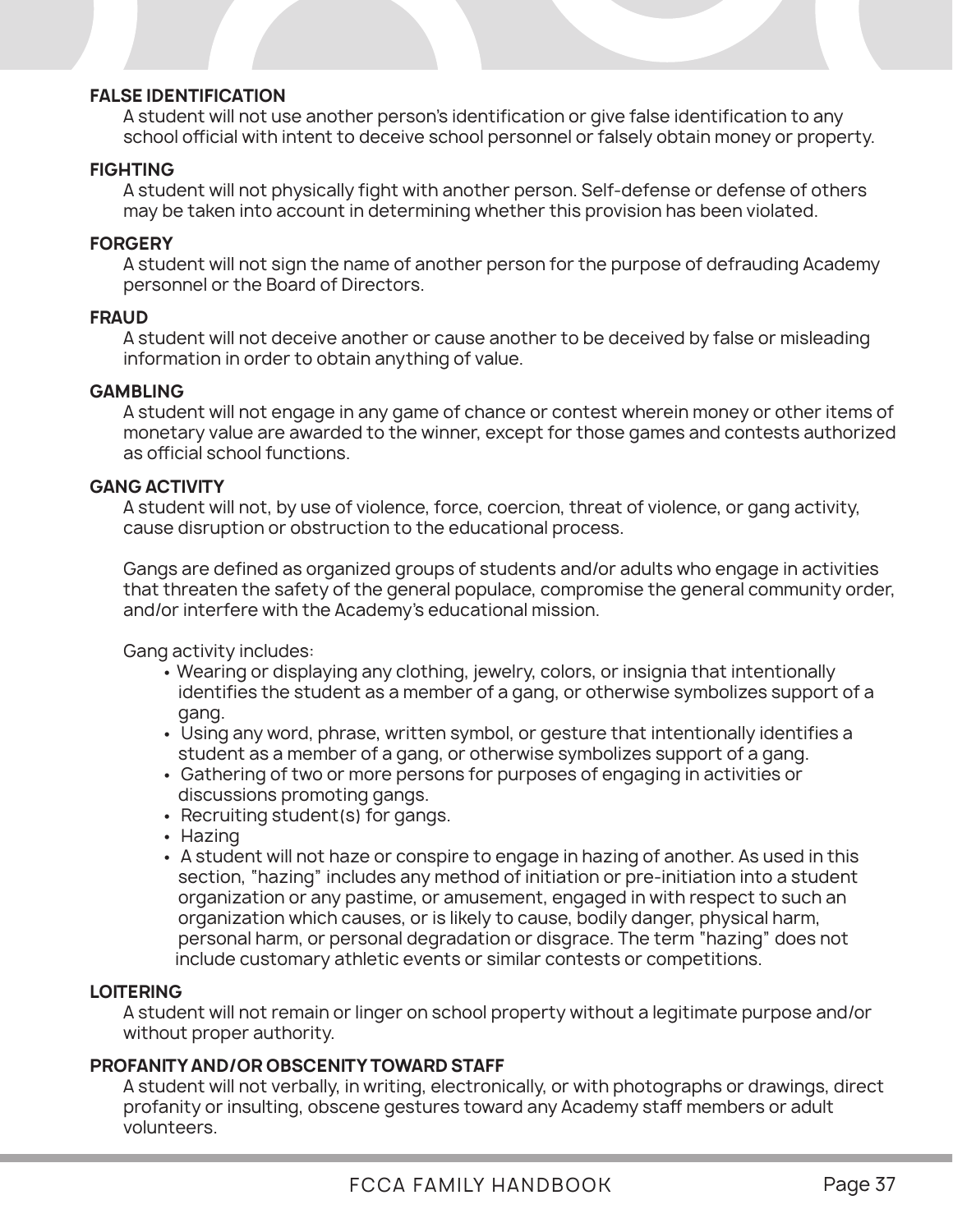### **SEXUAL HARASSMENT (LEVEL II)**

A student will not make unwelcome sexual advances, request sexual favors or engage in verbal communication or physical conduct of a sexual nature with or toward any other student, Academy personnel or adult volunteers.

### **THEFT OR POSSESSION OF STOLEN PROPERTY**

A student will not, without permission of the owner or custodian of the property, take property or have in his or her possession property valued at \$100.00 or less which does not belong to the student.

### **THREAT/COERCION**

A student will not threaten another with bodily harm. A student will not coerce another to act or refrain from acting.

### **SCHOOL RESPONSES TO LEVEL II VIOLATIONS:**

Intervention strategies are not limited to those listed herein. Other methods of addressing misconduct may be more appropriate, depending upon the circumstances. Any or all of the following intervention strategies and disciplinary actions may be used: Any school response to a Level I violation, listed above;

•Out-of-school suspension (short-term) for one (1) school day, up to and including ten (10) school days;

**NOTE:** Fighting poses an immediate threat to student safety. In most cases, out-of-school suspension is imposed even for a first-time offense. The length of suspension will depend on severity or repetition.

- •Recommendation to the school district board of education or its designees for long-term suspension or expulsion;
- •Law enforcement agency notification

### **LEVEL III VIOLATIONS:**

Depending on severity or repetition, a Level I or Level II violation may be reclassified as a Level III.

### **ALCOHOL AND DRUGS**

A student will not possess, use, offer to buy or sell, or purport to buy or sell, a controlled substance, dangerous drug, prescription drug, counterfeit drug, intoxicating substance, or alcohol. A student legally in possession of prescribed medication will not be in violation of this section as long as his/her use and possession of the prescribed medication is authorized at school.

### **ARSON (STARTING A FIRE)**

A student will not intentionally, by means of starting a fire, cause harm to any property or person, or participate in the burning of any property or person. If a student commits arson in a school building, on school grounds or other school property, the school board or its designee shall expel the student from the school district permanently, subject to possible reinstatement, pursuant to MCL 380.1311(5). (MCL 380.1311(2)). "Arson" means a felony violation as set forth in Chapter X of the Michigan Penal Code. (MCL 750.71 to MCL 750.80)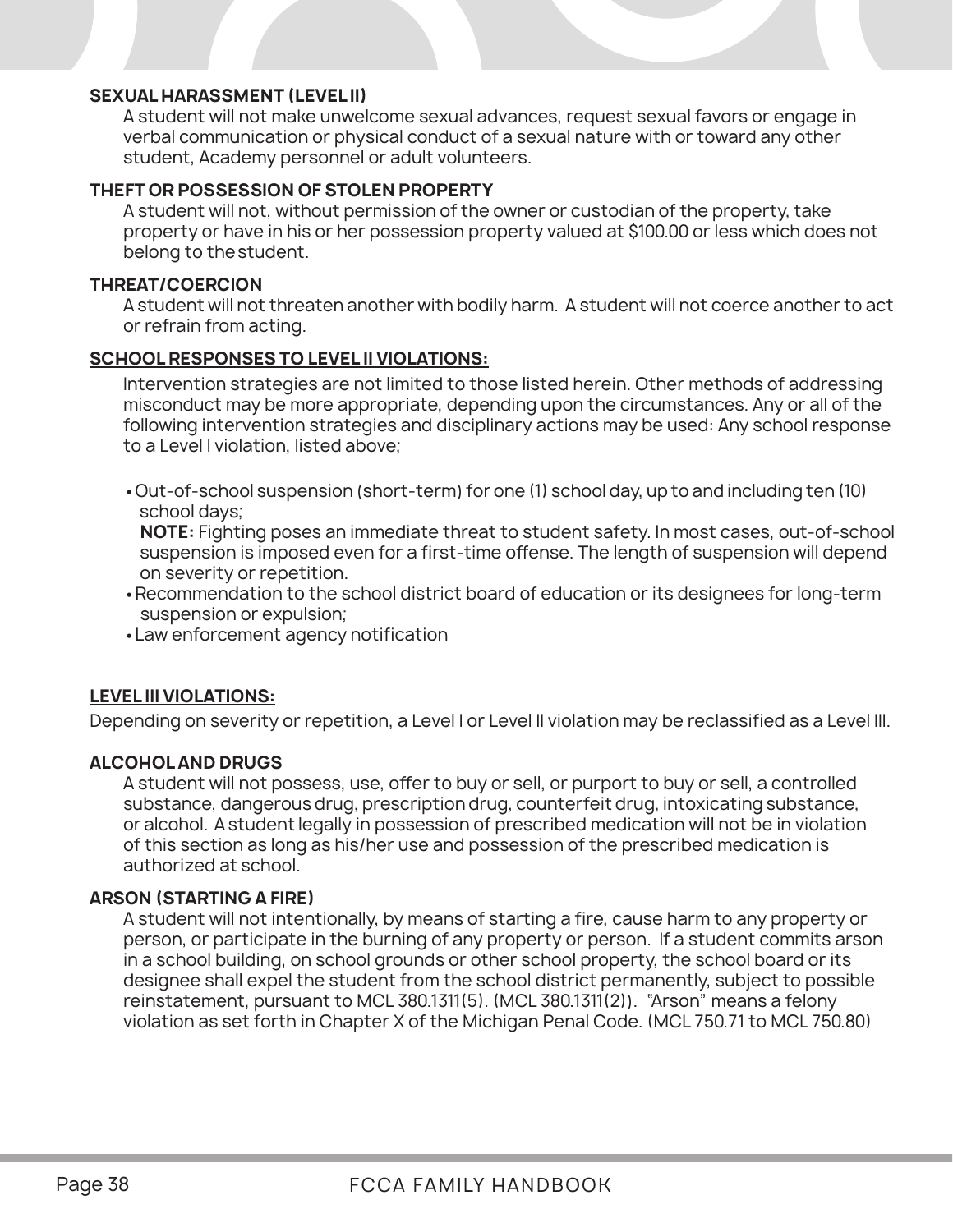### **EXTORTION**

A student will not make another person do any act against his or her will, by force or threat of force, expressed or implied.

### **FALSE FIRE ALARM OR BOMB REPORT; TAMPERING WITH FIRE ALARM SYSTEM**

Unless an emergency exists, a student will not intentionally sound a fire alarm or cause a fire alarm to be sounded, nor will a student falsely communicate or cause to be communicated that a bomb is located in a building or on school property, or at a school-related event. These acts are prohibited, irrespective of the whereabouts of the student. A student will not destroy, damage, or otherwise tamper with a fire alarm system in a school building.

#### **FELONY**

A student will not commit a criminal act that results in being convicted or, in some cases, charged with a felony offense.

### **FIREWORKS**

A student will not possess, handle, transmit, conceal, or use any fireworks or firecrackers.

### **INTERFERENCE WITH SCHOOL AUTHORITIES**

A student will not interfere with administrators, teachers or other school personnel by threat of force or violence.

### **PHYSICAL ASSAULT**

A student will not physically assault another person. If a student enrolled in grade 6 or above commits a physical assault at school against another student, then the school board or its designee shall suspend or expel the student from the school district for up to 180 school days. (MCL 380.1310[1]). If a student enrolled in grade 6 or more commits a physical assault at school against a person employed by, or engaged as a volunteer or contractor by the school board, then the school board or its designee shall expel the student from the Academy permanently, subject to possible reinstatement under MCL 380.1311a(5). (MCL 380.1311a[1]). "Physical assault" means intentionally causing or attempting to cause physical harm to another through force or violence. (MCL 380.1310[3][b]. MCL 380.1311a[12][b]).

### **ROBBERY**

A student will not take or attempt to take from another person any property, by force or threat of force, expressed or implied.

### **SEXUAL ASSAULT**

A student will not sexually assault another person. If a student commits criminal sexual conduct in a school building, on school grounds or any other school property, the school board or its designee shall expel the student from the Academy permanently, subject to possible reinstatement, pursuant to MCL 380.1311(5). (MCL 380.1311[2]). "Criminal sexual conduct" means a violation as set forth in Chapter LXXVI of the Michigan Penal Code. (MCL 750.520b to MCL 750.520q).

### **STUDENT PROTEST, UNAUTHORIZED DEMONSTRATIONS, STRIKES OR ASSEMBLIES/ RIOTING:**

Inciting others to disobedience or violence; to take the role of leadership or to overtly encourage activities which disrupt the normal educational process of the school. This includes any student protest, demonstration or behavior which seriously disrupts any school activity or the orderly and safe operation of the school. Strikes by students are prohibited. A strike shall mean the concerted effort by two or more students in any of the following activities: · Refusal to go to a class, refusal to leave a class, refusal to obey an order of a teacher, principal, or other person having authority to give the order. · Refusal to leave school premises, a school-related vehicle, or a school sponsored activity or trip when ordered to do so by a person having the authority to give the order.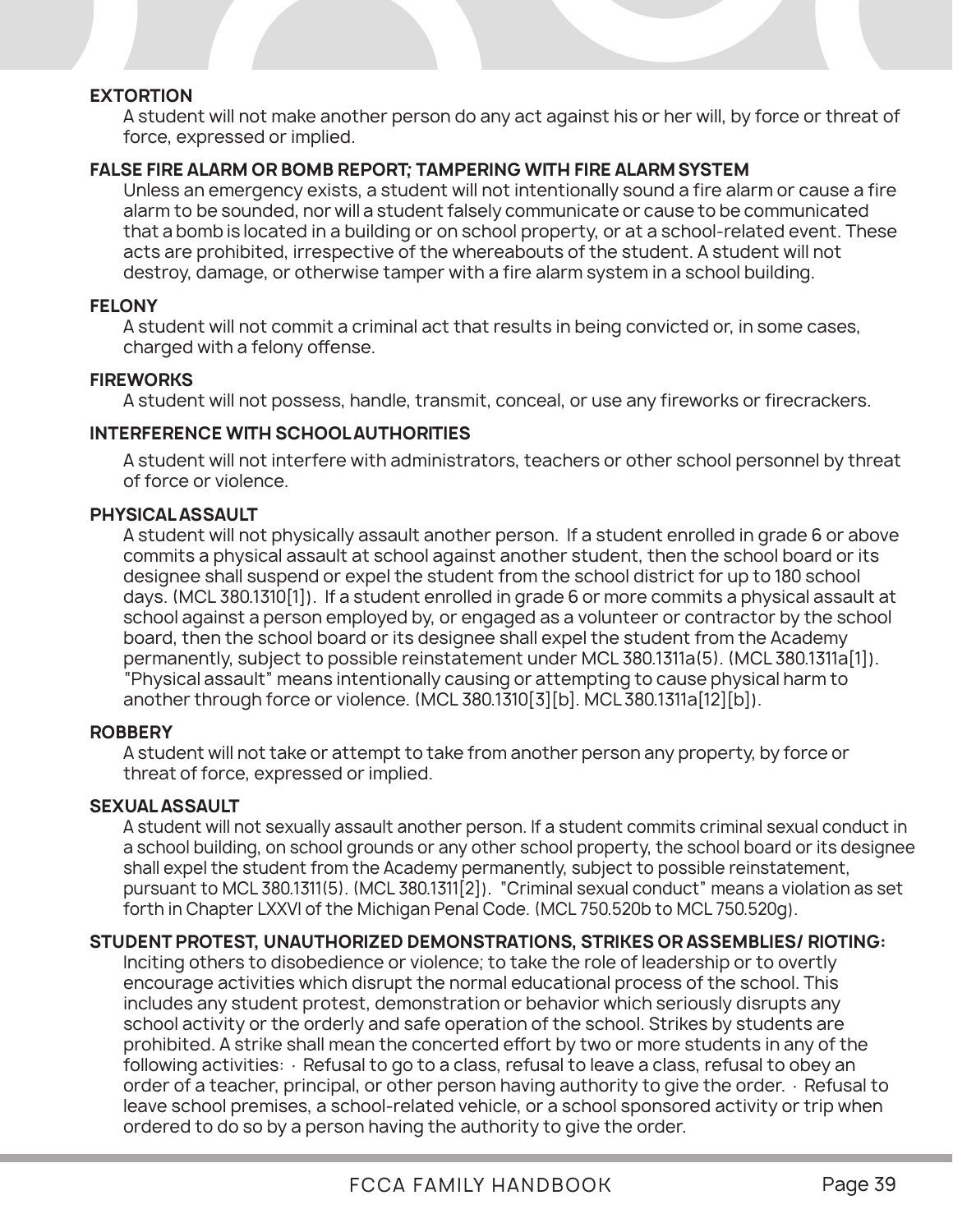### **THEFT OR POSSESSION OF STOLEN PROPERTY**

A student will not, without permission of the owner or custodian of the property, take property or have in his or her possession property valued at more than \$100.00 that does not belong to the student.

### **VERBAL ASSAULT AGAINST AN EMPLOYEE**

If a student enrolled in grade 6 or above commits a verbal assault, as defined by school board policy, at school against a person employed by or engaged as a volunteer or contractor by the school board, then the school board or its designee shall suspend or expel the student from the Academy for a period of time as determined in the discretion of the school board or its designee. (MCL380.1311a[2]).

### **WEAPONS: DANGEROUS INSTRUMENTS**

A student will not possess, handle, transmit, or use as a dangerous weapon, an instrument capable of harming another person. A "dangerous weapon" means a firearm, dagger, dirk, stiletto, knife with a blade over three inches in length, pocketknife opened by a mechanical device, iron bar, or brass knuckles. (MCL 380.1313). A "firearm," as defined in section 921, title 18 of the United States Code (18 U.S.C. § 921) means:

• Any weapon (including a starter gun) which will or is designed to, or may readily be converted to expel a projectile by action of an explosive;

- The frame or receiver of any such weapon;
- Any firearm muffler or firearm silencer; or
- Any destructive device

The term "firearm" does not include an antique firearm (18 U.S.C. § 921). However, for purposes of this Student Code of Conduct, antique firearms are not permitted on Academy premises. State law requires the school board or its designee to permanently expel from the Academy a student who possesses a "dangerous weapon" in a "weapon-free school zone," subject to possible reinstatement, pursuant to MCL 380.1311(5). (MCL 380.1311[2]). However, the Academy's Board of Directors is not required to expel a student for possessing a weapon if the student establishes in a clear and convincing manner at least one of the following:

- The object or instrument possessed by the student was not possessed by the student for use as a weapon, or for direct or indirect delivery to another person for use as a weapon;
- The weapon was not knowingly possessed by the student;
- The student did not know or have reason to know that the object or instrument possessed by the student constituted a dangerous weapon;
- The weapon was possessed by the student at the suggestion, request, or direction of, or with the express permission of, school or police authorities.

"Weapon-free school zone" means school property and a vehicle used by a school to transport students to or from school property. (MCL 750.237a). "School property" means a building, playing field, or property used for school purposes to impart instruction to children or used for functions and events sponsored by the Academy. (MCL 750.237a). If a dangerous weapon is found in the possession of a student while the student is in attendance at school or a school activity, or while the student is en route to or from school on a school bus, the CEO of the Academy, or his or her designee, shall immediately report that finding to the student's parent or legal guardian and the local law enforcement agency. (MCL 380.1313[1]).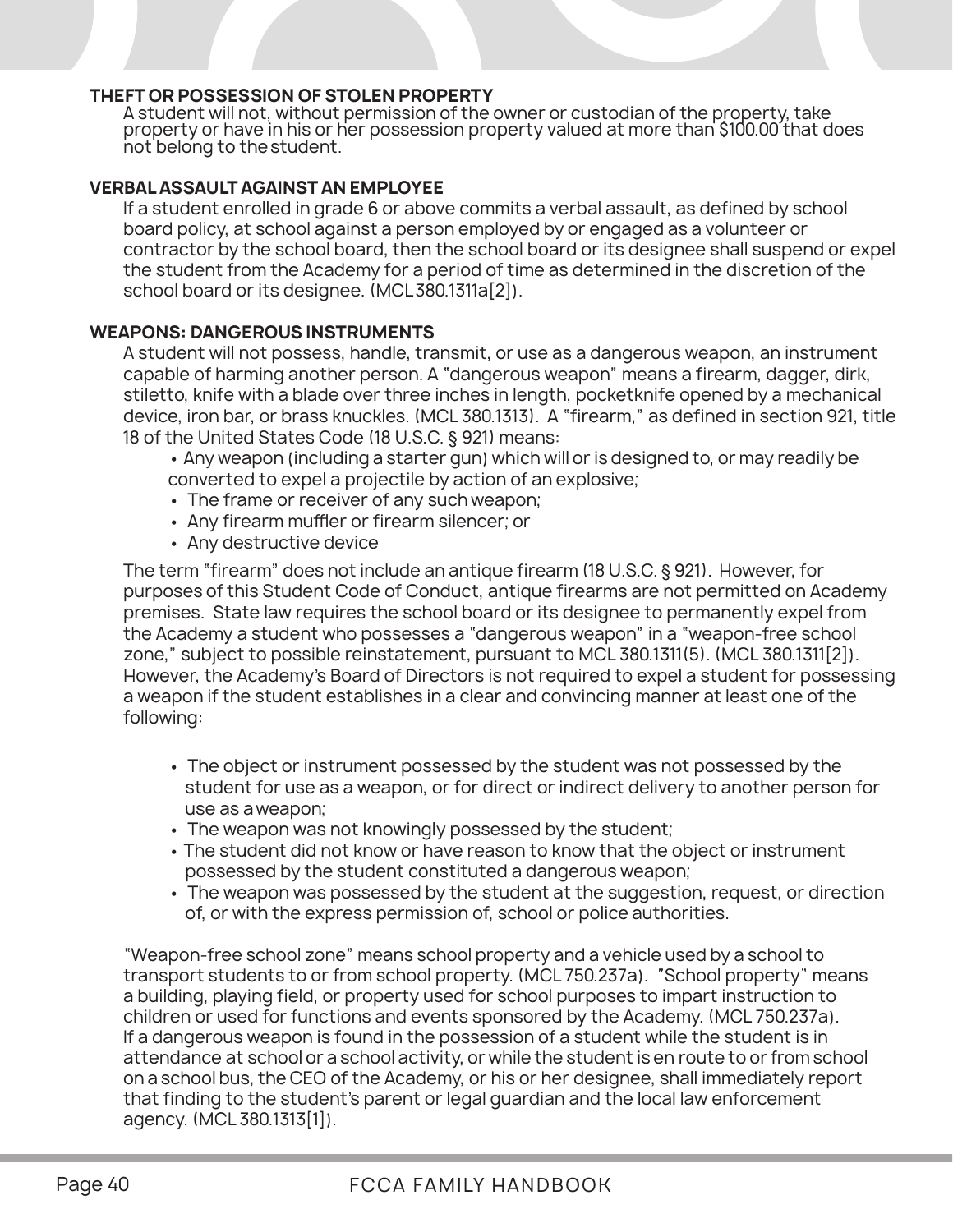### **WEAPONS: USE OF LEGITIMATE TOOLS AS WEAPONS**

A student will not use a legitimate tool, instrument, or equipment as a weapon including, but not limited to, pens, pencils, compasses, or combs, with the intent to harm another.

### **HARASSMENT AND BULLYING**

A student shall not engage in harassment or bullying as defined below in this Code of Conduct.

### **SCHOOL RESPONSES TO LEVEL III VIOLATIONS:**

Any or all of the following intervention strategies or disciplinary actions may be used:

- Any school response to a Level I or II violation, listed above.
- Recommendation to the Board of Education or its designee for long-term suspension or expulsion.

 NOTE: Drug-related behaviors pose an immediate threat to student safety. In all Level III drug-related cases, out-of-school suspension is imposed even for the first offense.

- Placement in an alternative education program or transfer to another building.
- Students who possess a dangerous weapon, commit arson, or commit criminal sexual conduct shall be permanently expelled in compliance with the Revised School Code.
- In the event a student is expelled for possession of a dangerous weapon in a weapon-free school zone, arson in a school building or on school grounds, or criminal sexual conduct in a school building or on school grounds, the school board shall ensure that, within three days after the expulsion, an official of the school district refers the individual to the appropriate county department of the family independence agency or county community mental health agency, and notifies the individual's parent or legal guardian or, if the individual is at least age 18 or is an emancipated minor, notifies the individual of the referral. (MCL 380.1310[4]).
- Requesting an emotional, behavioral, and/or chemical dependency evaluation and treatment and/or counseling recommendation. The intervention strategy or discipline may require the student to follow any or all treatment recommendations of the evaluation. The evaluation must be from a source approved by the administration.

### **STAFF AUTHORITY**

The authority of any member of the school staff extends to all Academy students while the students are on school premises, on a school bus or other school-related vehicle, or at a school-sponsored activity or event, whether or not it is held on school premises.

### **SCHOOL ACTIVITIES**

A student who is suspended from school for any reason will not be allowed to practice, participate in, or attend any school activity, regardless of location, during the suspension (including weekends and/or holidays.)

### **MAINTAINING CLASS PROGRESS**

When appropriate in the judgment of the principal, a suspended student may maintain academic progress under the terms and conditions set by the principal.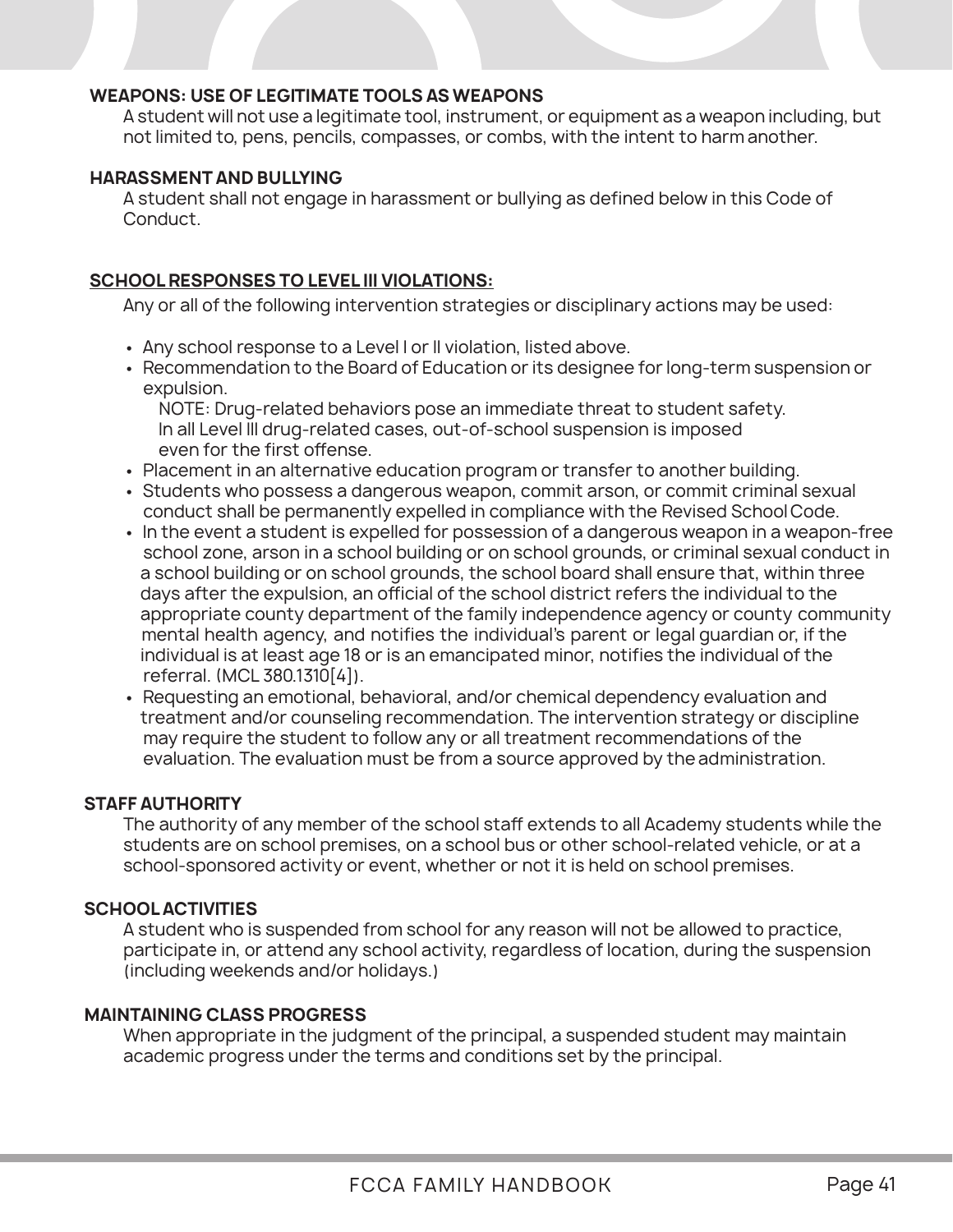### **DUE PROCESS PROCEDURES**

### **SHORT-TERM SUSPENSION**

Except in extraordinary circumstances, alleged violations of the Code of Student Conduct are initially handled at the student's school. If a short-term suspension is contemplated, the principal or assistant principal shall provide the student with oral or written notice of the charges or allegations, and an explanation of the evidence or basis for the changes. The student shall be given the opportunity to present an explanation or a differing statement of the facts.

If the misconduct is found, the principal may authorize disciplinary action in accordance with this Code of Student Conduct, including short-term suspensions. Students whose presence pose a continuing danger to persons or property, or an ongoing threat of disrupting the educational process, may be immediately removed from the school without prior notice, explanation, or opportunity to respond. In such cases, the above procedures shall be provided as soon as practical. The student and parent/guardian shall be notified of the circumstances and action taken.

### **LONG-TERM SUSPENSION OR EXPULSION**

If recommended by the principal or assistant principal, the Academy's Board of Directors, or its designee, shall conduct a hearing to determine whether to impose a long-term suspension or expulsion. The student and parent/guardian shall be notified of the allegation; the recommended disciplinary action; the time, date and location of the hearing; and of their right to attend and participate in the hearing. The Board or its designee shall conduct a hearing, which may be recorded. The student shall be advised of the alleged violation and be given an explanation of the facts. The explanation may include the written or oral testimony of others.

At the request of the student or the student's parents, the Board or its designee may meet in a closed session to "consider the dismissal, suspension, or disciplining of a student." (MCL 15.268[b]). The student and parent/guardian may be represented at the hearing by an attorney or other adult. Written or oral evidence may be presented at the hearing on behalf of the student. After the hearing, the Board or its designee shall issue a decision, including a determination of disciplinary action.

### **SUSPENSION AND EXPULSION OF STUDENTS RECEIVING OR OTHERWISE ELIGIBLE FOR SPECIAL EDUCATION**

Students previously identified under state and federal regulations as eligible for special education are entitled to an extra measure of consideration for the disability in student discipline procedures. Also, other due process provisions are triggered for any student if a review of a student's record indicates significant prior knowledge about a potential but unidentified disability.

### **REMOVAL, EXPULSION AND SUSPENSION OF STUDENTS WITH DISABILITIES**

The Academy shall abide by federal and state laws in matters relating to discipline, suspension, and expulsion of disabled students.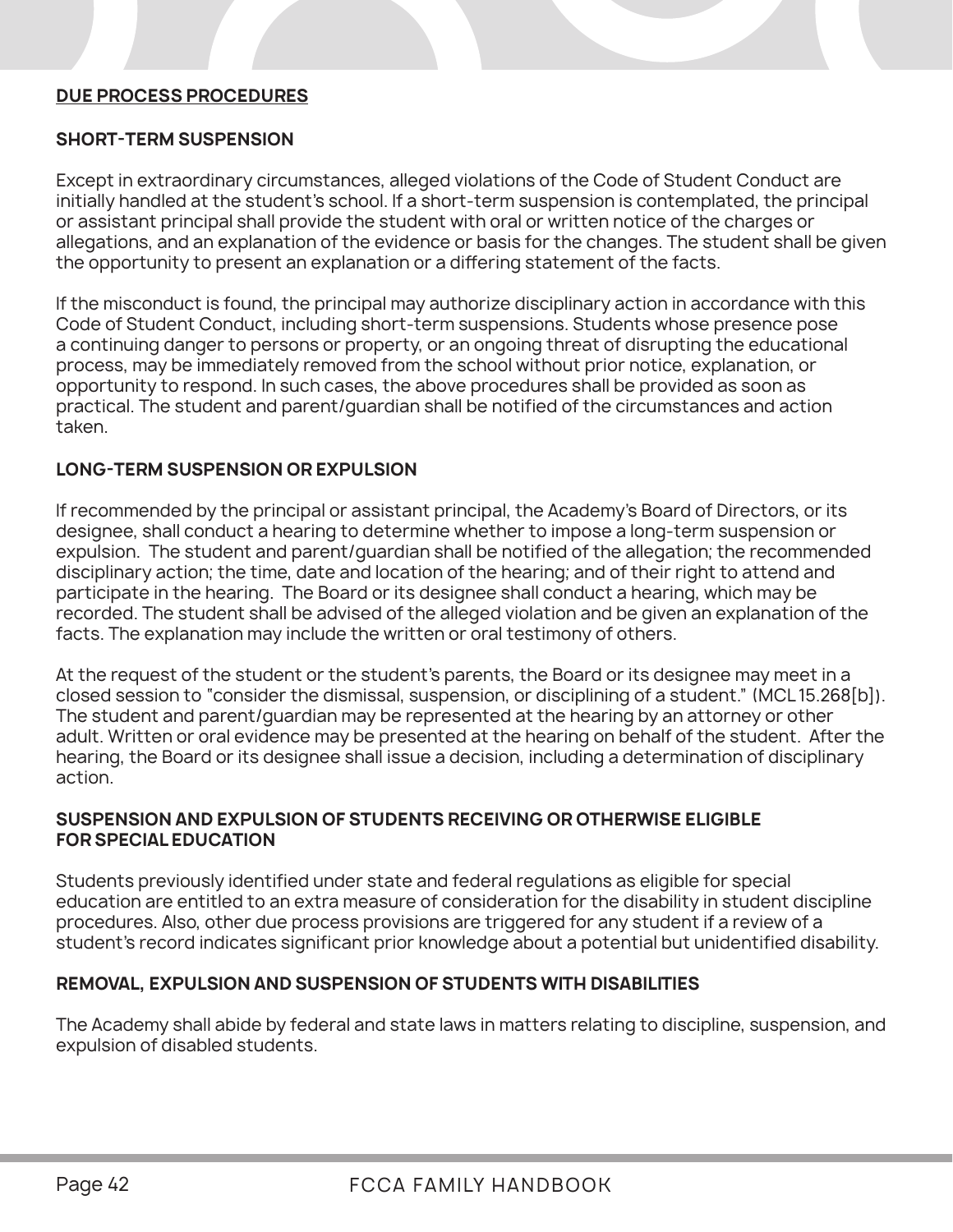### **HARASSMENT AND BULLYING**

Harassment or bullying of students or staff is an extremely serious violation of the Student Code of Conduct. It can also be a violation of criminal law. The Academy will not tolerate unlawful bullying and harassment in school, school-related transportation, school-related or school-sponsored events, or through the use of data or computer software that is accessed through a computer, computer system, or computer network of the Academy. The physical location or time of access of a computer-related incident cannot be raised as a defense in any disciplinary action initiated pursuant to this policy. (See ADDENDUM #1, located at the end of this Handbook.)

### **CORPORAL PUNISHMENT**

While recognizing that students may require disciplinary action in various forms, the Board does not condone the use of unreasonable force and fear as an appropriate procedure in student discipline.

Staff shall not use physical force or violence to compel obedience. If all other means fail, staff members may always resort to the removal of the student from the classroom or Academy through suspension or expulsion procedures.

Within the scope of their employment, all staff may use reasonable force and apply restraint to accomplish the following:

- Restrain or remove a student who refuses to comply with a request to behave or report to the office;
- Quell a disturbance threatening physical injury to self or others;
- Obtain possession of weapons or other dangerous objects within the control of the student, for either self-defense; or
- The protection of persons or property.

In accordance with State law, corporal punishment shall not be permitted. If any staff member (fulltime, part- time, or substitute) deliberately inflicts, or causes to be inflicted, physical pain upon the student (by hitting, paddling, spanking, slapping or any other kind of physical force) as a means of discipline, the staff member may be subject to discipline and possibly criminal assault charges. This prohibition also applies to volunteers and those with whom the Academy contracts for services. The School Leader shall provide guidelines, including a list of alternatives to corporal punishment.

### **STUDENT SECLUSION AND RESTRAINT**

Professional staff members may need to restrain and seclude students under certain emergency circumstances. This must be done only as a last resort if students pose a threat to themselves or others. All such intervention shall only be done in accordance with guidelines developed by the School Leader, which shall be based on the Standards adopted by the State Board of Education regarding the use of student restraint and seclusion. Training will be provided to all professional staff and to substitute teachers, as well as the support staff determined appropriate by the School Leader. Training will be in accordance with the State's Standards.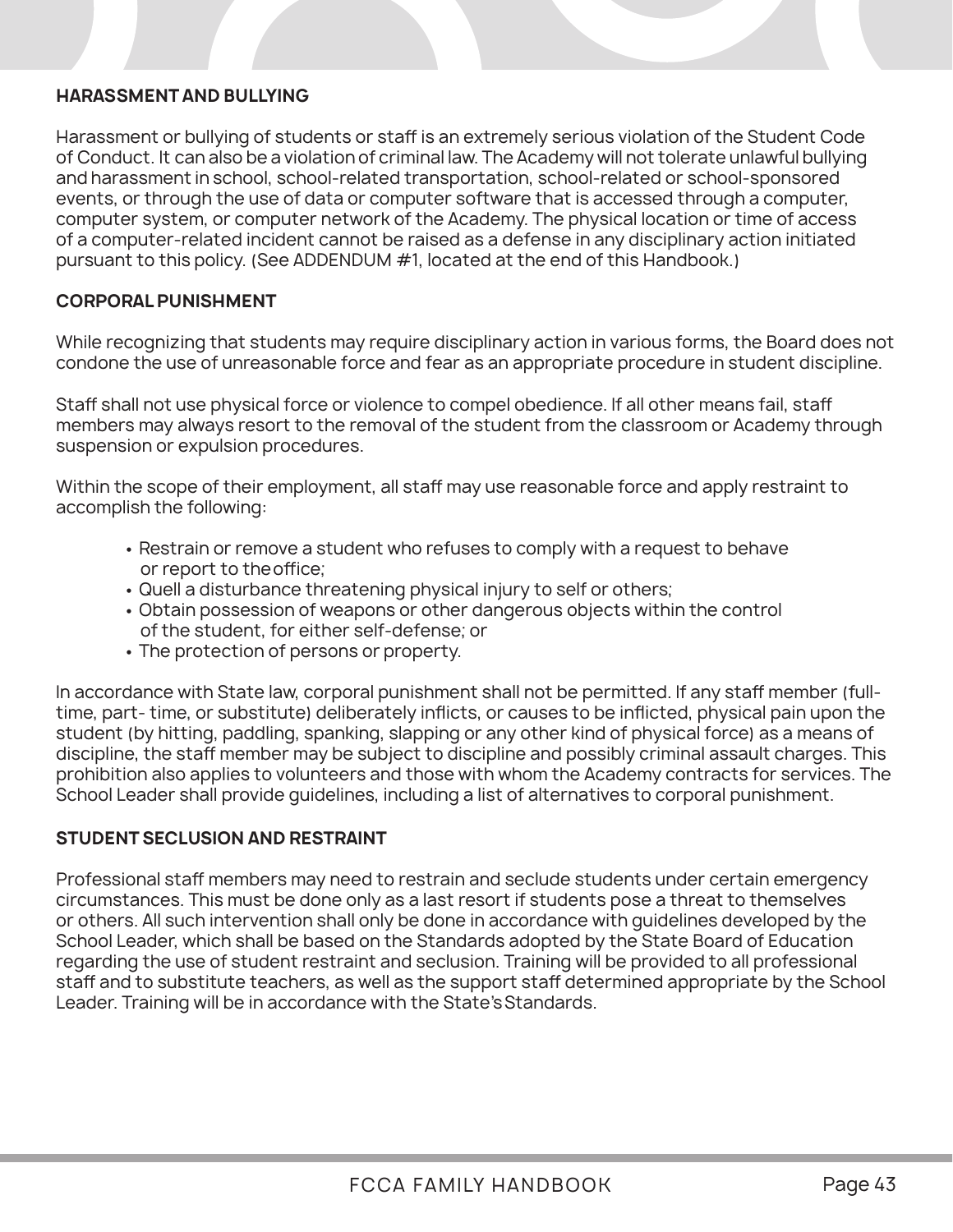### **SEXUAL HARASSMENT**

The Academy prohibits sexual harassment by or toward Academy staff members, board members, pupils, or any other person in the school environment including, but not limited to, parents, guests, contractors, vendors, or volunteers. It is the policy of the Board to provide a safe and nurturing educational and working environment. This policy applies to all activities on school property, to all school-sponsored activities, and to activities on school transportation. Harassment through any means, including electronically transmitted methods (e.g., internet, telephone or cell phone, personal digital assistant (PDA), computer or wireless hand- held device), may be subject to Academy disciplinary procedures. Such behavior is considered harassment whether it takes place on or off school property, at any school-sponsored function, or in a school vehicle if it is considered to have a negative impact on the school environment. Retaliation against any person for reporting harassment, or for participating in a harassment investigation, is prohibited. Suspected retaliation should be reported in the same manner as harassment. Intentionally false harassment reports also are prohibited.

Retaliation and intentionally false reports may result in disciplinary action as indicated below. Sexual harassment is defined as:

- Submission to unwelcome sexual conduct or communication is made either an explicit or implicit condition of employment or of utilizing or benefiting from the services, activities, or programs of the Academy;
- Submission to, or rejection of, the unwelcome sexual conduct or communication is used as the basis for a decision to exclude, expel, or limit the harassed individual in employment or in the terms, conditions, or privileges of the Academy; or
- The unwelcome conduct or communication interferes with the staff member's work performance, creates an intimidating, hostile or offensive environment, or otherwise adversely affects the staff member's work performance. Sexual harassment may include, but is not limited to:
	- Verbal harassment or abuse;
	- □ Pressure for sexual activity;
	- □ Repeated remarks with sexual or demeaning implications;
	- Unwelcome touching;
	- Sexual jokes, posters, cartoons, etc.;
	- **Example Suggesting or demanding sexual involvement, accompanied by implied or explicit threats** concerning one's grades, safety, job, or performance of public duties.

These definitions are provided for guidance only. If a staff member, or other individual believes that sexual harassment has occurred, regardless of whether it fits a particular definition, that individual should report it and allow the administration to determine the appropriate course of action.

The Academy shall institute programs and guidelines to address sexual harassment and violence, and to ensure that the Academy is free from threats to the safety of students and personnel. Such guidelines also shall include grievance procedures providing for prompt and equitable resolution of complaints of sex discrimination or sexual harassment, and shall designate at least one staff member to coordinate compliance with the law and this policy, as well as to coordinate investigations of complaints alleging noncompliance.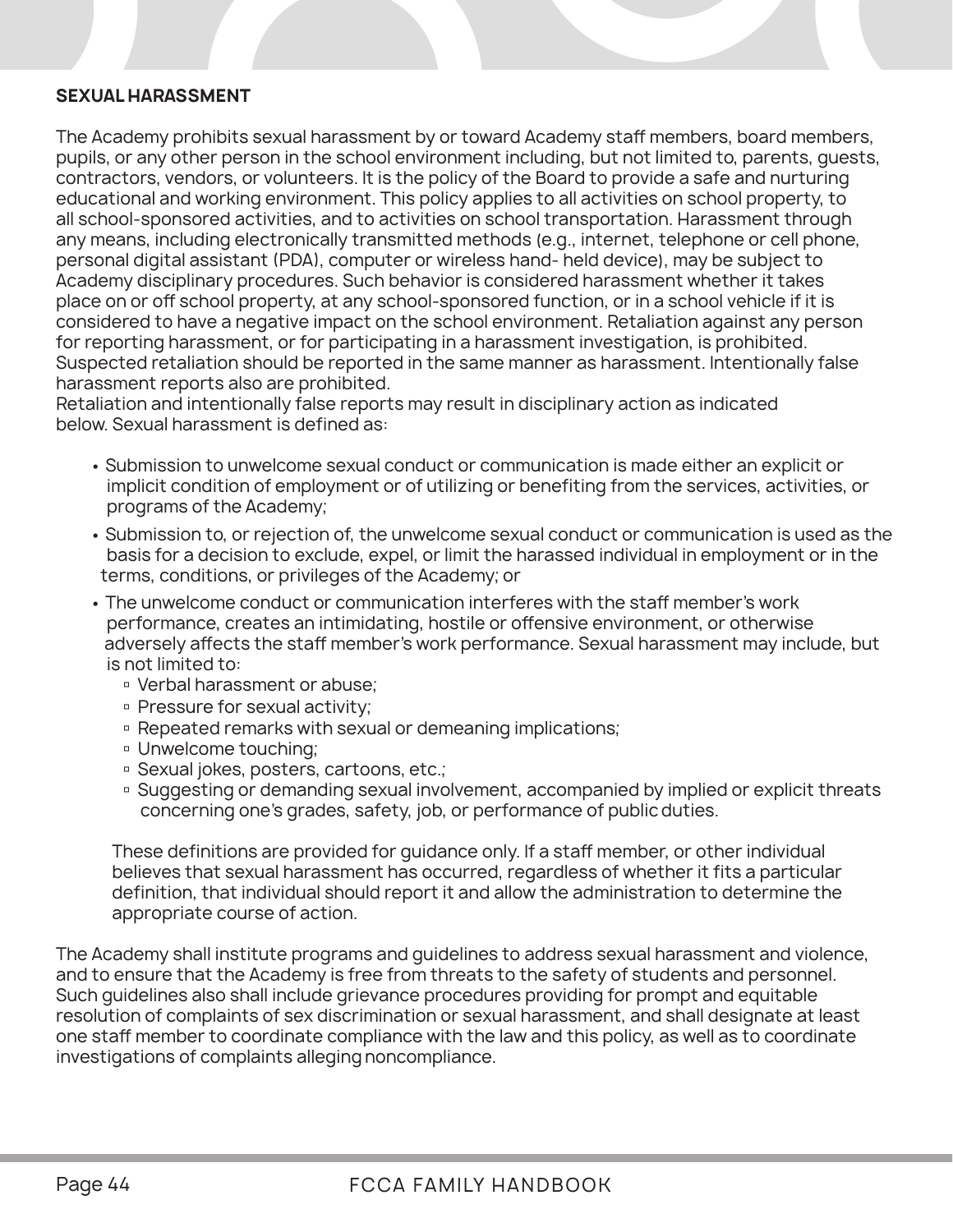The guidelines and procedures shall include appropriate and safe responses to, identification of, and referral procedures for, students who are experiencing, witnessing, or perpetrating domestic violence, dating violence, sexual assault, or stalking. Such guidelines shall include procedures on reporting and referral processes for those students, as well as procedures for handling the requirements of court protective orders issued to or against students in a manner that ensures the safety of the victim and holds the perpetrator accountable.

Penalties for violation of this policy shall include discipline or exclusion for parents, guests, volunteers, and contractors. Notice of this policy will be made annually and widely circulated within the Academy. State and federal rights posters on discrimination and harassment shall be posted.

### **CONFIDENTIALITY**

To the extent appropriate and/or legally permitted, confidentiality will be maintained during the investigation process. However, a proper investigation will, in some circumstances, require the disclosure of names and allegations.

### **NOTIFICATION**

Notice of this policy will be annually circulated to and posted in conspicuous locations in all buildings within the Academy and discussed with students, as well as incorporated into the staff, student, and parent/guardian handbooks. State and Federal rights posters on discrimination and harassment shall also be posted at each building.

The School Leader is directed to develop Administrative Guidelines to implement this policy. Guidelines shall include reporting and investigative procedures, as needed. The complaint procedure established by the School Leader shall be followed. This policy is not intended to and should not be interpreted to interfere with legitimate free speech rights of any individual. However, the Academy reserves the right and responsibility to maintain a safe environment for students, conducive to learning and other legitimate objectives of the Academy program.

### **THREATENING BEHAVIOR TOWARDS A STAFF MEMBER**

The Board directs the School Leader to create a work environment free of threatening speech or actions. Threatening behavior is defined as behavior consisting of any words or deeds that intimidates a staff member or causes anxiety concerning his/her physical and/or psychological wellbeing. Such behavior is strictly forbidden. Any student, parent, visitor, staff member, or agent of this Board found to have threatened a member of the staff will be subject to discipline, exclusion, and/or reported to the authorities. The School Leader shall implement guidelines to establish procedures for prompt, effective action on any reported incidents and for notification of students, parents, employees, and others regarding this policy.

### **SEARCH AND SEIZURE**

The Board has charged Academy authorities with the responsibility of safe guarding the safety and well-being of the students in their care. In the discharge of that responsibility, Academy authorities may search school property such as lockers and computers used by students and/or the students' personal property, including vehicles, in accordance with the following policy: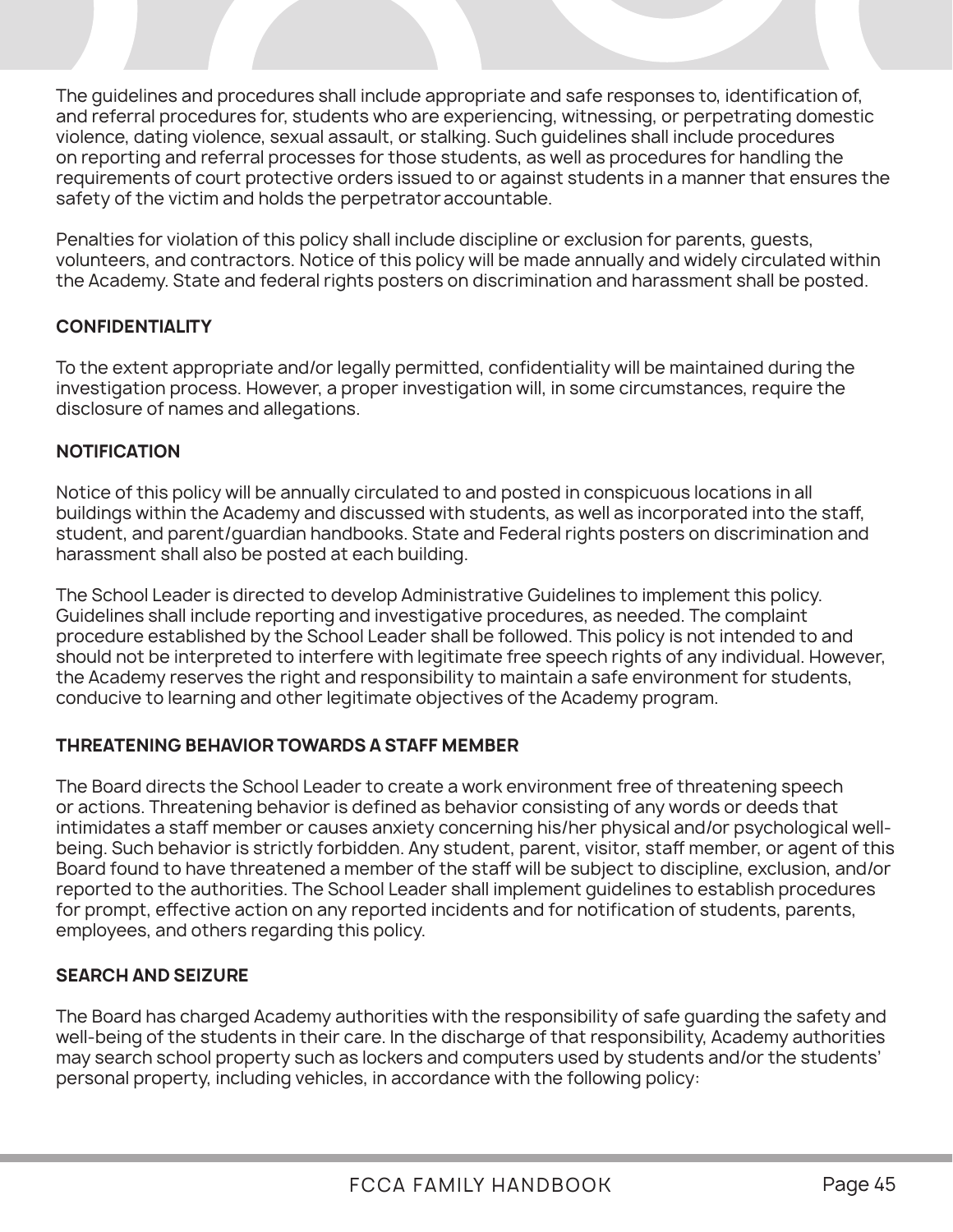### **ACADEMY PROPERTY**

The Board acknowledges the need for in-school storage of students' possessions and shall provide storage places, including desks and lockers, for that purpose. Where locks are provided for such places, students may lock them against incursion by other students, but in no such places shall students have an expectation of privacy to prevent examination by an Academy official. The Board directs the School Leader to conduct a routine inspection, at least annually, of all such storage places. In the course of any search, student's privacy rights will be respected regarding any items that are not against Board policy. The Board also authorizes the use of canines, trained in detecting the presence of drugs or devices, when the School Leader has reasonable suspicion that illegal drugs or devices may be present in the Academy. This means of detection shall be used only to determine the presence of drugs in locker areas and other places in the Academy where such substances could be concealed. Canine detection must be conducted in collaboration with law enforcement authorities or other certified organizations and is not to be used to search students, unless either a warrant or parental permission has been obtained prior to the search.

### **STUDENT PERSON AND POSSESSIONS**

The Board recognizes that the privacy of a student and his/her belongings may not be violated by unreasonable search and seizure and directs that no student be searched without reasonable suspicion or in an unreasonable manner. The extent of the search will be governed by the seriousness of the alleged infraction, the student's age, and the student's disciplinary history. This authorization to search shall also apply to all situations in which the student is under the jurisdiction of the Board.

Except as provided below, a request for the search of a student or a student's possessions will be directed to the School Leader. He/She shall attempt to obtain the freely- offered consent of the student to the inspection; however, provided there is reasonable suspicion, s/he may conduct the search without such consent. Whenever possible, a search will be conducted by the School Leader in the presence of the student and another staff member. A search, prompted by the reasonable belief that health and safety are immediately threatened, will be conducted with as much speed and dispatch as may be required to protect persons and property.

Search of a student's person or intimate personal belongings shall be conducted by a person of the student's gender, in the presence of another staff member of the same gender, and only in exceptional circumstances, when the health or safety of the student or of others is immediately threatened. The School Leader shall be responsible for the prompt recording, in writing, of each student search, including the following information: reasons for the search; information received that established the need for the search; the name of informant, if any; the persons present when the search was conducted; any substances or objects found and the disposition made of them; and any subsequent action taken. The School Leader shall be responsible for the custody, control, and disposition of any illegal or dangerous substance or object taken from a student. The School Leader shall prepare Administrative Guidelines to implement this policy.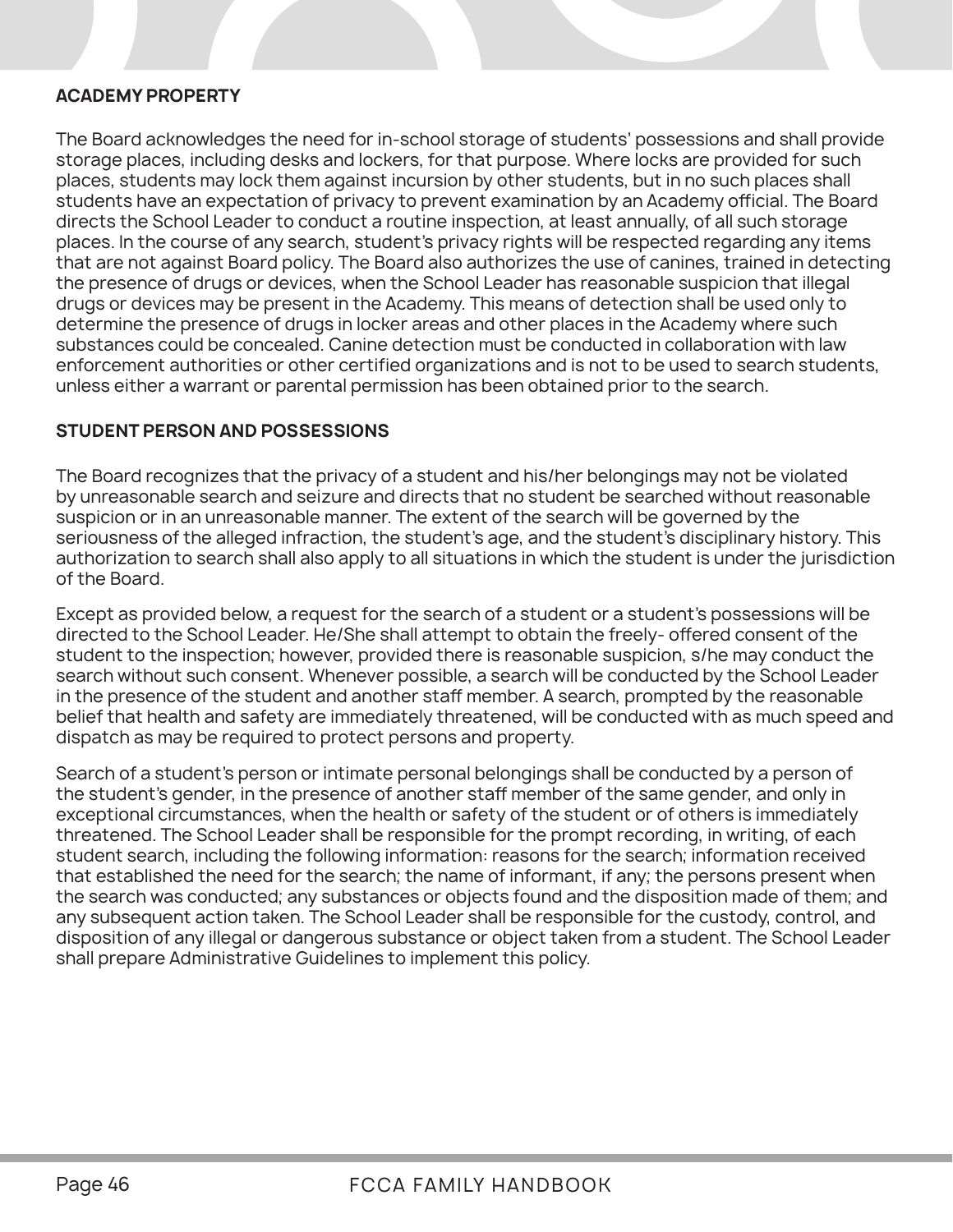### **ADDENDUM # 1**

### **FLINT CULTURAL CENTER ACADEMY**

### **ANTI BULLYING POLICY**

### **2021-2022**

The Flint Cultural Center Academy recognizes that a safe and civil environment within the school community is necessary for students to learn and achieve high academic standards. The FCCA finds that bullying, like other disruptive or violent behavior, is conduct that disrupts both a student's ability to learn and a school's ability to educate its students in a safe environment.

This policy prohibits bullying against students in any form, regardless of its subject matter or motivating animus. Retaliation or false accusation against a target of bullying, a witness or another person with reliable information about an act of bullying, is also prohibited.

The FCCA CEO shall ensure implementation of this policy and develop ongoing strategies for environmental change that are shared annually with all district staff.

The Board of Education delegates to the CEO the function of implementing administrative procedures which provide for notification of the parents or legal guardians of both victims and perpetrators of bullying.

### **DEFINITIONS**

**Bullying** - any written, verbal or physical act, or any electronic communication, that is intended or that a reasonable person would know is likely to harm one or more pupils either directly or indirectly by doing any of the following:

- Substantially interfering with educational opportunities, benefits, or programs of one or more pupils;
- Adversely affecting the ability of a pupil to participate in or benefit from the school district's or public school's educational programs or activities by placing the pupil in reasonable fear of physical harm or by causing substantial emotional distress;
- Having an actual and substantial detrimental effect on a pupil's physical or mental health;
- Causing substantial disruption in, or substantial interference with, the orderly operation of the school.

**Cyberbullying** – any electronic communication that is intended or that a reasonable person would know is likely to harm one or more students either directly or indirectly by doing any of the following:

- Substantially interfering with educational opportunities, benefits, or programs of one or more pupils;
- Adversely affecting the ability of a pupil to participate in or benefit from the school district's or public school's educational programs or activities by placing the pupil in reasonable fear of physical harm or by causing substantial emotional distress;
- Having an actual and substantial detrimental effect on a pupil's physical or mental health;
- Causing substantial disruption in, or substantial interference with, the orderly operation of the school.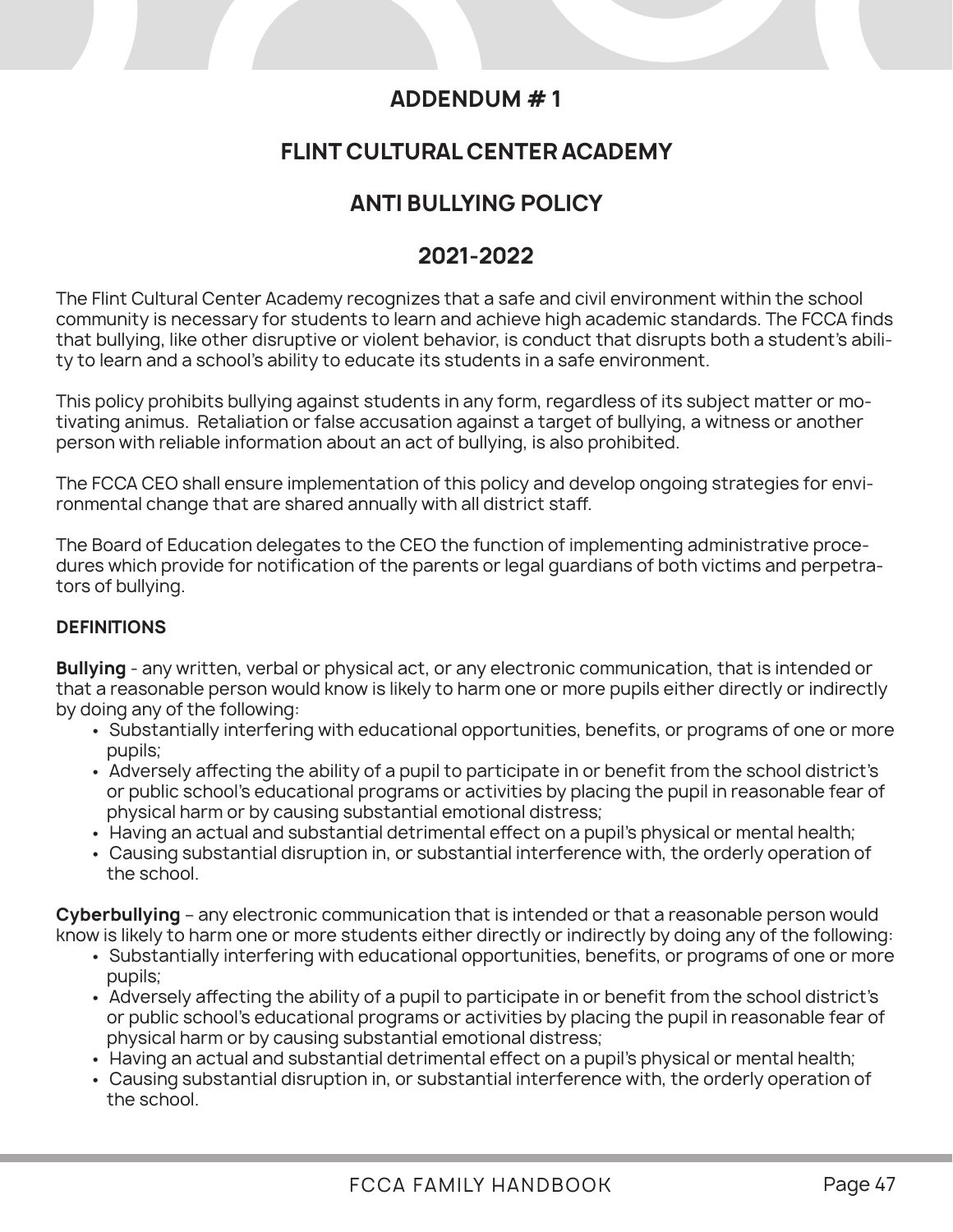### **REPORTING**

Any student who believes he or she has been or is currently the victim of bullying/cyberbullying or retaliation, should immediately report the situation to. The student may also report concerns to a teacher or counselor who will be responsible for notifying the appropriate school administrator.

#### **INVESTIGATION**

All reports about bullying/cyberbullying behavior, or other complaints that may violate this policy, shall be promptly investigated. The Board of Education delegates to the CEO the responsibility of establishing and implementing a procedure for the prompt investigation of a report of bullying or related complaint.

If the investigation concludes that bullying behavior or other prohibited activity has occurred, it will result in prompt and appropriate disciplinary action, up to and including expulsion. Individuals may also be referred to law enforcement officials.

The complainant shall be notified of the findings of the investigation, and as appropriate, that remedial action has been taken.

#### **RECORD-KEEPING**

The Board of Education delegates to the CEO the function of establishing a procedure to document the report of any prohibited incident.

Verified incidents of bullying and the resulting consequences, including discipline and referrals, shall be reported to the Board of Education on at least an annual basis.

This policy and related information will be published and disseminated annually as part of the Family Handbook, the Board Policy Book, all website references, and in any other media in which it may appear.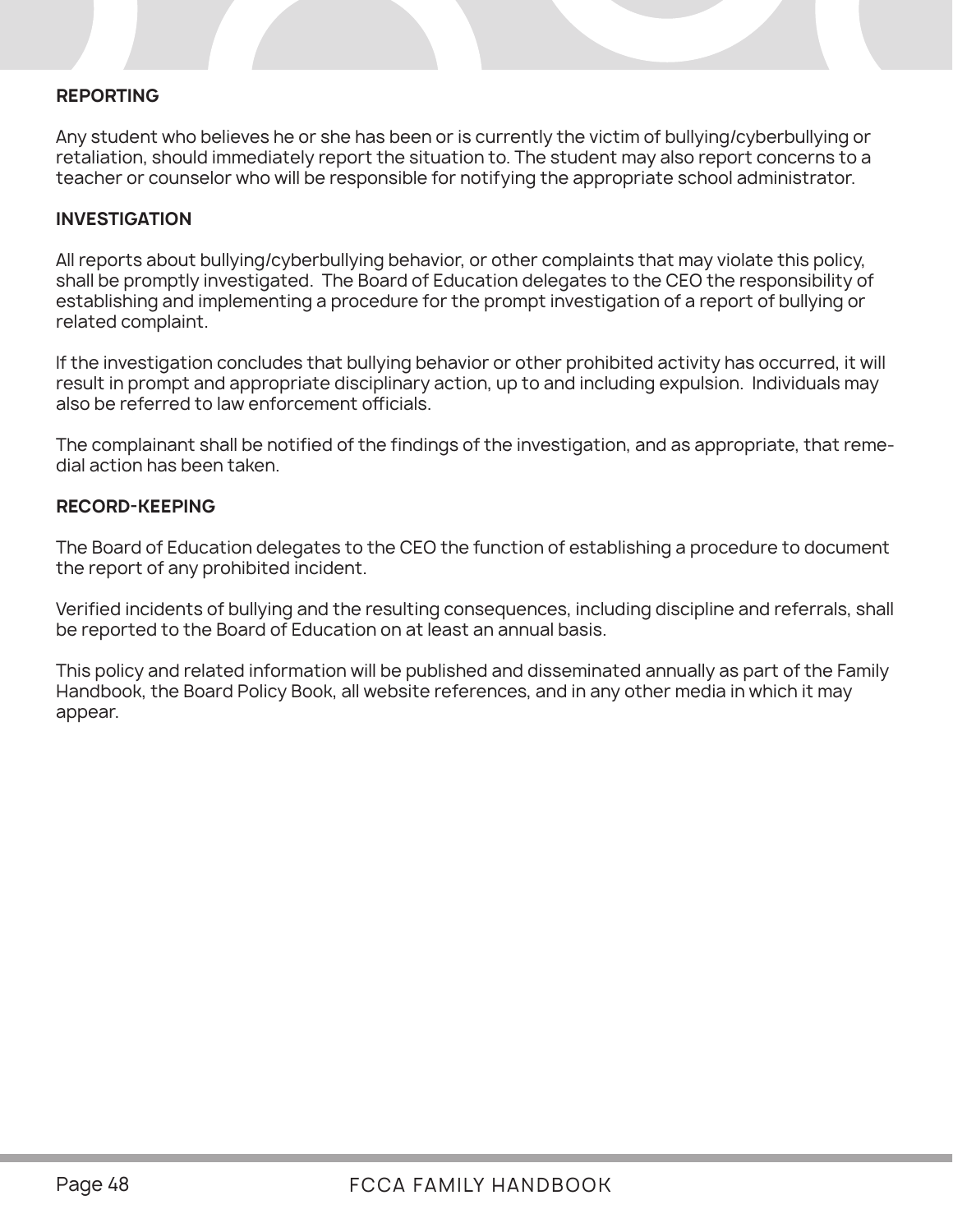### **ADDENDUM # 2**

### **FLINT CULTURAL CENTER ACADEMY**

### **ACCEPTABLE USE OF TECHNOLOGY AGREEMENT**

### **2021-2022**

Use of Academy Technology Resources is a privilege, not a right. The Board of Director's Technology Resources, including its computer network, Internet connection and online educational services/ apps, are provided for educational purposes only. Unauthorized and inappropriate use will result in loss of this privilege and/or other disciplinary action.

The Board has implemented technology protection measures that protect against (e.g., block/ filter) Internet access to visual displays/depictions/materials that are obscene, constitute child pornography, or are harmful to minors. The Board also monitors online activity of students in an effort to restrict access to child pornography and other material that is obscene, objectionable, inappropriate and/or harmful to minors.

Nevertheless, parents/guardians are advised that determined users may be able to gain access to information, communication, and/or services on the Internet that the Board has not authorized for educational purposes and/or that they and/or their parents/guardians may find inappropriate, offensive, objectionable or controversial. Students using Academy Technology Resources are personally responsible and liable, both civilly and criminally, for unauthorized or inappropriate use of the Resources.

The Board has the right, at any time, to access, monitor, review and inspect any directories, files and/or messages residing on or sent using Academy Technology Resources. Messages relating to or in support of illegal activities will be reported to the appropriate authorities. Individual users have no expectation of privacy related to their use of District Technology Resources.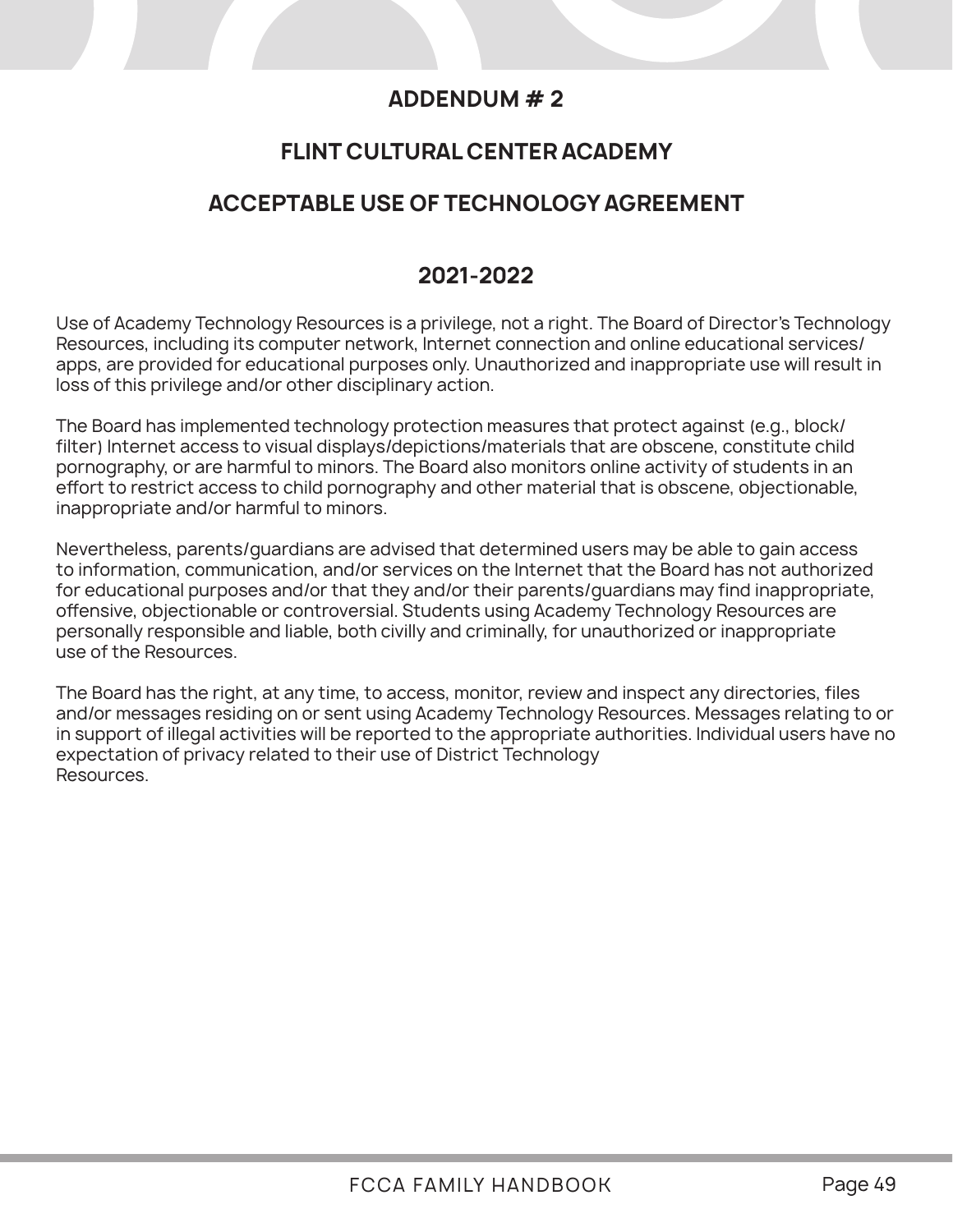### **Please complete the following information:**

Student (User's) Full Name (please print): \_\_\_\_\_\_\_\_\_\_\_\_\_\_\_\_\_\_\_\_\_\_\_\_\_\_\_\_\_\_\_\_\_\_\_\_\_\_\_\_\_\_

Grade: \_\_\_\_\_\_\_\_\_\_\_\_\_\_\_\_\_\_\_

Parent/Guardian's Name: \_\_\_\_\_\_\_\_\_\_\_\_\_\_\_\_\_\_\_\_\_\_\_\_\_\_\_\_\_\_\_\_\_\_\_\_\_\_\_\_\_\_\_\_\_\_\_\_\_\_\_\_\_

### **PARENT/GUARDIAN**

As the parent/guardian of this student, I have read the Student Technology Acceptable Use and Safety Policy and Guidelines, and have discussed them with my child. I understand that student access to the Internet is designed for educational purposes and that the Board has taken available precautions to restrict and/or control student access to material on the Internet that is obscene, objectionable, inappropriate and/or harmful to minors.

However, I recognize that it is impossible for the Board to restrict access to all objectionable and/ or controversial materials that may be found on the Internet. I will not hold the Board (or any of its employees, administrators or officers) responsible for materials my child may acquire or come in contact with while on the Internet. Additionally, I accept responsibility for communicating to my child guidance concerning his/her acceptable use of the Internet - i.e., setting and conveying standards for my daughter/son to follow when selecting, sharing and exploring information and resources on the Internet. I further understand that individuals and families may be liable for violations.

Please check each that applies:

- $\Box$  I give permission for the Board to issue an e-mail account to my child.
- $\Box$  I give permission for my child's image (photograph) to be published online, provided only his/ her first name is used.
- $\Box$  I give permission for the Board to transmit "live" images of my child (as part of a group) over the Internet via a web cam.
- $\Box$  I authorize and license the Board to post my child's class work on the Internet without infringing upon any copyright my child may own with respect to such class work. I understand only my child's first name will accompany such class work.

Parent/Guardian's Signature: \_\_\_\_\_\_\_\_\_\_\_\_\_\_\_\_\_\_\_\_\_\_\_\_\_\_\_\_\_\_\_\_\_\_\_\_\_\_\_\_\_\_\_\_\_\_\_\_\_\_

Date:  $\Box$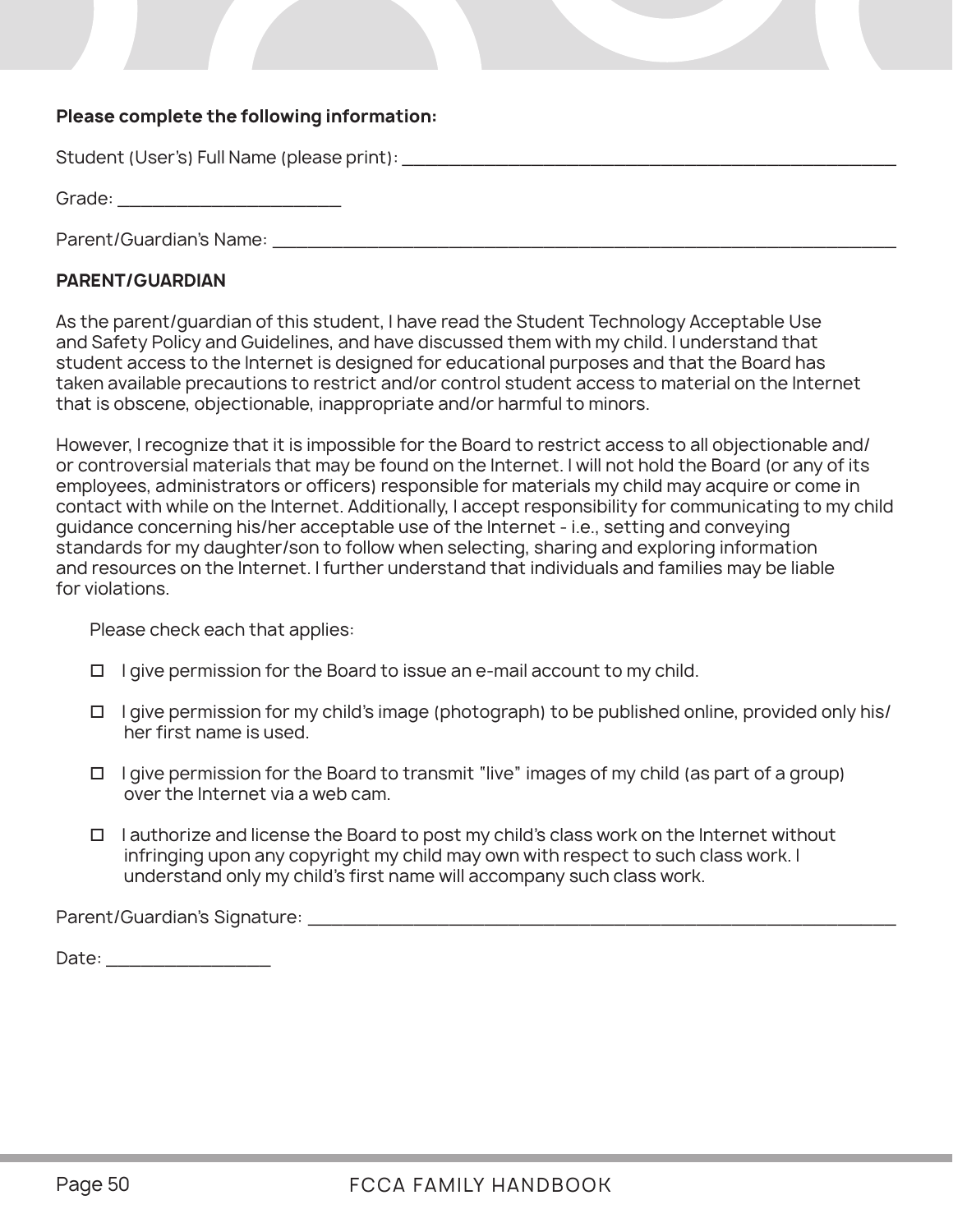### **STUDENT**

I have read and agree to abide by the Student Technology Acceptable Use and Safety Policy and Guidelines. I understand that any violation of the terms and conditions set forth in the Policy and Guidelines is inappropriate and may constitute a criminal offense and/or may result in disciplinary action. As a user of Academy Technology Resources, I agree to communicate over the Internet and through the Technology Resources in an appropriate manner, honoring all relevant laws, restrictions and guidelines.

Student's Signature: \_\_\_\_\_\_\_\_\_\_\_\_\_\_\_\_\_\_\_\_\_\_\_\_\_\_\_\_\_\_\_\_\_\_\_\_\_\_\_\_\_\_\_\_\_\_\_\_\_\_\_\_\_\_\_\_

Date:  $\Box$ 

Teachers and building CEOs are responsible for determining what is unauthorized or inappropriate use. The school CEO or designee CEO may deny, revoke or suspend access to and use of the Technology Resources to individuals who violate the Board's Student Technology Acceptable Use and Safety Policy and related Guidelines, and take such other disciplinary action as is appropriate pursuant to the Student Code of Conduct.

We have read the Acceptable Use of Technology Policy in its entirety and agree to uphold the policy as stated.

Parent/Guardian's Signature: \_\_\_\_\_\_\_\_\_\_\_\_\_\_\_\_\_\_\_\_\_\_\_\_\_\_\_\_\_\_\_\_\_\_\_\_\_\_\_\_\_\_\_\_\_\_\_\_\_\_

Date: \_\_\_\_\_\_\_\_\_\_\_\_\_\_\_\_

Student's Signature: **Example 2018** 

Date: \_\_\_\_\_\_\_\_\_\_\_\_\_\_\_\_